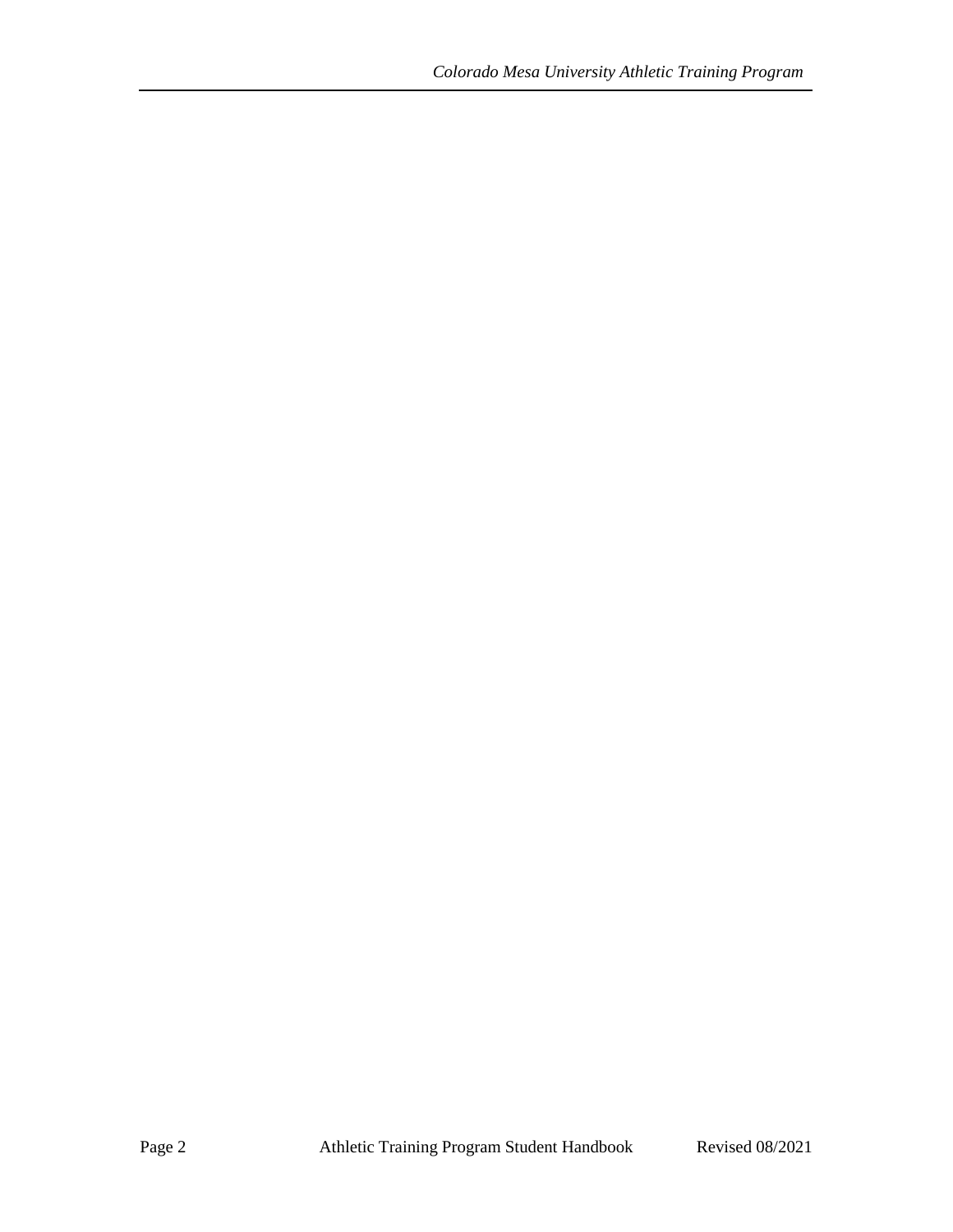# **Table of Contents**

| SECTION I- Overview of the Colorado Mesa University Athletic Training Program  6                          |  |
|-----------------------------------------------------------------------------------------------------------|--|
|                                                                                                           |  |
|                                                                                                           |  |
|                                                                                                           |  |
|                                                                                                           |  |
|                                                                                                           |  |
|                                                                                                           |  |
|                                                                                                           |  |
|                                                                                                           |  |
|                                                                                                           |  |
|                                                                                                           |  |
|                                                                                                           |  |
|                                                                                                           |  |
|                                                                                                           |  |
|                                                                                                           |  |
|                                                                                                           |  |
|                                                                                                           |  |
|                                                                                                           |  |
|                                                                                                           |  |
|                                                                                                           |  |
|                                                                                                           |  |
|                                                                                                           |  |
| Academic Standards for Retention in the Athletic Training Program and in the CMU Graduate                 |  |
|                                                                                                           |  |
|                                                                                                           |  |
|                                                                                                           |  |
|                                                                                                           |  |
|                                                                                                           |  |
| Becoming a Certified Athletic Trainer- Requirements to Sit for the Board of Certification Examination. 25 |  |
|                                                                                                           |  |
|                                                                                                           |  |
|                                                                                                           |  |
|                                                                                                           |  |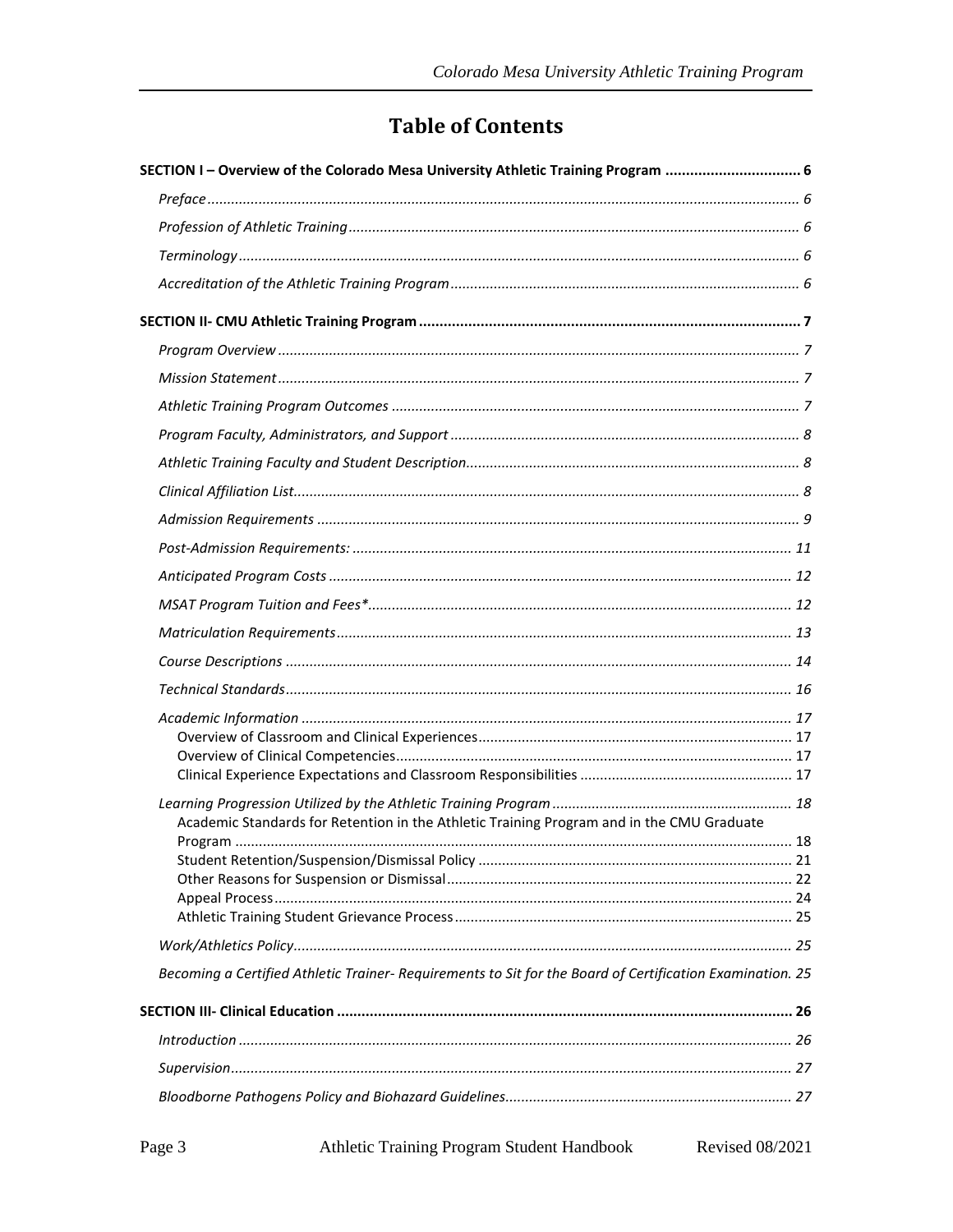|        | Risk of Injury While Completing Clinical Experiences and Insurance Coverage 35 |                        |
|--------|--------------------------------------------------------------------------------|------------------------|
|        |                                                                                |                        |
|        |                                                                                |                        |
|        |                                                                                |                        |
|        |                                                                                |                        |
|        |                                                                                |                        |
|        |                                                                                |                        |
|        |                                                                                |                        |
|        |                                                                                |                        |
|        |                                                                                |                        |
|        |                                                                                |                        |
|        |                                                                                |                        |
|        |                                                                                |                        |
|        |                                                                                |                        |
|        |                                                                                |                        |
|        |                                                                                |                        |
|        |                                                                                |                        |
|        |                                                                                |                        |
|        |                                                                                |                        |
|        |                                                                                |                        |
|        |                                                                                |                        |
|        |                                                                                |                        |
|        |                                                                                |                        |
|        |                                                                                |                        |
|        |                                                                                |                        |
|        |                                                                                |                        |
|        |                                                                                |                        |
|        |                                                                                |                        |
|        |                                                                                |                        |
|        |                                                                                |                        |
| Page 4 | Athletic Training Program Student Handbook                                     | <b>Revised 08/2021</b> |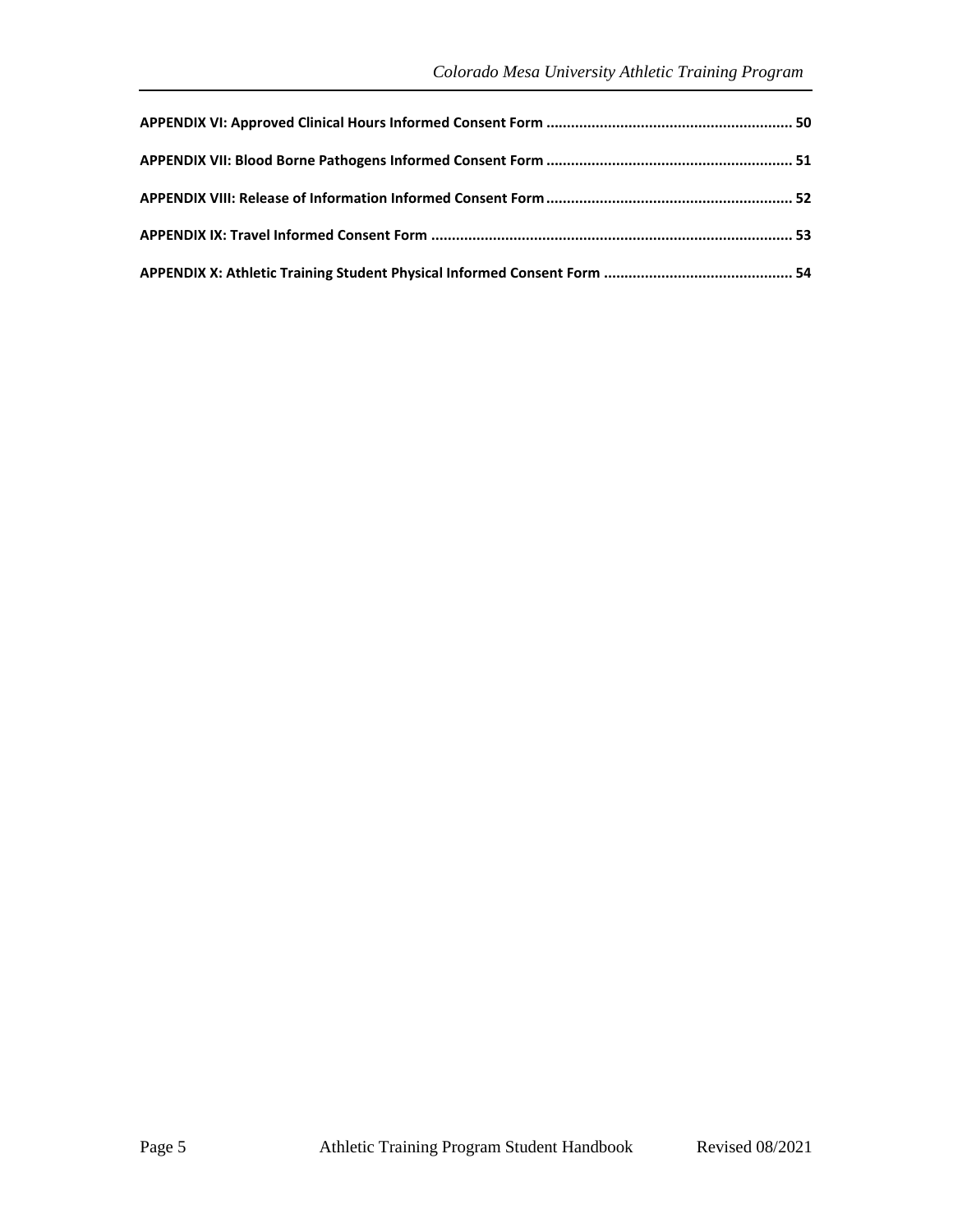# <span id="page-5-0"></span>**SECTION I – Overview of the Colorado Mesa University Athletic Training Program**

### <span id="page-5-1"></span>**Preface**

This handbook is designed to give you, as an athletic training student (ATS), a place to reference all academic guidelines, policies, procedures and expectations while you are in the Athletic Training Program (ATP) and Colorado Mesa University (CMU). As you complete your immersion experiences during your second year in the ATP, some of these policies and procedures may not apply to you. If you have questions about various circumstances, please ask either the Program Director (PD) of Coordinator of Clinical Education (CCE).

### <span id="page-5-2"></span>**Profession of Athletic Training**

The athletic training profession is recognized by the America Medical Association (AMA), Health Resources Services Administration (HRSA), and the Department of Health and Human Services (HHS) as an allied health care profession. Athletic trainers (ATs) are highly qualified, multi-skilled health care professionals who collaborate with physicians to provide preventative services, emergency care, clinical diagnosis, therapeutic intervention and rehabilitation of injuries and medical conditions. Athletic trainers work under the direction of a physician as prescribed by state licensure statutes. The NATA Code of Ethics (included in Appendix I) states the principles of ethical behavior that should be followed in the practice of athletic training.

## <span id="page-5-3"></span>**Terminology**

Students, faculty and staff are encouraged to use the appropriate terminology to describe one's self, one's experiences, and one's profession. As guided by the National Athletic Trainers' Association (NATA), the terms "trainer", "training room", and "athletic training room" are discouraged. Replace these terms with "athletic trainer" and "athletic training facility" or "athletic training clinic". Additionally, as a student, you are an athletic training student (ATS). Throughout your clinicals you must represent yourself as an ATS and refer to yourself as such. [\(https://www.nata.org/about/athletic](https://www.nata.org/about/athletic-training/terminology)[training/terminology\)](https://www.nata.org/about/athletic-training/terminology)

### <span id="page-5-4"></span>**Accreditation of the Athletic Training Program**

The Colorado Mesa University Master of Science in Athletic Training program is accredited by the Commission on Accreditation of Athletic Training Education (CAATE). The program earned a 5-year initial accreditation in February 2021 and holds the accreditation status of *Active- In good standing.*

For questions regarding the accreditation status or process, please contact us or the [CAATE.](https://caate.net/)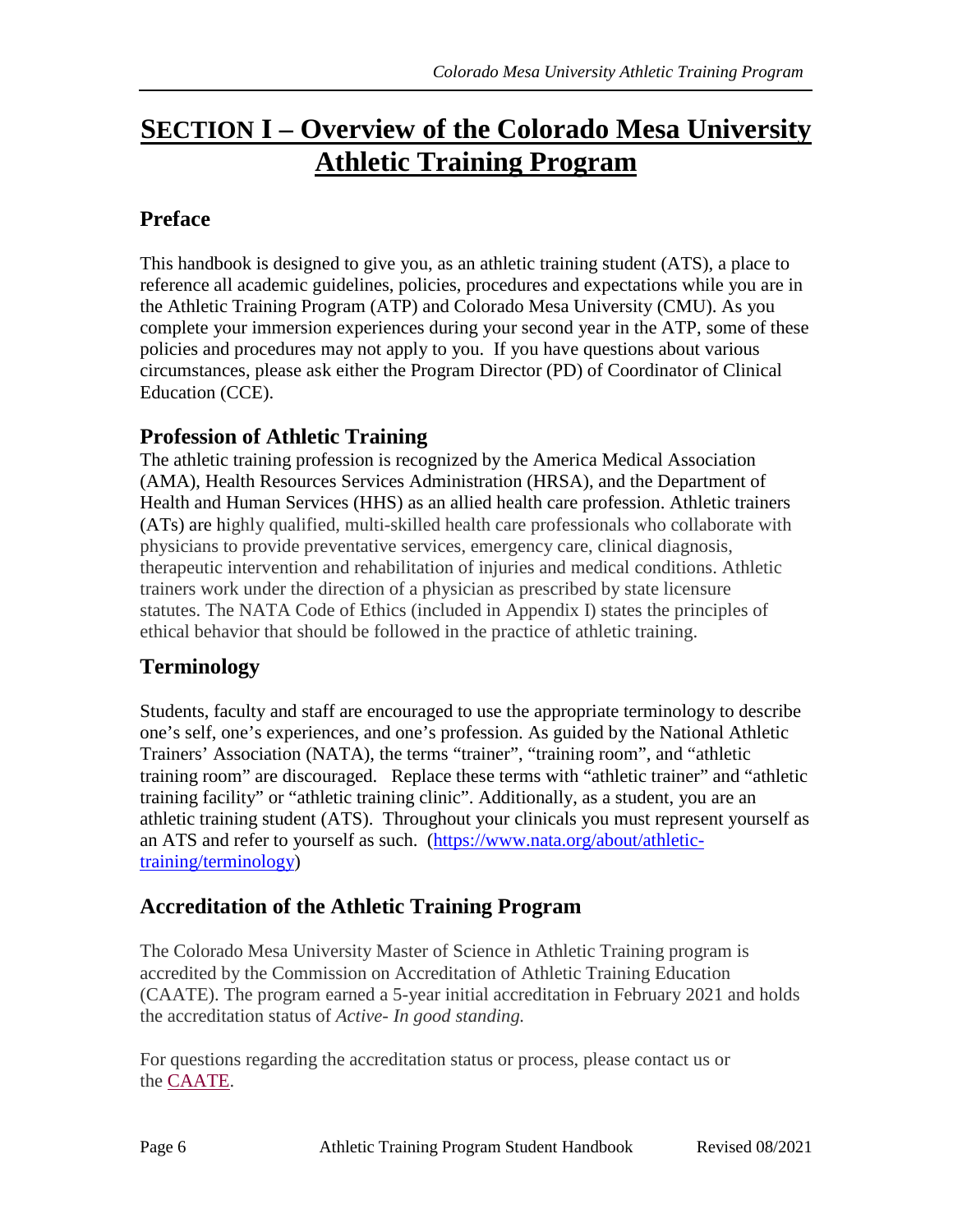# **SECTION II- CMU Athletic Training Program**

### <span id="page-6-1"></span><span id="page-6-0"></span>**Program Overview**

The Master of Science in Athletic Training (MSAT) Program is designed to prepare graduates to successfully take and pass the BOC examination and become an athletic trainer. We strive to produce competent athletic trainers that will continue to drive our profession forward.

The MSAT Program is a two-year, standalone master's degree, delivered via traditional, online, and hybrid formats. The degree employs course content that focuses on the competencies needed to practice both the art and science of athletic training, leading to compassionate and exceptional care to meet the regional needs of western Colorado and beyond. In alignment with the mission of the Department of Kinesiology, the program emphasizes promoting wellness and physical activity across a diverse population of patients. Students learn the importance of self-care and fostering resilience and wellness in themselves, in order to extend better care to others. Over the course of the two year enrolled, students will complete a number of clinical rotations, including immersion experiences during year 2 that most likely will take place remotely. During year 1 students should plan on spending an average of  $20 - 25$  hours/week in a clinical assignment which will increase to an average of 30 – 50 hours/week during the year 2 immersion experience.

## <span id="page-6-2"></span>**Mission Statement**

The mission of the Athletic Training Program at Colorado Mesa University (CMU) is to produce competent athletic trainers who use clinical decision making to provide patient care on varied populations. Through the program's professional preparation, which emphasizes patient-centered care and evidenced based practice in both didactic and clinical education, CMU Athletic Training Program graduates are well prepared to help athletes of our region and beyond enjoy wellness and physical activity.

### <span id="page-6-3"></span>**Athletic Training Program Outcomes**

Graduates of this program will:

- 1. Differentiate between risk management practices, health care delivery mechanisms, insurance and reimbursement options, forms of documentation, and facility management strategies.
- 2. Develop policies and procedures to aid in the prevention of athletic injuries and illnesses.
- 3. Evaluate and care for athletic injuries and illnesses based on an understanding of anatomy, physiology, biomechanics, and abnormal social, emotional, and mental behaviors, while maintaining patient privacy.
- 4. Design therapeutic interventions to maximize a patient's participation and healthrelated quality of life.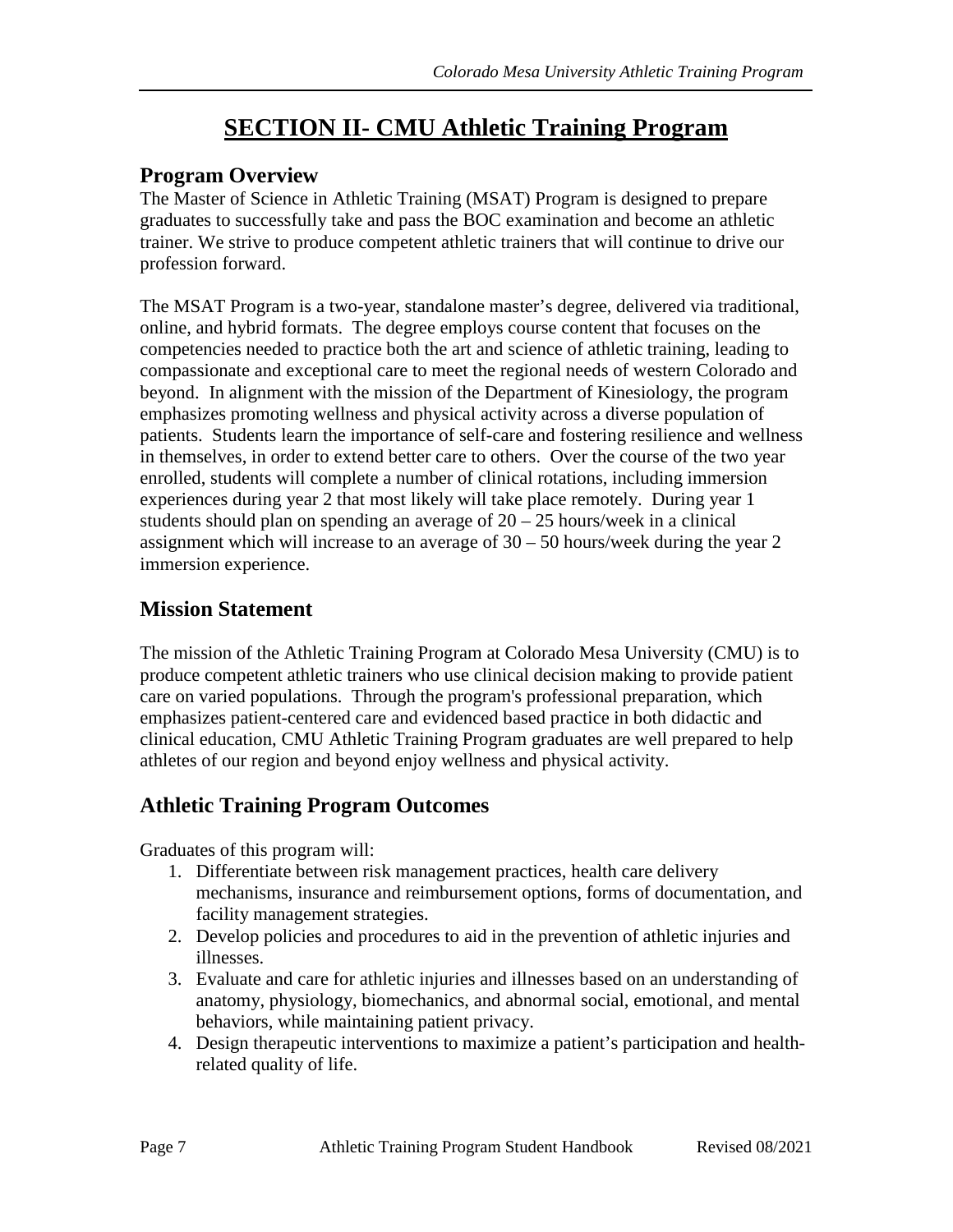5. Determine the athletic training scope of practice as defined by the Board of Certification Role Delineation Study, Standards of Professional Practice, NATA Position Statements, and state practice acts.

### <span id="page-7-0"></span>**Program Faculty, Administrators, and Support**

Jeremy Hawkins, PhD, LAT, ATC MSAT Faculty jrhawkins@coloradomesa.edu Alli Powell, DAT, LAT, ATC MSAT PD/CCE apowell@coloradomesa.edu Dr. Mike Reeder MSAT Medical Director

CMU Administrators & Support Jeremy Hawkins, PhD, LAT, ATC Department Head, Kinesiology Tim Pinnow, MFA Director of Graduate Programs John Marshall, MPA Colorado Mesa University President Stephen Mundee, MS, LAT, ATC, CES Head Athletic Trainer

### <span id="page-7-1"></span>**Athletic Training Faculty and Student Description**

#### Athletic Training Program Director (PD)

The Athletic Training Program Director is responsible for overseeing the operations of the Athletic Training Program. The Athletic Training PD will work with the Athletic Training Program Coordinator of Clinical Education (CCE) to ensure that all ATSs are exposed to the clinical experiences necessary to satisfy the requirements to be eligible to take the Board of Certification examination.

#### Athletic Training Program Coordinator of Clinical Education (CCE)

The Athletic Training Program CCE is responsible for scheduling which clinical experiences the athletic training students will be assigned to. The Athletic Training Program CCE will work with the Athletic Training PD to ensure that all athletic training students are exposed to the clinical experiences necessary to satisfy the requirements to be eligible to take the Board of Certification examination.

#### Athletic Training Student (ATS)

An athletic training student is defined as a student who is officially accepted into the Athletic Training Program. An ATS is a student who is completing athletic training coursework, including clinical experiences that are designed to provide an opportunity to practice clinical competencies under the direction of a designated preceptor.

### <span id="page-7-2"></span>**Clinical Affiliation List**

For a current list of affiliated clinical sites, please consult the Clinical Site and Preceptor Information on the program website.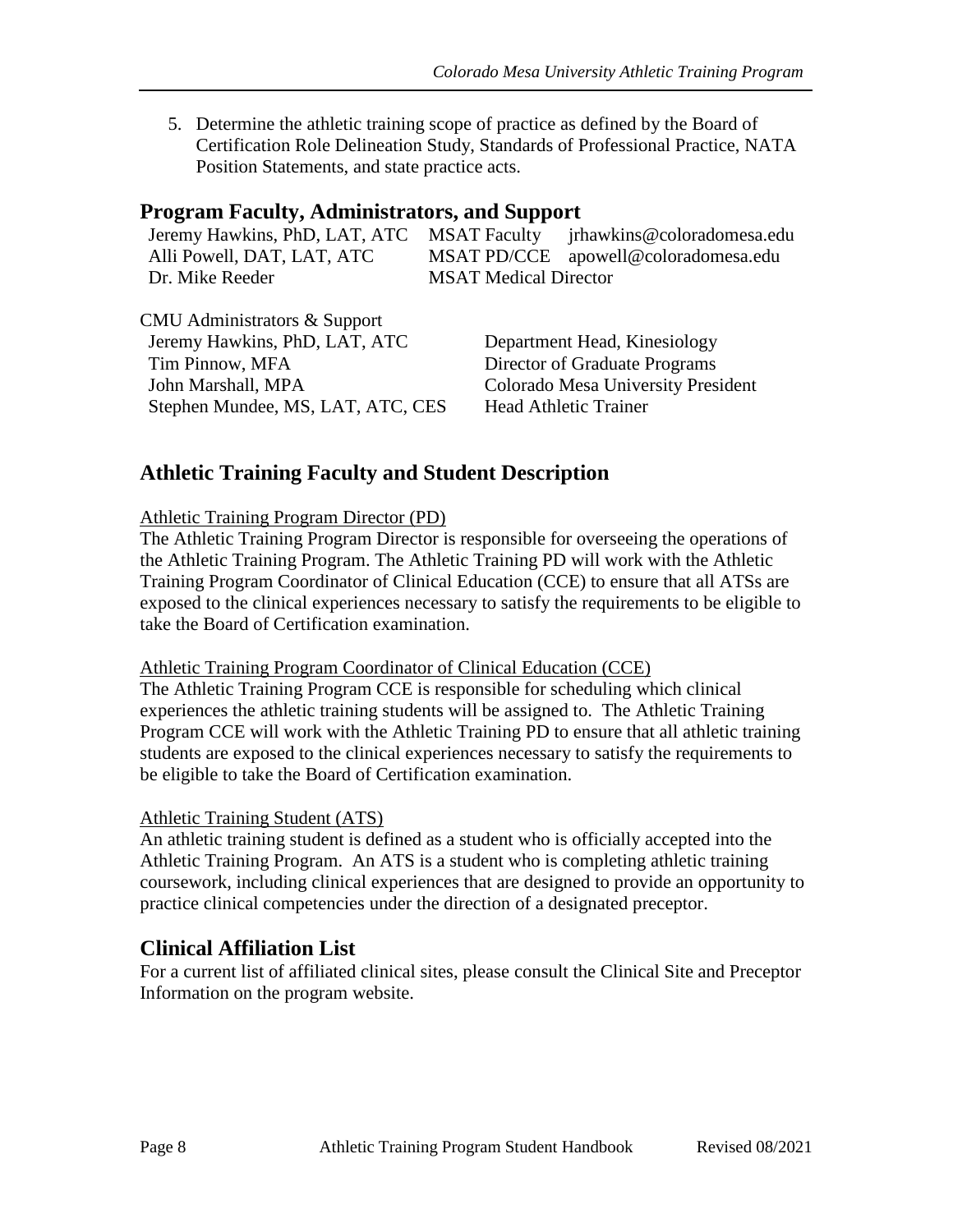### <span id="page-8-0"></span>**Admission Requirements**

There are two tracks for admission into the MSAT Program, the traditional track and the 3+2 track. Admissions requirements are as follows:

#### **Traditional track:**

Applicants must meet the following minimum requirements for admission:

- Earned bachelor's degree or higher from a regionally accredited institution of higher learning
- Minimum overall GPA of 3.0 (on 4.0 scale)
- Minimum science GPA of 3.0 (on 4.0 scale)
	- o Science GPA includes all courses with subject codes of Biology/Zoology, Chemistry, and Physics

Prerequisite Course Requirements

- The candidate must have completed the following prerequisites with a grade of C or higher
- All prerequisite course work must be earned from a regionally accredited institution and be verifiable through official transcripts, or accepted by a U.S. equivalency reporting agency
- A single course cannot be used to meet multiple requirements
- All applicants must complete the required prerequisites
	- o Five of the eight required prerequisites must be completed at time of application
	- o A plan to complete outstanding coursework must be documented in the application
	- o Any outstanding prerequisites must be completed with a grade of "B" or higher
	- o All transcripts for outstanding prerequisite coursework must be received by CMU no later than July 1
- Pre-requisite coursework (CMU equivalent)
	- o Biology (BIOL 101/101L)
	- o General Chemistry (CHEM 131/131L and 132/132L)
	- o Physics (PHYS 100)
	- o Psychology (PSYC 150)
	- o Anatomy and Physiology (BIOL 209/209L and 210/210L)
	- o Statistics (STATS 200)
	- o Biomechanics (KINE 370/370L)
	- o Nutrition (KINE 203)
	- o Exercise Physiology (KINE 303/303L)

Other Requirements

- Official transcripts from all college and university work
- Statement of intent
- Resume
- 2 letters of recommendation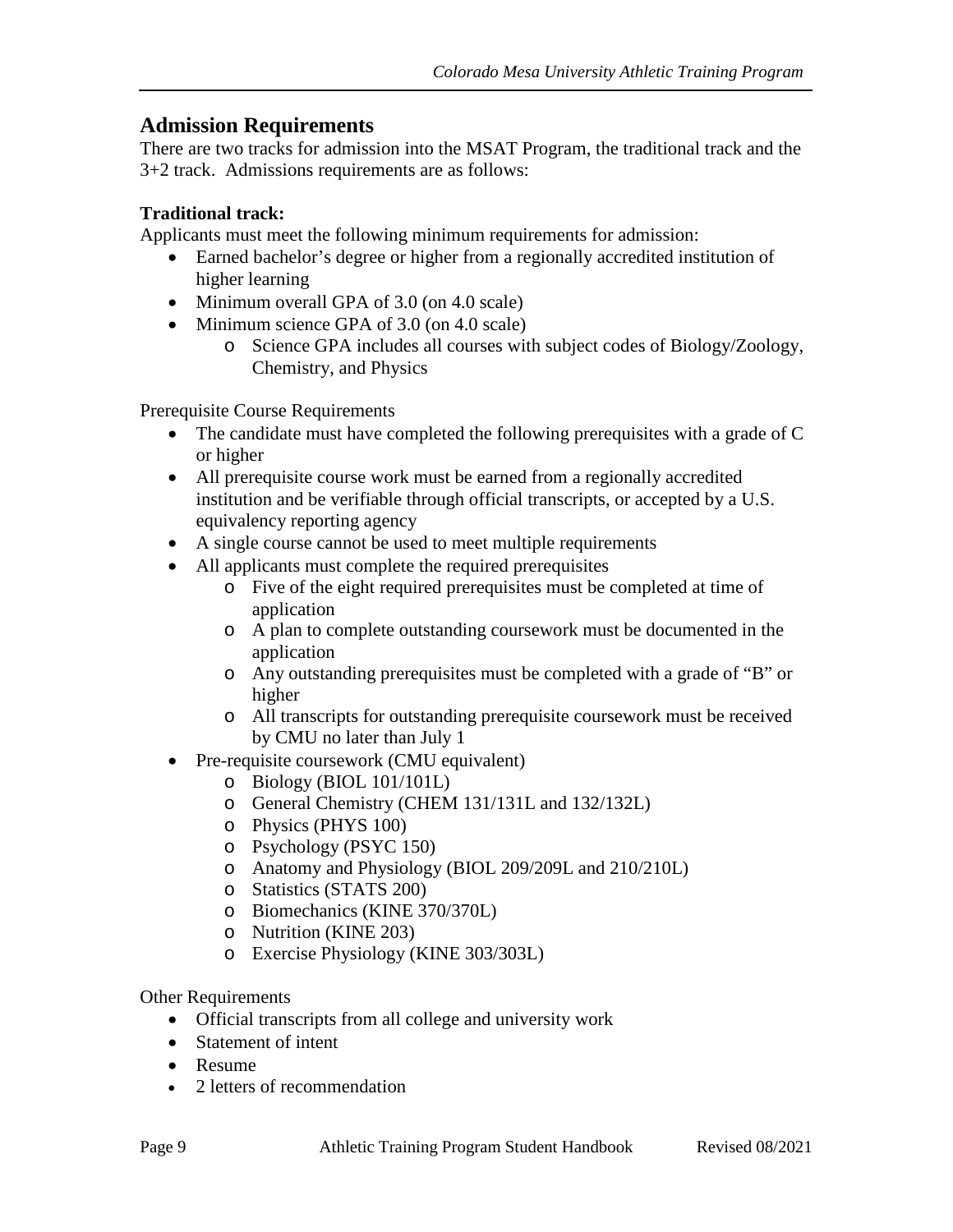- CASPer Exam
- CASPer Snapshot
- Note: Slight preferences are given to those applicants with ties to the western slope of Colorado.

Additionally, applicants are encouraged to obtain 150 hours of post high school athletic training experience (3 credit hours of KINE 499). The Graduate Record Examination (GRE) is not required for admission to the Master of Science in Athletic Training Program. To be considered for an interview, all applicants for whom English is a second language must achieve a minimum score of 550 paper-based on the Test of English as a Foreign Language (TOEFL), within the past two years. Advanced placement will not be granted under any circumstance. All students who enter the program must fulfill all program requirements.

#### **3+2 track:**

Applicants must meet the following criteria *in addition to all of the criteria for the traditional track.*

- Declared Exercise Science major.
- Classified as a senior (i.e., at least 90 credit hours including hours in which student is currently enrolled and for which the student is registered for a future semester.).
- At least a 3.0 overall GPA and must have at least a 3.0 GPA in courses in the student's declared major.
- A 3+2 Concurrent Enrollment application form to the MSAT Program Director.
- Submit to the MSAT Program Director how all remaining bachelor degree requirements and all MSAT requirements will be met in two years.
- Complete the MSAT program admission process.

After admission into the Bachelor Degree 3+2 MSAT Concurrent Enrollment Program, the student:

- Must follow the two-year recommended course sequence for the MSAT course component.
- Must notify the MSAT Program Director immediately if justifiable life circumstances do not allow the student to complete both undergraduate and graduate programs within two years of admission into the program.
- Must complete ALL bachelor degree graduation requirements in the same semester or prior to completing all MSAT graduation requirements.
- Must submit the necessary paperwork to graduate with the bachelor degree to the Department of Kinesiology with a copy to the MSAT Program Director AND must submit the necessary paperwork to graduate with the MSAT and MSAT Program Director. This requirement must be met before the published deadline in the semester prior to intended graduation.

The Department Head or Graduate Program Director/Coordinator, in consultation with faculty in specific programs, can make recommendations for admission of non-degree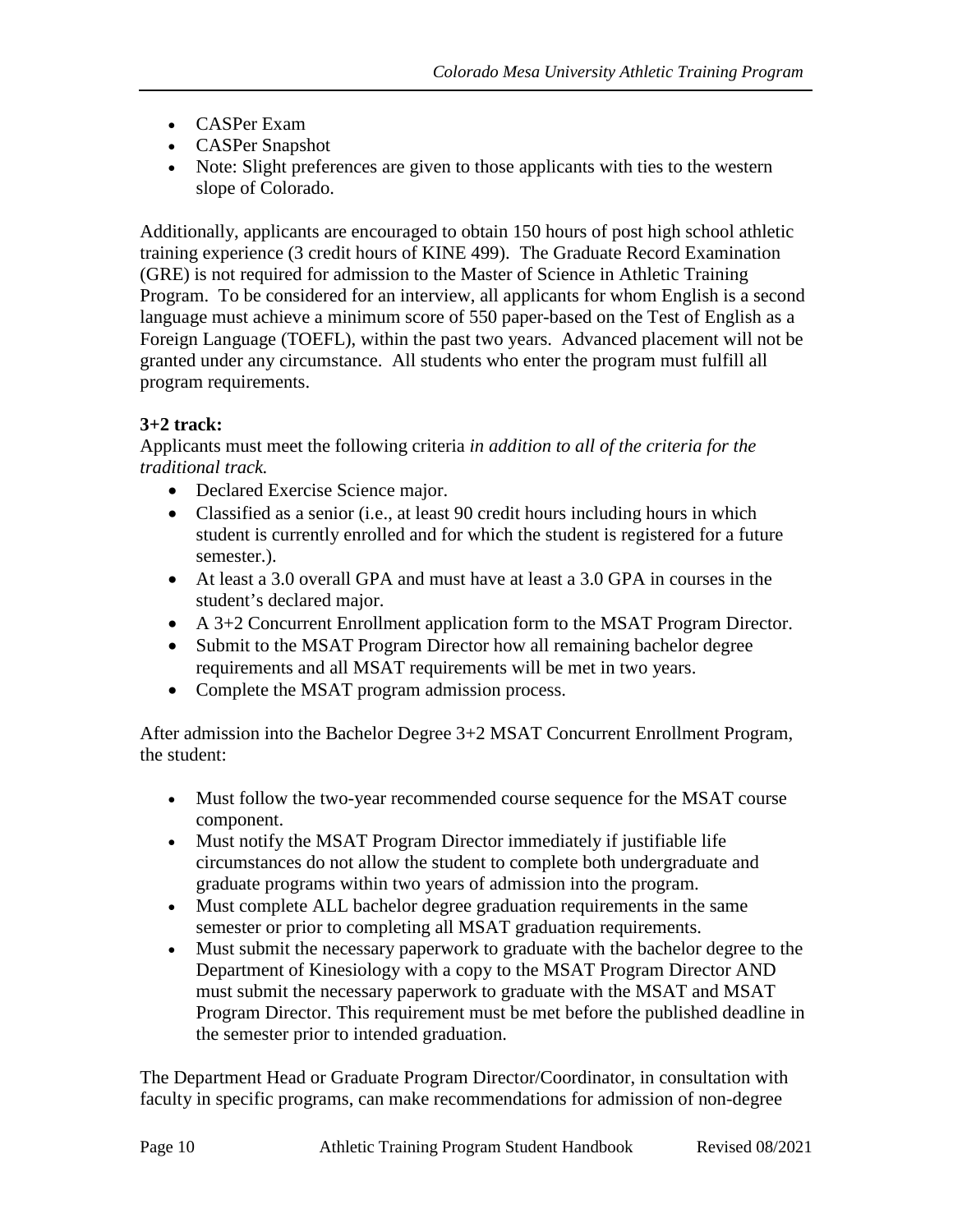seeking students who do not meet this criterion or international students who have had professional transcript evaluation/conversion to the Director of Graduate Studies.

### <span id="page-10-0"></span>**Post-Admission Requirements:**

Once the student has been accepted into the ATP, they have additional requirements that must be completed prior to starting any of their clinical rotations. The following documentation/ certification must be current, required and on file with the AT PD.

- 1) TB test- 2 step
- 2) Immunization records (Students must be current on all immunizations, including HepB or document that they are opting out)
- 3) Current BLS CPR / First Aid certification (Will need copy of front and back of the card)
- 4) Criminal Background Check and Drug Screen (Must be completed the summer prior to your matriculation into the program. Only one is needed for the program, but various clinical sites may require updated Criminal Background Checks and Drug Screens)
- 5) NATA Student Membership (Cost varies by state/address)
- 6) Student Liability Insurance (Recommend HPSO for about \$25/year)
- 7) Meet AT Program's Technical Standards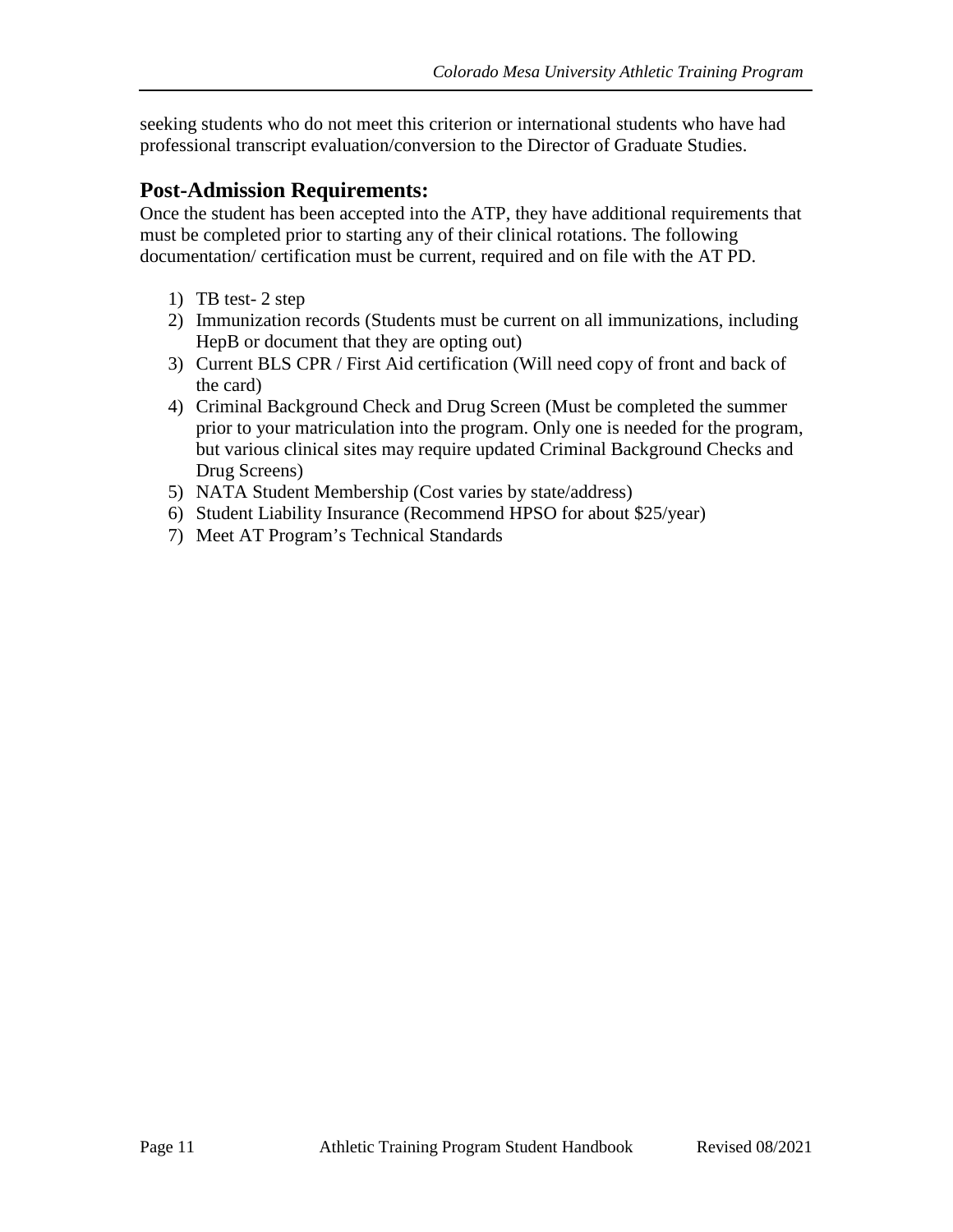### <span id="page-11-0"></span>**Anticipated Program Costs**

Involvement in the Colorado Mesa University Athletic Training Program will result in some out of pocket expenses to students beyond the customary tuition and fees. Many of these expenses are listed below.

<span id="page-11-1"></span>

| <b>MSAT Program Tuition and Fees*</b>                                                                                                            |                                                    |             |  |  |
|--------------------------------------------------------------------------------------------------------------------------------------------------|----------------------------------------------------|-------------|--|--|
| \$19,570<br><b>In-State Program Tuition</b>                                                                                                      |                                                    |             |  |  |
| <b>Out-of-State Program Tuition</b>                                                                                                              |                                                    | \$23,947.50 |  |  |
|                                                                                                                                                  | <b>University Fees</b>                             |             |  |  |
| <b>University Fees</b>                                                                                                                           |                                                    | \$595       |  |  |
| <b>Graduate Matriculation Fee</b>                                                                                                                |                                                    | \$135       |  |  |
| <b>Total Estimated Tuition &amp; Fees</b><br><b>Total Estimated Tuition &amp; Fees</b><br><b>In-State: \$20,300</b><br>Out-of-State: \$24,677.50 |                                                    |             |  |  |
|                                                                                                                                                  | <b>Additional Program Estimated Costs and Fees</b> |             |  |  |
| <b>Textbooks/Resources/Miscellaneous Supplies</b>                                                                                                |                                                    | \$2,500     |  |  |
| <b>Student Responsibilities</b>                                                                                                                  |                                                    |             |  |  |
| \$70-115**<br><b>NATA Professional Membership</b>                                                                                                |                                                    |             |  |  |
| <b>Background Check and Drug Screen</b>                                                                                                          | \$150                                              |             |  |  |
| Immunizations, Annual TB Test, Flu Shot                                                                                                          | \$250                                              |             |  |  |
| Technology                                                                                                                                       | \$1,000                                            |             |  |  |
| Typhon Membership                                                                                                                                | \$90                                               |             |  |  |
| myClinicalExchange Access (1 year access)                                                                                                        | \$39.50                                            |             |  |  |
| \$40<br>Professional Liability Coverage (HPSO Recommended)                                                                                       |                                                    |             |  |  |
| \$54.50<br>D51 Background Check                                                                                                                  |                                                    |             |  |  |
| Mental health related training- ATRN 532 Course fee<br>\$50                                                                                      |                                                    |             |  |  |
| \$20<br>CPR Certification Course- Taken During ATRN 511                                                                                          |                                                    |             |  |  |
| Varies**<br>Professional Attire/Clothing and Parking                                                                                             |                                                    |             |  |  |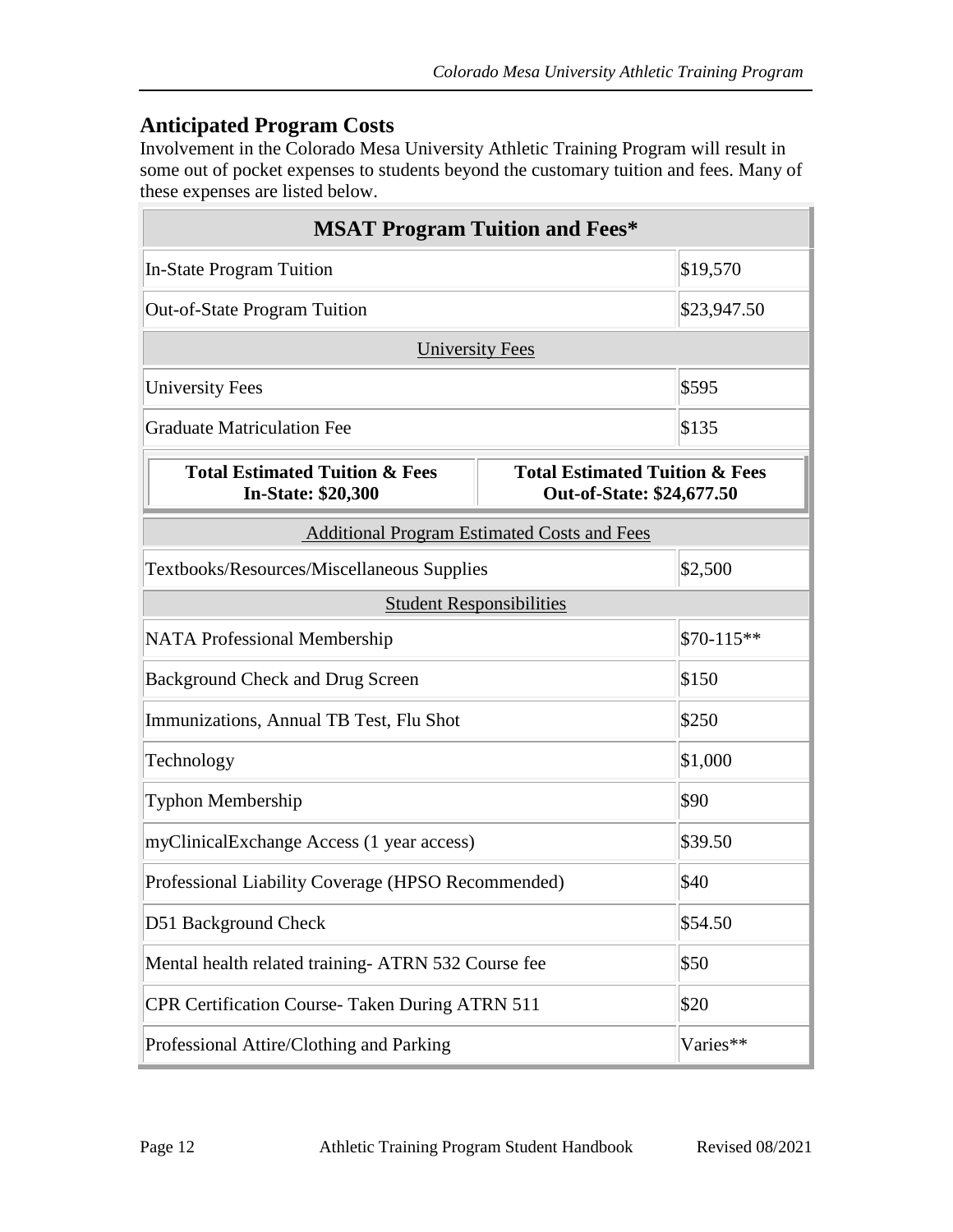| <b>Estimated Living and Transportation Expenses Per Semester</b> |          |  |
|------------------------------------------------------------------|----------|--|
| Housing and Food                                                 | Varies** |  |
| Miscellaneous Living Expenses                                    | Varies** |  |
| Varies**<br>Transportation                                       |          |  |

\*Please note, all expenses are based on estimated costs and subject to change. \*\*Expenses vary based on the student's location.

Please note, should a student complete the 3+2 option, the student is considered an undergraduate for financial aid purposes for the entire program as they receive the undergraduate and graduate degree at the same time. The financial aid is calculated as an undergraduate and the student is eligible for undergraduate grants and is restricted to undergraduate loan limits. In some cases, the student may complete and choose to graduate as an undergraduate and then complete the remaining classes as a graduate student. In those situations, the advisor and student will work with the financial aid office to ensure proper financial aid calculation.

### <span id="page-12-0"></span>**Matriculation Requirements**

The Colorado Mesa University Athletic Training Program is a 2-year professional program. The Clinical Experience courses have didactic, laboratory and clinical requirements. A student must successfully demonstrate performance of all psychomotor skills and clinical proficiencies associated with the clinical experience before moving on to the next course in the sequence.

| <b>First Year</b> |                                                             |                 |                                                      |
|-------------------|-------------------------------------------------------------|-----------------|------------------------------------------------------|
| Fall              |                                                             | Spring          |                                                      |
| Semester          |                                                             | Semester        |                                                      |
| <b>KINE 501</b>   | <b>Research Methods</b>                                     | <b>ATRN 502</b> | <b>Research Methods II</b>                           |
| <b>ATRN 511</b>   | Professionalism in Athletic<br>Training/Healthcare Ethics I | <b>ATRN 522</b> | Injury and Illness<br>Diagnosis and<br>Management II |
| <b>ATRN 521</b>   | Injury and Illness Diagnosis<br>and Management I            | <b>ATRN 523</b> | <b>Advanced Therapeutic</b><br>Interventions         |
| <b>ATRN 531</b>   | Clinical Education in<br><b>Athletic Training I</b>         | <b>ATRN 532</b> | Clinical Education in<br><b>Athletic Training II</b> |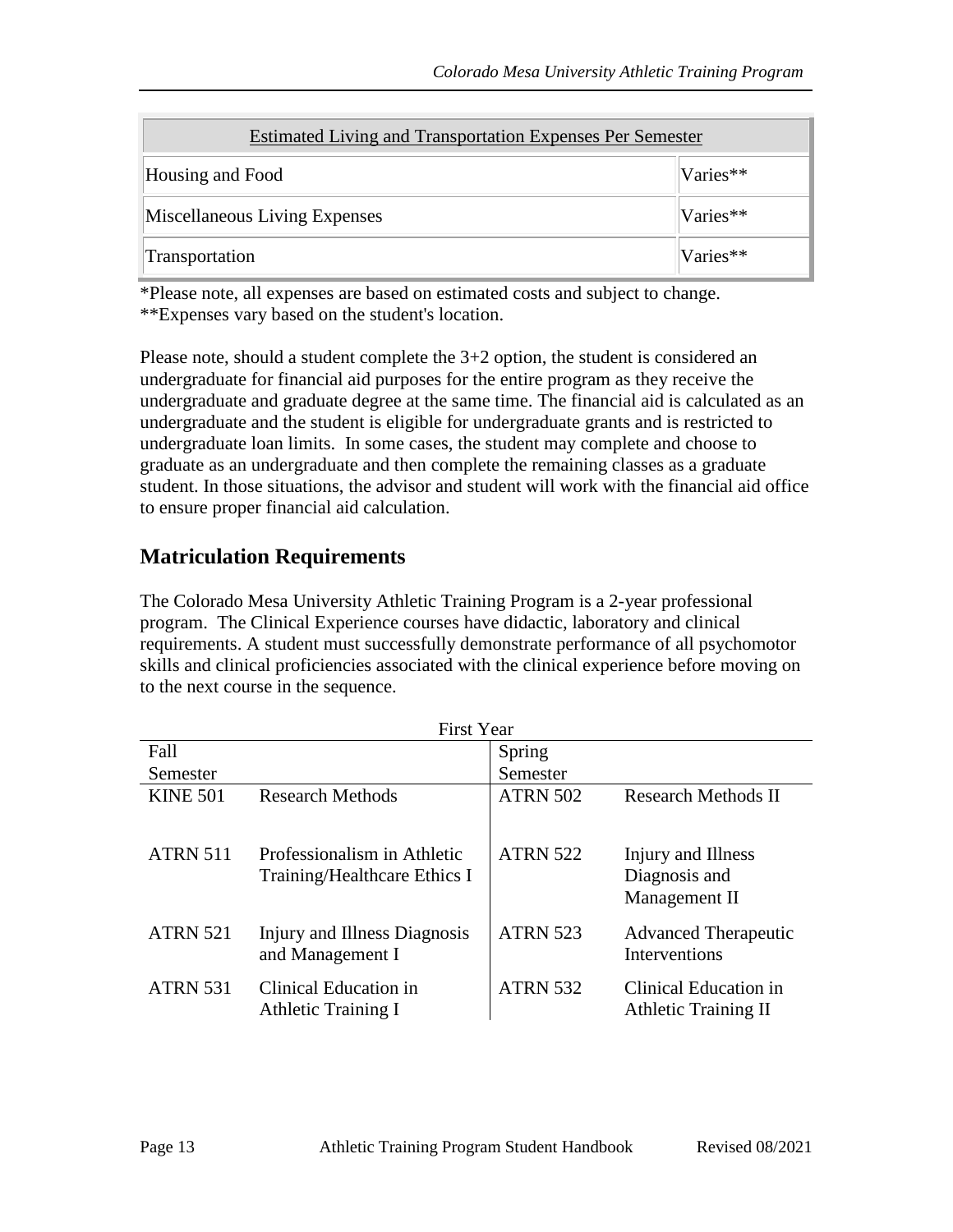| Second Year     |                                                       |                 |                                                                    |  |
|-----------------|-------------------------------------------------------|-----------------|--------------------------------------------------------------------|--|
| Fall            |                                                       | Spring          |                                                                    |  |
| Semester        |                                                       | Semester        |                                                                    |  |
| <b>ATRN 513</b> | Administration in Athletic<br>Training                | <b>ATRN 512</b> | Professionalism in<br>Athletic<br>Training/Healthcare<br>Ethics II |  |
| <b>ATRN 533</b> | Clinical Education in<br><b>Athletic Training III</b> | <b>ATRN 524</b> | Pharmacology and Sport<br>Performance                              |  |
| <b>KINE 587</b> | Research                                              | <b>ATRN 534</b> | Clinical Education in<br><b>Athletic Training IV</b>               |  |

The 3+2 program will follow the same sequence with the following adjustments:

- Summer before the program begins: take 7 elective undergraduate credits
- Fall, first year: take KINE 403 Advanced Strength and Conditioning and KINE 405 – Sports Nutrition
- Spring, first year: take KINE 487 Structured Research and KINE 494 Kinesiology Senior Seminar
- Summer after year 1: take 6 elective undergraduate credits

### <span id="page-13-0"></span>**Course Descriptions**

ATRN 502 – Research Methods II (3)

Examination of the methods of research in kinesiology. Topics include epidemiology, public health, and evidence-based practice.

- ATRN 511 Professionalism in Athletic Training/Healthcare Ethics I (1) Introduction to Athletic Training profession. Foundational athletic training skills and programmatic and professional policies, procedures, and standards of practice.
- ATRN 512 Professionalism in Athletic Training/Healthcare Ethics II (3) Survey of experience and knowledge gained in Athletic Training Program. Certification examination preparation, employment preparation, and capstone experience.
- ATRN 513 Administration in Athletic Training (3) Exploration of Athletic Training administration. Concentration on human resources, healthcare delivery models, payor systems, facility design and function, and budgets.
- ATRN 521 Injury and Illness Diagnosis and Management I (4) Evaluation techniques and care of common injuries and illnesses. Integration of anatomical structures, physiology principles, and evaluation techniques to provide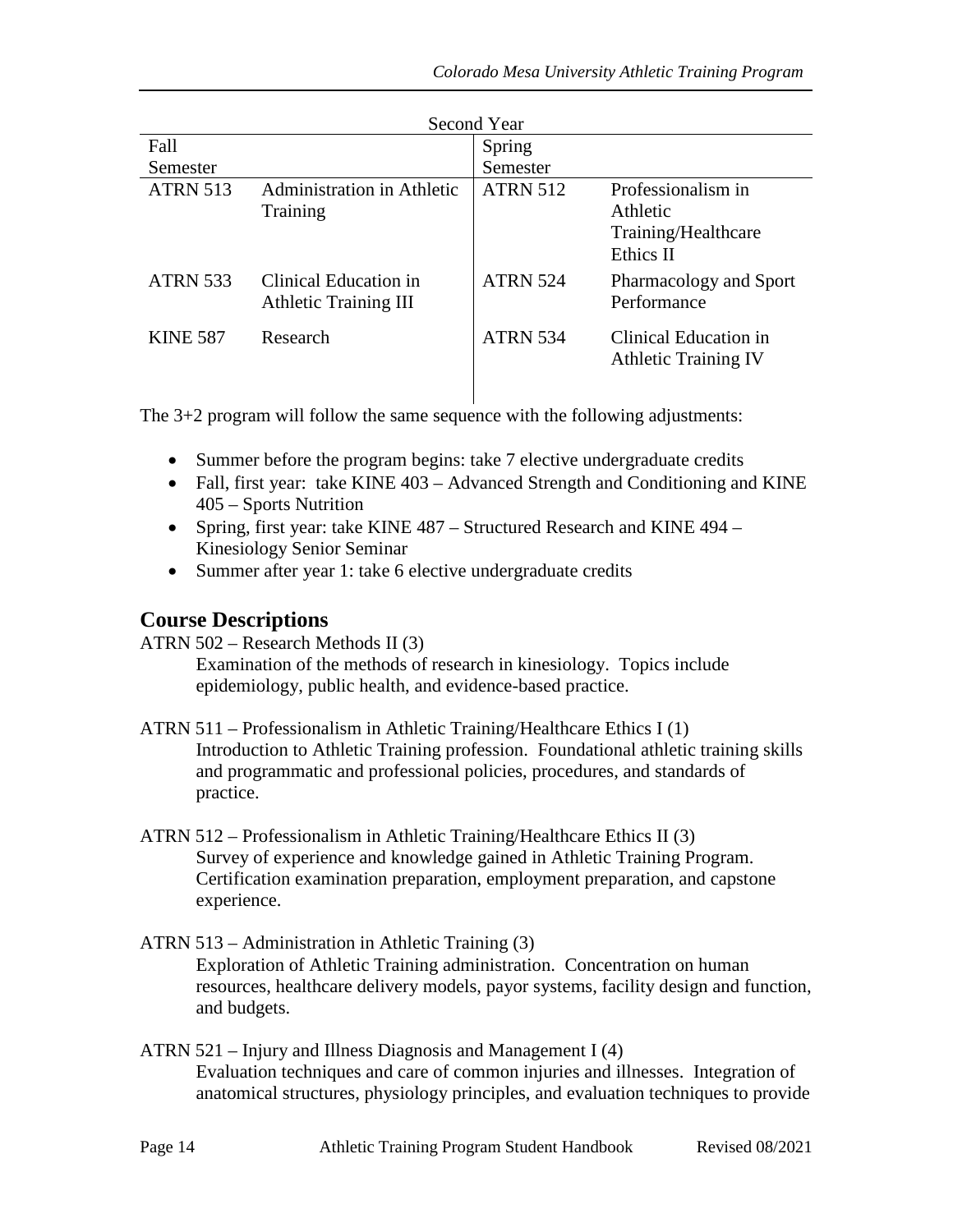a basis for clinical decision making in an injury/illness management environment. Review of the theoretical and scientific basis for, and practical use of, traditional therapeutic interventions utilized in the treatment of acute and chronic injury and illness.

ATRN 522 – Injury and Illness Diagnosis and Management II (4)

Evaluation techniques and care of less common injuries and illnesses. Integration of anatomical structures, physiology principles, and evaluation techniques to provide a basis for clinical decision making in an injury/illness management environment. Review of the theoretical and scientific basis for, and practical use of, traditional therapeutic interventions utilized in the treatment of acute and chronic injury and illness.

ATRN 523 – Advanced Therapeutic Interventions (1)

Exploration of emerging and/or advanced therapeutic interventions. Review of the theoretical and scientific basis for, and practical use of, emerging and/or advanced therapeutic interventions utilized in the treatment of acute and chronic injury and illness.

- ATRN 524 Pharmacology and Sport Performance (3) Exploration of pharmacology and sport performance in an athletic patient population. Review of the basics of pharmacology, supplements, and wellness/healthy nutrition, as well as the components of a comprehensive program to maximize sport performance.
- ATRN 531 Clinical Education in Athletic Training I (2) Exploration of athletic training clinical experiences. Concentration on development of clinical skills with focus on patient-centered care, evidence-based practice, and critical thinking.
- ATRN 532 Clinical Education in Athletic Training II (2) Exploration of athletic training clinical experiences. Concentration on development of clinical skills with focus on patient-centered care, evidence-based practice, and critical thinking.
- ATRN 533 Clinical Education in Athletic Training III (3) Exploration of athletic training clinical experiences. Concentration on application of clinical skills with focus on patient-centered care, evidence-based practice, and critical thinking.
- ATRN 534 Clinical Education in Athletic Training IV (3) Exploration of athletic training clinical experiences. Concentration on application of clinical skills with focus on patient-centered care, evidence-based practice, and critical thinking.

On a yearly basis consult your academic planning sheet to make sure you are still on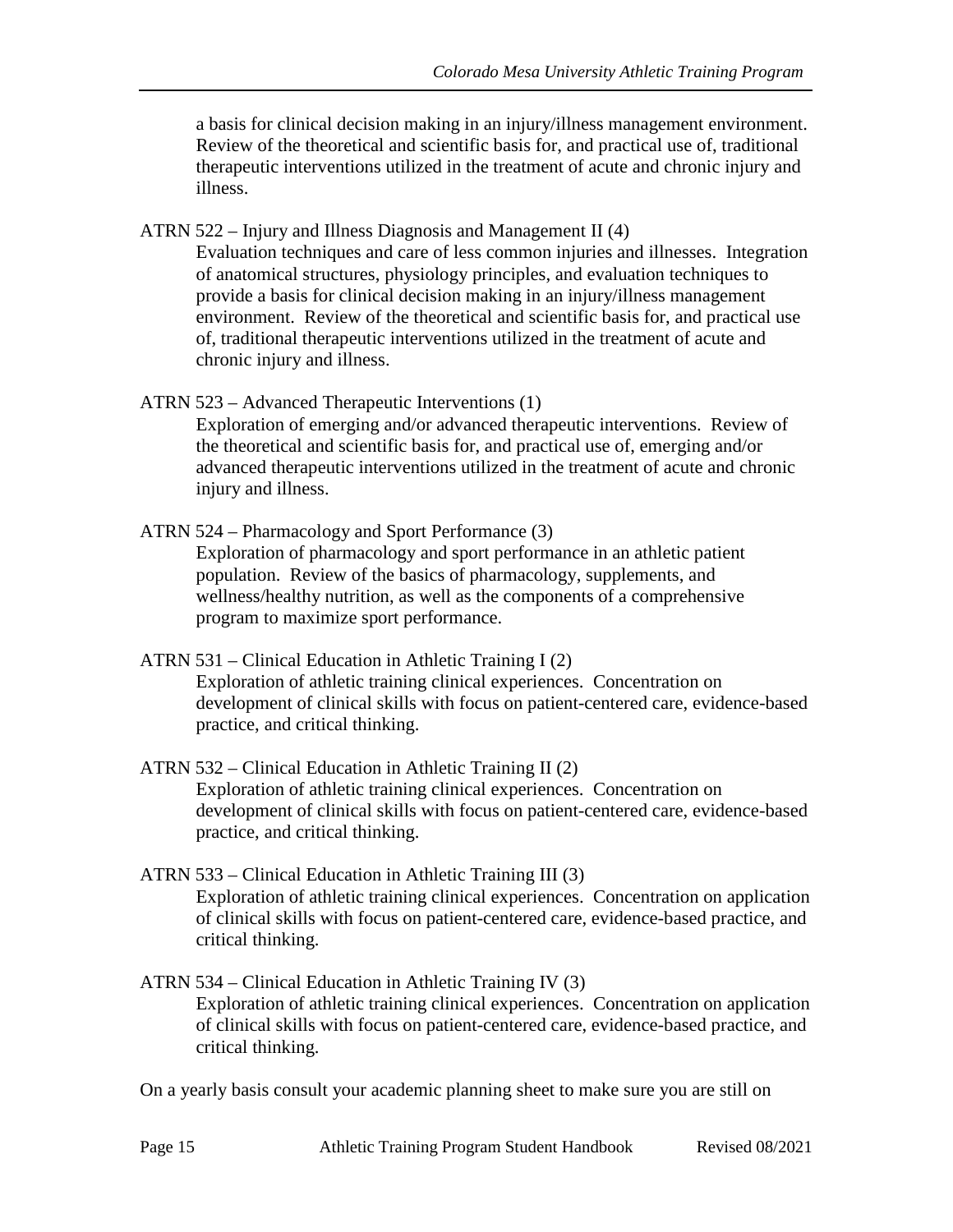track. Please keep in mind the following considerations:

- Every course is only offered one time each year (either fall or spring)
- Clinical Education courses must be completed in this order: ATRN 531, ATRN 532, ATRN 533, ATRN 534
- KINE 501 must be successfully completed before taking ATRN 502
- ATRN 502 must be successfully completed before taking KINE 587
- ATRN 521 must successfully be completed before taking ATRN 522 and ATRN 523

### <span id="page-15-0"></span>**Technical Standards**

As an athletic training student, you will be providing athletic training services at a variety of clinical sites. The ATP at CMU has developed guidelines to safeguard the well-being of the ATSs and the patients in compliance with the Commission on Accreditation of Athletic Training Education.

- 1. Upon acceptance into the Athletic Training Program, all newly admitted students are required to complete and submit a physical examination performed by a licensed physician. As a portion of this physical examination, the physician must complete the accompanying document to verify vaccination records and the ability of the student to pursue unrestricted performance of athletic training skills and responsibilities or to identify conditions that would place the student at increased risk of injury or illness. The physical examination may be completed by your own personal physician or at the Colorado Mesa University Student Health Center.
	- a. Students must comply with the University Health Services Policy on required immunizations and screenings. This should include a tuberculin (TB) skin test. In addition, vaccinations against Hepatitis B (HBV) and tetanus are strongly advised as is the varicella vaccine against chicken pox for those who have not had the disease. Information about annual flu shots and the COVID-19 vaccine are included in Section IV.
	- b. Athletic training students should be physically capable of performing cardiopulmonary resuscitation (CPR) and basic emergency care procedures.
	- c. Athletic trainers frequently lift and carry loads (coolers, ice chests, spine boards) in the performance of their duties. Students with medical conditions that contraindicate or restrict these activities should notify the MSAT PD. The PD will work with the ATS and his or her physician to establish a reasonable, medically prudent plan to protect the health of the student. The ATS is responsible for advising the preceptors regarding medically imposed limitations related to the student's performance of restricted athletic training related duties.
	- d. Before students begin the clinical experiences in athletic training courses and the off-campus clinical rotations they must sign an official technical standards for admission document stating that they possess: 1) The mental capacity to assimilate, analyze, synthesize, and integrate athletic training concepts into clinical practice, 2) Sufficient postural and neuromuscular control, sensory function, and coordination to perform appropriate physical examinations, 3) The ability to communicate effectively and sensitively with patients and colleagues,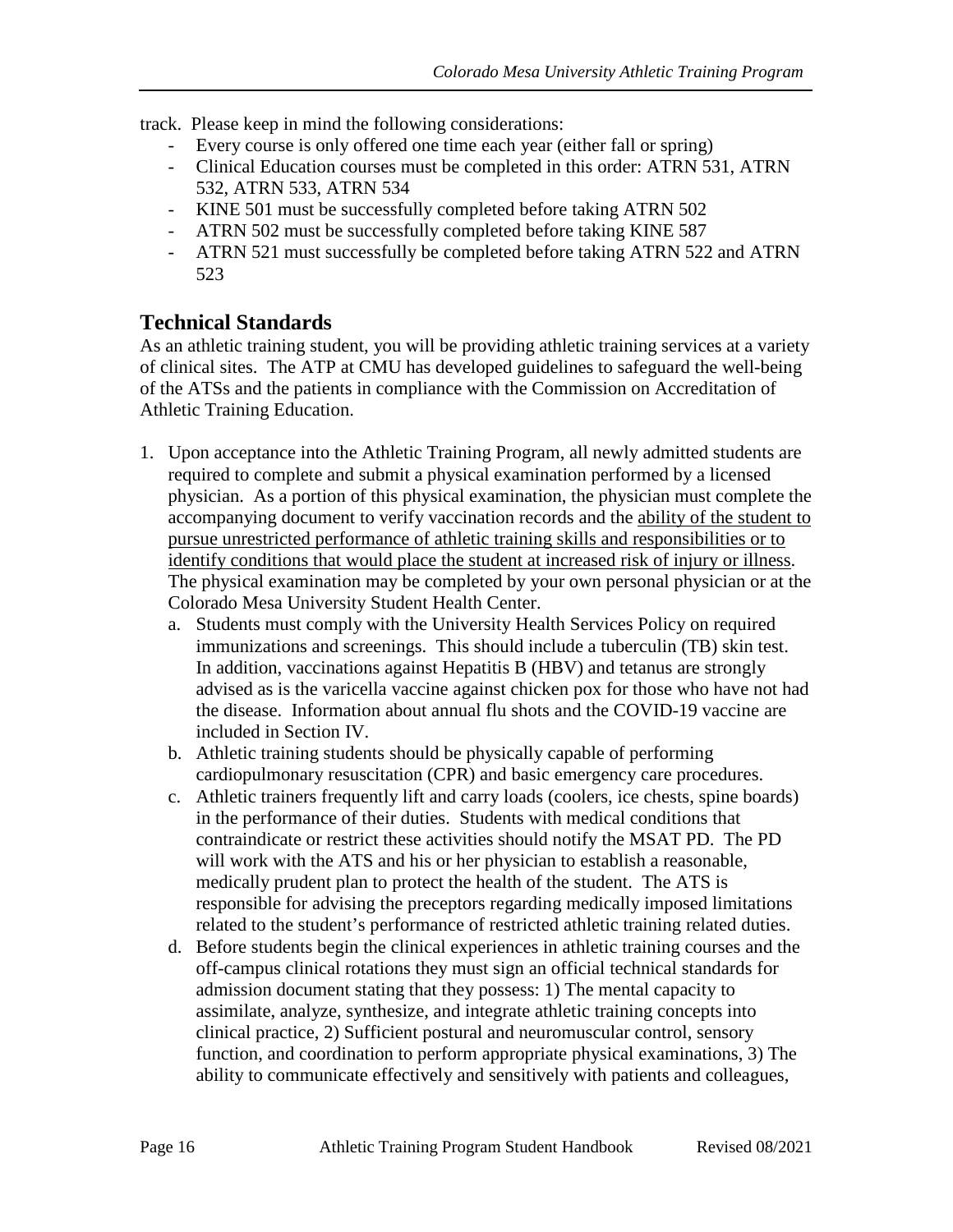and 4) The capacity to maintain composure and continue to function well during periods of high stress.

Colorado Mesa University does not discriminate against persons with disabilities in its admissions process or the selective admissions process for individual programs. Students with documented disabilities who anticipate special needs with any aspect of the Athletic Training Program including the clinical instruction practicum are urged to contact Educational Access Services. The faculty of the athletic training program will cooperate with Educational Access Services to make reasonable accommodations for students with documented disabilities admitted to the program.

The attached form (APPENDIX X), the medical history form, and the physical examination form are to be completed by the attending physician who completes the physical examination on behalf of the student.

### <span id="page-16-0"></span>**Academic Information**

### <span id="page-16-1"></span>**Overview of Classroom and Clinical Experiences**

A strong emphasis is placed on the knowledge learned in the classroom and laboratory, with emphasis of the transition of that knowledge to clinical skill. There is an expectation that students utilized newly learned knowledge and skills in their clinical experiences. These clinical experiences are designed to challenge the ATS to utilize, apply, and develop their learned knowledge and skills in real situations. Clinical education experiences are designed to expose students to patients throughout the lifespan, different sexes, varying socioeconomic statuses, varying levels of activity and athletic ability, as well as those that participate in non-sport activities. These experiences are also utilized to expose students to the full spectrum of duties performed by athletic trainers. Clinical settings range from CMU varsity sports, CMU club sports, high schools and clinical office settings. Our goal is to provide experiences to develop the student for employment.

### <span id="page-16-2"></span>**Overview of Clinical Competencies**

Students will perform clinical competencies or modules every semester. Competencies are specific clinical skills that are learned in the classroom, practiced, then performed and tested on by a preceptor to demonstrate proficiency in the skill. The performance of the skill can be in a real or simulated situation. The students are to be competent in the various skills and should not just know how to perform the skill, but know when it is performed, why it is performed, and other important information surrounding the skill. In time, the student is expected to be able to proficiently integrate multiple skills (e.g., completing a full examination, diagnosis, and intervention for a patient with a fractured tibia).

### <span id="page-16-3"></span>**Clinical Experience Expectations and Classroom Responsibilities**

Students are expected to complete all learning responsibilities in a professional manner. They should be punctual, dress appropriately and be prepared. Students are expected to comply with AT Program, site, and professional behavior/ethical standards at all times. Academics are a priority of this program and students are expected to practice good time management skills to maintain a strong GPA (3.0 or higher). The scheduling of clinical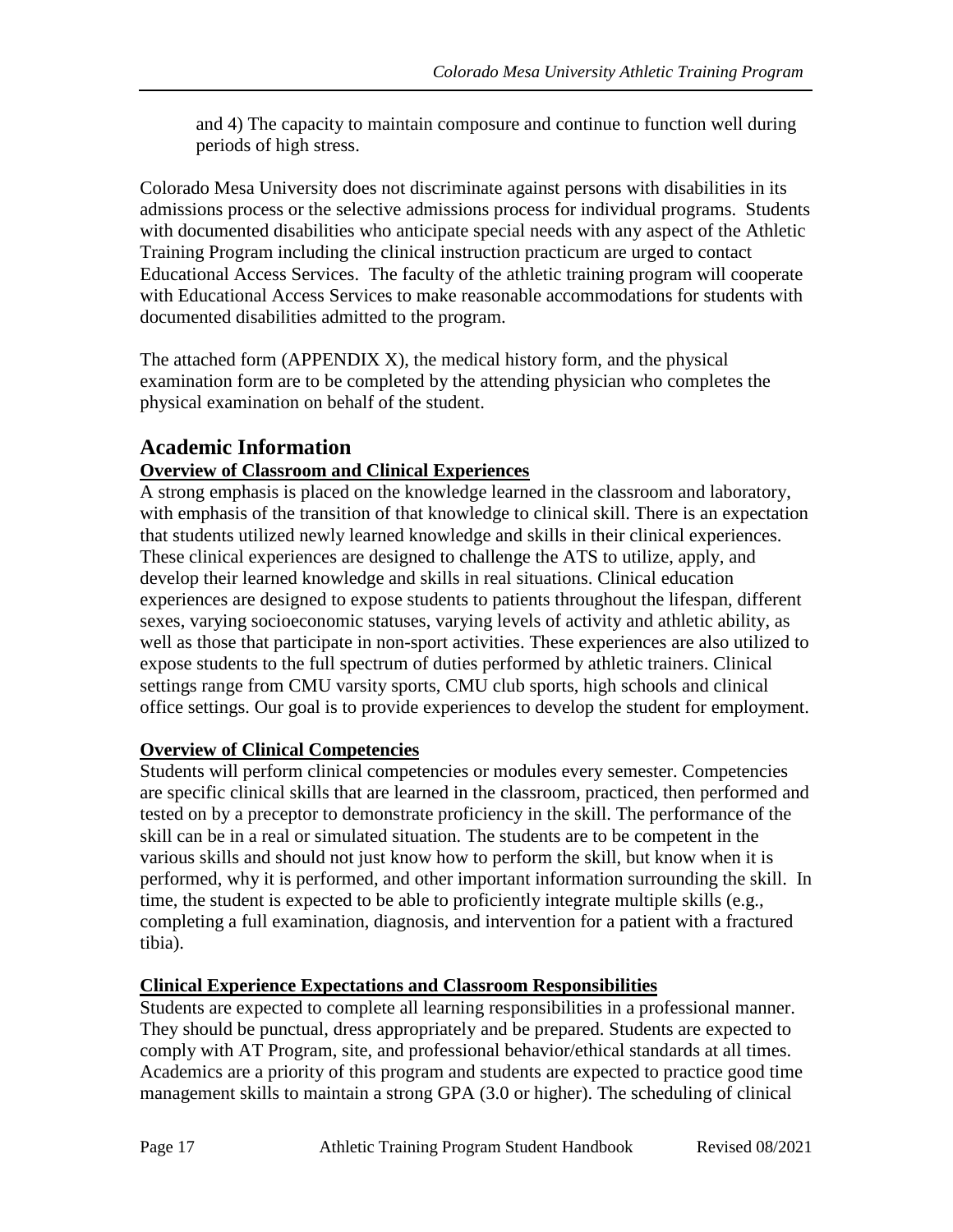experience time should be during the highest opportunity/volume for learning. In the event a student will not be able to report to their clinical experience because of a legitimate excuse, the student should promptly notify and discuss with their preceptor.

### <span id="page-17-0"></span>**Learning Progression Utilized by the Athletic Training Program**

Novice to Advanced Beginner to Competent

We believe that there is always information to learn, areas to improve, and places to better oneself in the occupation as an athletic trainer. When students first enter the ATP, they are at the level of a novice. At this stage the students are early learners and most, if not all, of the information is new to the student. Skills that are being taught have never been practiced and direct supervision is required to ensure safety in clinical practice. This is where we expect students to start, but not to stay.

The next stage a student will progress to is an advanced beginner or the intermediate professional student. Information and knowledge is starting to be retained, skills are improving, and there is clear advancement in one's improvement and abilities. Supervision continues to be a requirement, but there is confidence in the students' ability to perform some tasks.

The final stage students must accomplish while in this program in all skills and competencies is at the level of competent. At this stage, there is a comfort that the student is able to practice as an athletic trainer in an unsupervised manner. Though we expect that students reach this mark in all areas of knowledge and skill surrounding the job as an athletic trainer by graduation, students may reach competence earlier in one's education. However, to be completely ready for unsupervised clinical practice we must ensure that the students are competent in all areas.

Competent is where we expect that the students are upon graduation, but there is continual progression in any clinicians' knowledge and skillset. Novice, advanced beginner, and competent are just the first three steps of the five milestones. Following graduation, the students will have specific feedback regarding their standing in each area of competence with a framework on where they specifically need to continue to improve. The goal being to continue to improve, to push oneself forward and to be a lifelong learner. Step four is proficient, the point that you are at advanced practice. The clinician is consistent with the athletic trainer that is an advanced practice clinician. The final step, expert, is an aspirational step we work to attain. This is the level of an expert clinician, either generally or in a specific area. We aspire to get to this point by continually learning and pushing our clinical practice forward. (Sauers, Laurens, Pecha, & Walusz. (2019). The Athletic Training Milestones. Version 1.1, 2019)

#### <span id="page-17-1"></span>**Academic Standards for Retention in the Athletic Training Program and in the CMU Graduate Program**

- A. Grade System
	- a. Grades of "A," "B," "C," "D," and "F" are used and computed in the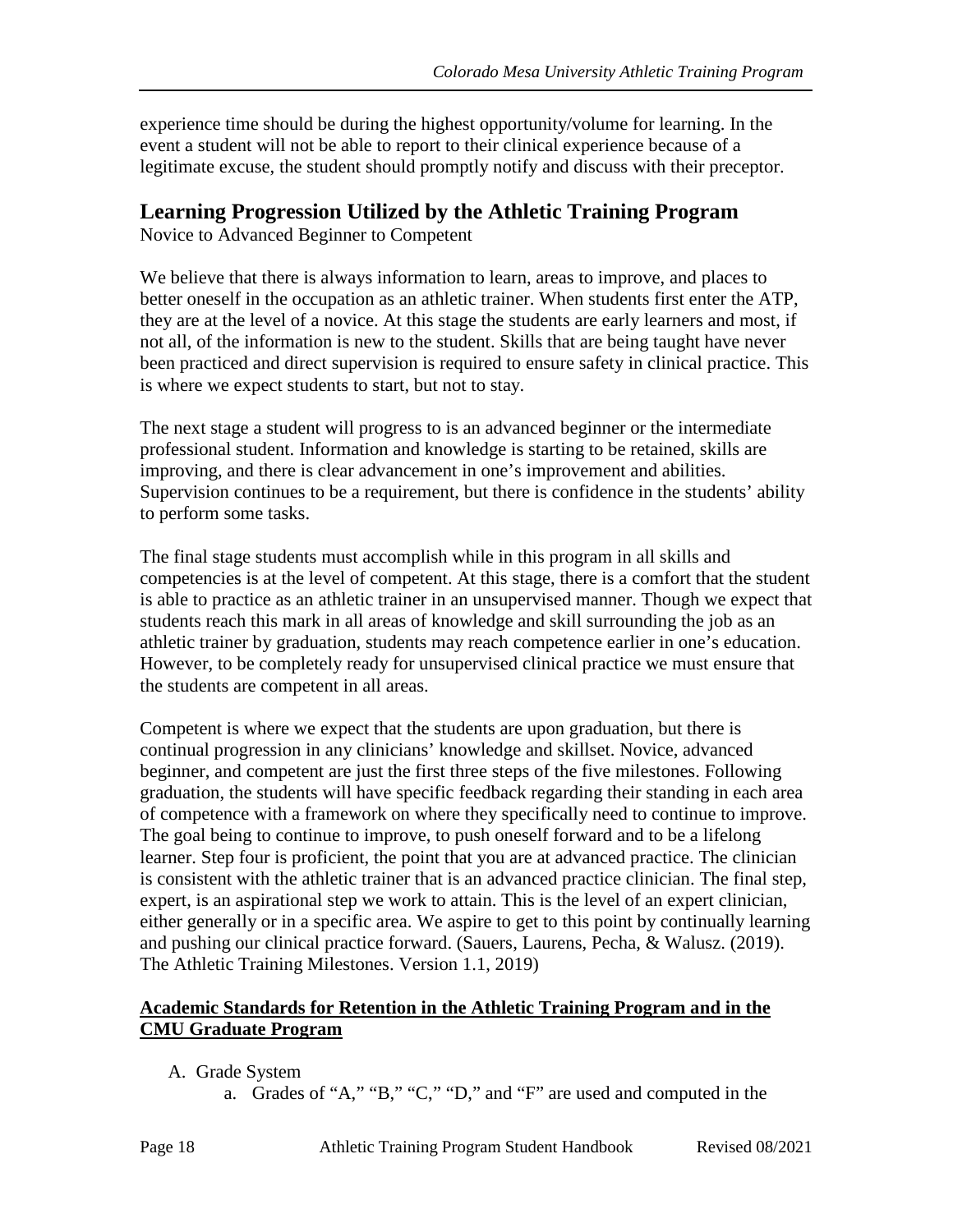GPA. Other marks used are "I" (incomplete); "W," (withdrawn); "NC," (no credit); and "P," (passing). At the discretion of graduate programs, Pass/Fail (or "P/F") grades may be allowed for research, practicum, and thesis courses. Grades of "I," "W," "NC," and "P" are not counted in determining GPA. Courses for which "C," "D," "F," "I," "W," or "NC" grades are awarded shall not count in graduate degree programs and shall not satisfy program deficiency requirements.

- b. Incomplete ("I") grades are temporary grades given to a student only in an emergency case and at the discretion of the instructor.
- c. At the end of the semester following the one in which an "I" is given, the "I" becomes the grade that is submitted by the instructor to the Registrar's Office. If the instructor does not submit a grade by the deadline for that semester, the grade becomes an "F." For, example, a grade of "I" given spring semester should be addressed by the end of the following fall term unless a longer term is specified by the instructor.
- d. Extension of the time to complete work may be made in exceptional circumstances at the discretion of the instructor. A student with an "I" grade, however, may not change the "I" by enrolling in the same course another semester, except in the case of thesis and dissertation courses, which require continuous enrollment while progressing toward the degree. Grades can be changed, using the Special Grade 11 Report, within the first two weeks of the semester following the receipt of the original grade by the Registrar's Office.
- B. GPA Requirements
	- a. Students must have a GPA at least a 3.0 to graduate.
	- b. Students may not apply coursework with a grade of "C" toward graduation requirements for a graduate program. Students may have the option to repeat a course for grade improvement to a "B" or better, depending on individual program guidelines.
	- c. As allowed by specific program requirements, students may repeat a maximum of two different courses at the graduate level for up to 6 credit hours. No course may be repeated more than once, except in the case of thesis and dissertation courses, which require continuous enrollment while progressing toward the degree. When a course is repeated, the highest grade earned is computed into the student's GPA. All attempted courses and grades remain in the academic record but are not computed in the overall average. In these cases, transcripts will contain a statement indicating the grade point average has been re-computed and stating the basis for re-computation.
- C. Probation Students who earn a "C" in a course in a graduate program are placed on probation and remain on probation until the grade for that course is replaced by a "B" or better.
- Students may be placed on probation at the discretion of the department when there is a concern that they are at risk of being terminated from a program for cause. (See Section X.D.1. in the Graduate Policies and Procedures Manual).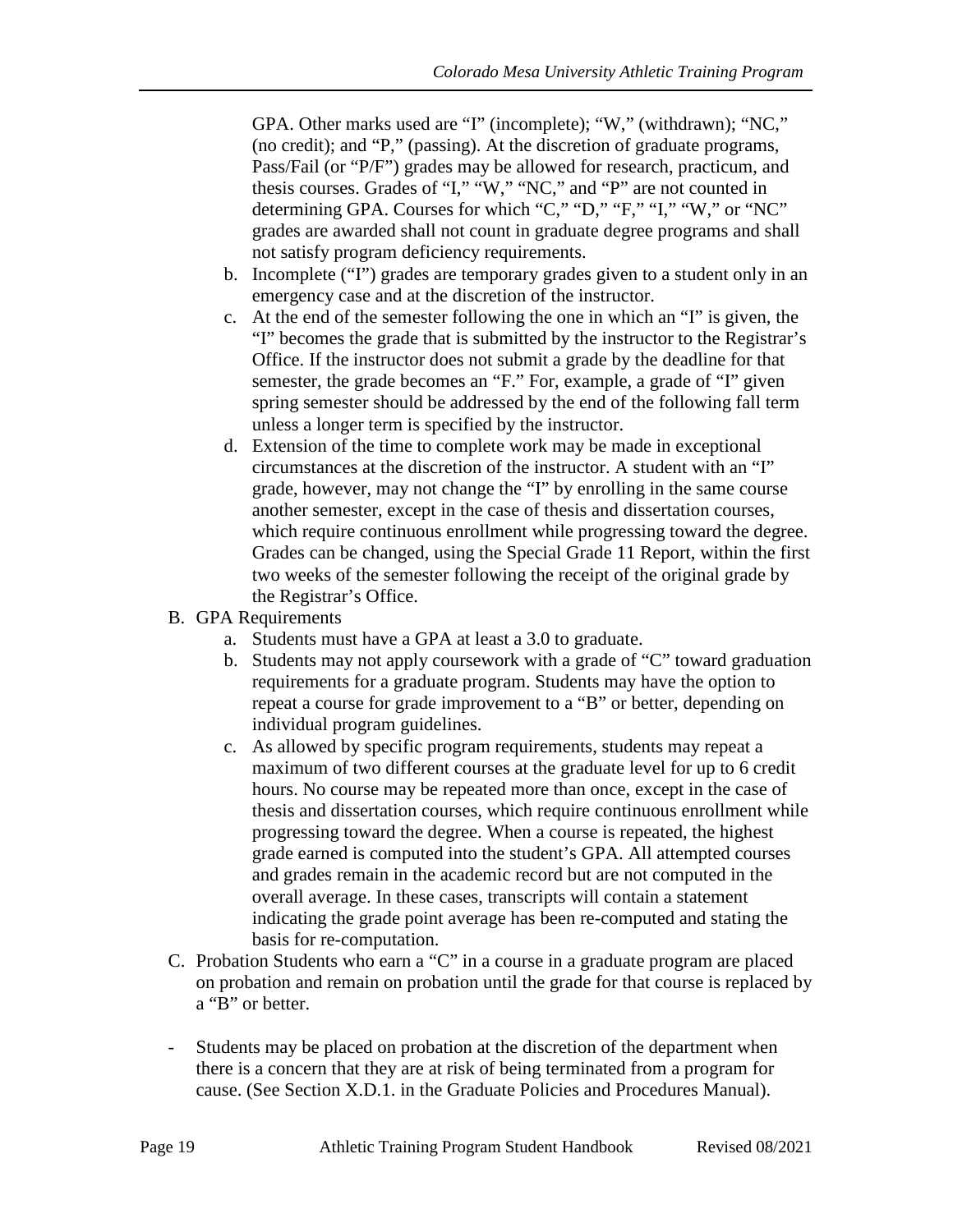- Students are notified of their probation in a written letter from the Graduate Program Director/Coordinator after the director has consulted with the student's Graduate Committee and the Academic Department Head. The letter will specify the date and reason for probation as well as what steps should be taken to have the probation lifted. Appeals of probation follow the Appeals Process outlined in this manual. (See Section X.G.).
- D. Dismissal from Program Students may be dismissed from a degree program for the following reasons:
	- a. The student earns a "D" or "F" in a course.
	- b. The student is placed on probation for a second time.
	- c. The student fails to maintain a 3.0 cumulative GPA for two semesters.
	- d. The student fails the written and/or oral comprehensive examination or its approved equivalent as specified by specific program requirements.
	- e. The student submits an unsatisfactory thesis, practicum paper, or culminating activity.
	- f. The student exceeds the time allowed for completion of the program prior to completing all degree requirements.
	- g. The student has not maintained a "B" or better in all credit-bearing courses.
	- h. The student violates the policies or procedures in this manual or set forth by the department in its graduate handbook.
	- i. The student fails to behave in a professional manner, this includes instances of academic misconduct.
	- j. The student fails to make satisfactory progress on the remedial terms specified in a formal letter of probation.
	- k. The student on probation for earning a "C" earns a "C" in a second course.
	- l. The student is found to have committed research misconduct by the Office of Sponsored Programs. (See Section XI in the Graduate Policies and Procedures Manual)
- Students are notified of their dismissal in a written letter from the Graduate Program Director/Coordinator after the director has consulted with the student's Graduate Committee and the Academic Department Head. The letter will specify the date and exact reason for dismissal and copy will be sent to the Director of Graduate Studies and the University Registrar.
- Appeals of dismissal follow the Appeals Process outlined in this manual (See Section X.G.in the Graduate Policies and Procedures Manual).
- E. Readmission Students who have been dismissed from a degree program for one of the above reasons may appeal for readmission to the program after a one semester suspension, not including summer term. In this case, a percentage of the credit for coursework (excluding thesis and dissertation credits) previously earned at Colorado Mesa University can be applied to the degree after readmission.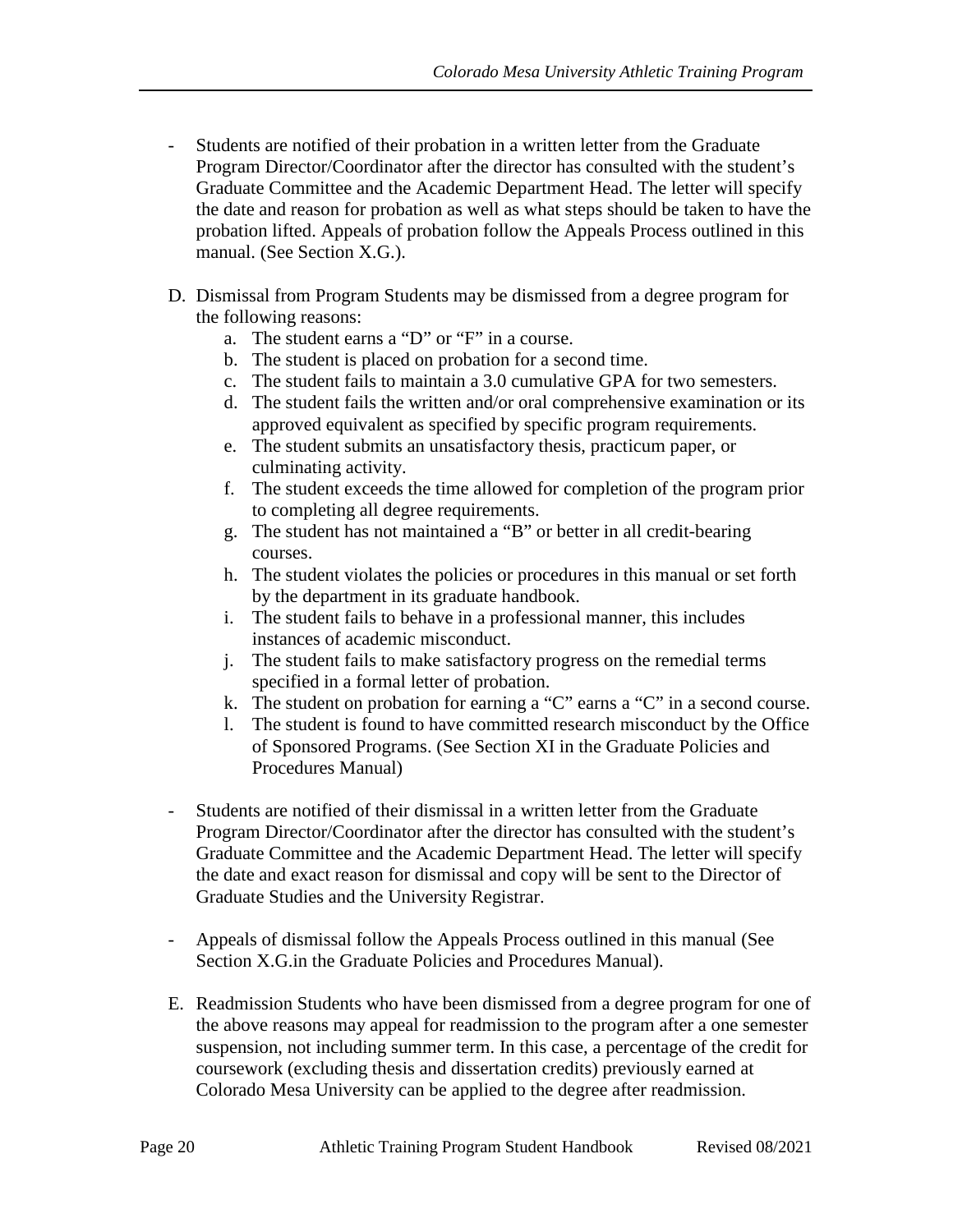Limitations regarding time to complete the degree will be reset as though the student was entering the program for the first time. Appeals and requests for readmission to graduate degree programs should follow the Appeals Process outlined in this manual (See Section X.G. in the Graduate Policies and Procedures Manual)

#### <span id="page-20-0"></span>**Student Retention/Suspension/Dismissal Policy**

Probation - Actively involved in a Clinical Experience course but are required to submit bi-weekly grade checks to the Athletic Training Program Director and will not be allowed to accompany a preceptor during team travel.

Suspension – Temporary loss of the privilege to attend and fulfill the requirements of a Field / Clinical Experience course. Suspensions are for the period of one semester (fall or spring).

Dismissal – Permanent loss of the privilege to attend and fulfill the requirements of a Clinical Experience course.

To remain competitive, the Athletic Training Program maintains low student to instructor ratios. Because of this, we limit the number of students accepted to the program and enforce academic standards for students while they are enrolled in the program.

Clinical Experience courses are offered once a year in the following sequence: KINE 531, 532, 533, and 534. Students must satisfactorily complete the didactic component, competencies and proficiencies component, and the hour component of each course before moving on to the next. Failing to satisfactorily complete a Clinical Experience Course will result in one semester (Fall or Spring) suspension from the Athletic Training Program until the course can be repeated. All requirements of the course must be completed during the semester that the course is repeated. Failing to successfully complete a second Clinical Experience course will result is dismissal from the program.

- A. The clinical competencies and proficiencies associated with each Clinical Experience course are graded as Pass/Fail. Failure to develop an entry level competence of **all** clinical competencies and proficiencies associated with each Clinical Experience course will result in a grade of F. The student will be suspended until the course is offered again and all competencies and proficiencies must be completed prior to moving to the next course in the sequence. In the event that the failure to develop an entry level competency of all clinical competencies and proficiencies is the result of illness or family emergency, the student may be allowed to complete the skill mastery between semesters and continue to the next course in the sequence. This option will be considered on a case by case basis with input from all Athletic Training Program faculty and preceptors to which the student is assigned.
- B. The Clinical Experience hour requirement associated with each Clinical Experience course is graded as Pass/Fail. Failure to complete the Clinical Experience hour requirement will result in a grade of F. The student will be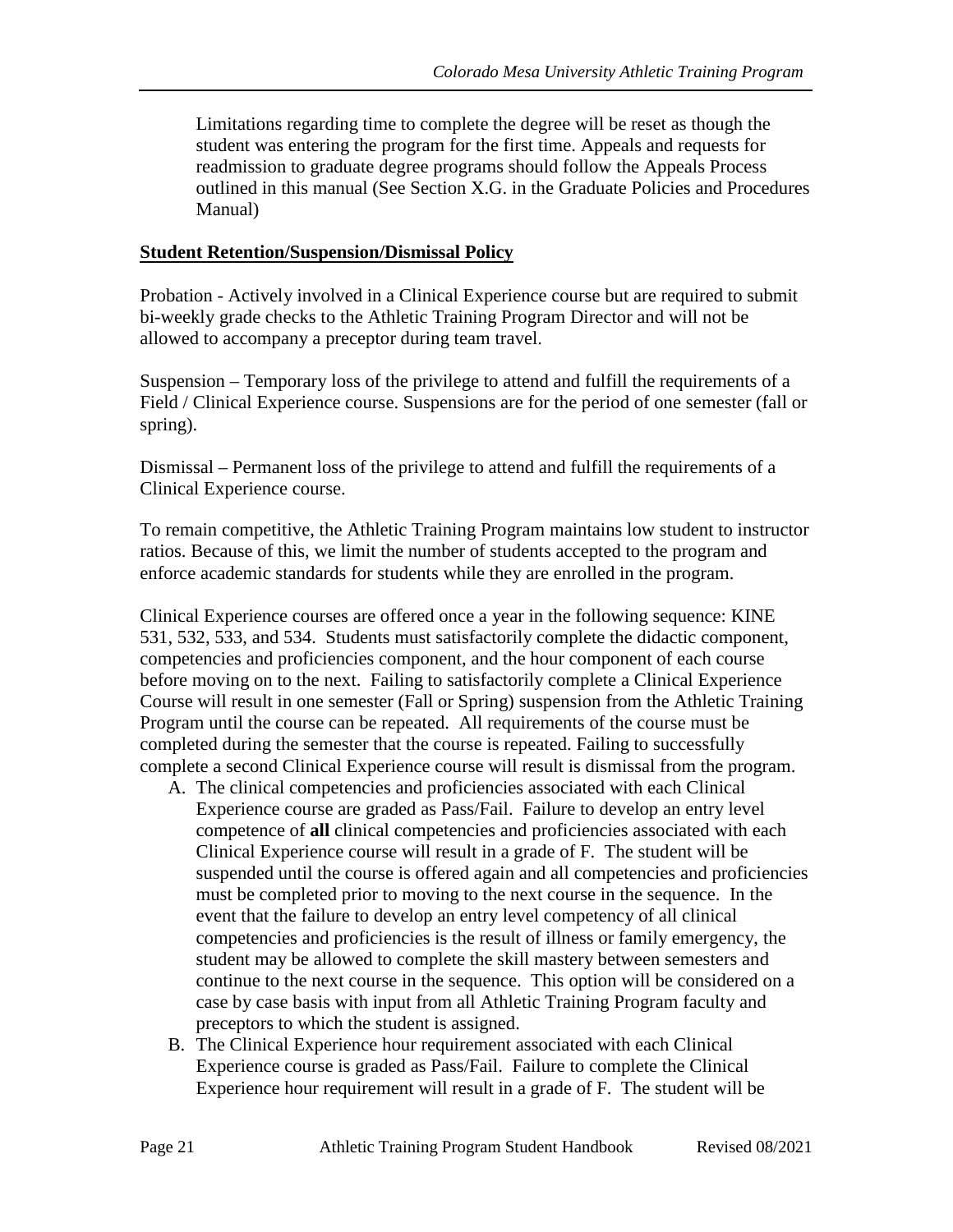suspended until the course is offered again and the hour requirements must be completed prior to moving to the next course in the sequence. In the event that the failure to complete the hour requirement is the result of illness or family emergency, the student may be allowed to complete the hours between semesters and continue to the next course in the sequence. This option will be considered on a case by case basis with input from all Athletic Training Program faculty and preceptors to which the student is assigned.

#### <span id="page-21-0"></span>**Other Reasons for Suspension or Dismissal**

The following is a list of reasons for suspension or dismissal from the CMU ATP. This is not a complete list as someone may discover other actions that have not been experienced or anticipated. The first four (4) reasons listed are grounds for automatic dismissal.

- 1) Performing assigned clinical experiences under the influence of alcohol or drugs.
- 2) Unauthorized release of patient medical records. The unauthorized release of individuals' medical records is a crime. You cannot discuss an individual's injury or status with anyone outside the Colorado Mesa University Athletic Training Staff without the patient's permission. The only exception is the patients' parents if the athlete is under 18 years of age. If you are going to discuss the injury as an example or as a case study, you must keep the patients' identity anonymous.
- 3) False representation. Falsely representing yourself regarding status or position with the CMU AT staff. You are an athletic training student - make sure people understand this when you present yourself. You need to ALWAYS be wearing your name tag to help be understand your position.
- 4) Sexual misconduct. Using your position as an ATS to make advances toward or take advantage of an individual during an evaluation or treatment will not be tolerated. Complaints will be evaluated and handled on an individual basis. Evidence supporting intentional sexual misconduct will automatically result in dismissal with no possibility of reinstatement, in addition to charges that the victim may wish to file (refer to The Maverick Guide- pages 52-56).
- 5) Poor performance. Performance will be evaluated on a regular basis and included in all rotation evaluations. All situations of "poor performance" will be recorded in an incident report and included in the student clinical evaluation. Isolated minor infractions may result in a 1 day suspension from assigned duties and the completion of a reflection paper and recommendations from the student regarding ways to prevent future incidents. Severe or repeated infractions may result in suspension and or dismissal from the program. The areas of evaluation will include but not be limited to the following:
	- a. Punctuality You are expected to be at your assigned clinical experience at the time scheduled and be ready to perform assigned duties at that time. Failure to comply may negatively impact your grade in the respective course or result in suspension or additional disciplinary actions as deemed necessary by the Athletic Training Program faculty and staff.
	- b. It is your responsibility to check the assigned experience schedule and verify the time that you should be at the assigned clinical experience.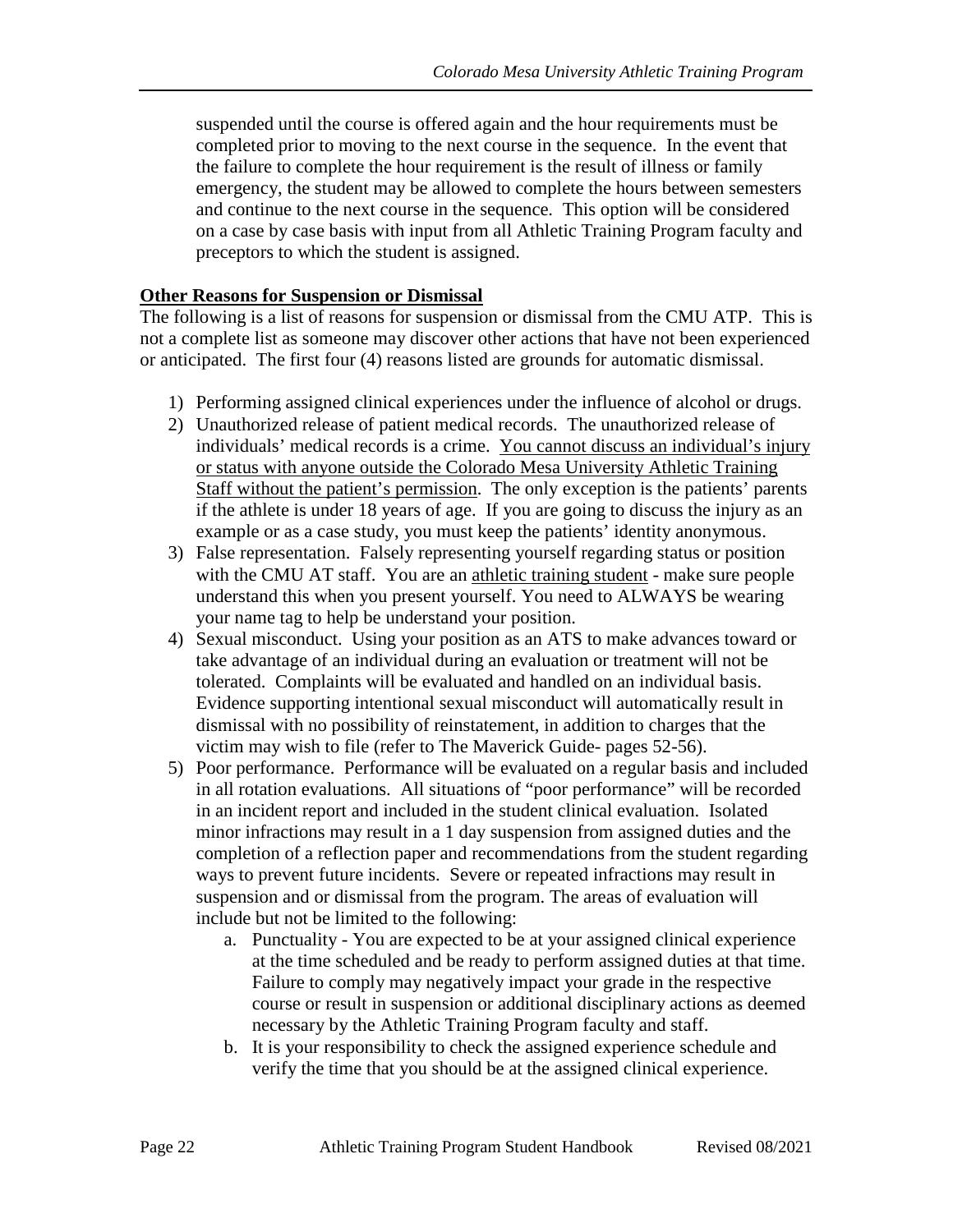- c. The clinical experience schedule for all ATS will reflect workload requirements based on team schedules, individual skills, experiences required, and student availability. If you cannot make a scheduled clinical experience, you are expected to notify the preceptor in charge of the clinical experience as soon as possible. Each clinical site may have their own rules associated with missing a scheduled time, please ensure to meet with your preceptor to determine how they would like you to notify them.
- d. Attitude toward and ability to get along with the athletes/ patients, coaches, Athletic Training Staff members, and other health care professionals (physicians, physician assistants, certified athletic trainers, and other athletic training students). Athletic training is in part a service profession. Athletic training students should treat all athletes/ patients, coaches, and athletic trainers (certified or student) in a respectful, professional manner. Rudeness and attitude conflicts that interfere with performance will not be tolerated and are grounds for dismissal.
- 6) Temporary suspension will occur in the event that a student fails to maintain required documentation, certifications and/or memberships. The suspension will be removed when the required documentation, certifications and/or memberships is supplied. All ATSs must maintain the following documentation, certifications, and membership.
	- a. CPR for the Professional Rescuer certification or equivalent
	- b. Maintain professional liability insurance.
	- c. Maintain annual NATA student membership.
	- d. Maintain personal health insurance.
	- e. Comply by the technical standards of the ATP.
- 7) Failure to satisfactorily complete a Clinical Experience course.
	- a. First occurrence = suspension; second occurrence = dismissal.
- 8) Academic Misconduct
	- a. Academic misconduct includes, but is not limited to, plagiarism, the appropriating of written, artistic, or musical composition of another, or portions thereof; or the ideas, language, or symbols of the same and passing them off as the product of the student's own mind. Plagiarism includes not only the exact duplication of another's work but also the lifting of a substantial or essential portion thereof.
	- b. Regarding written work in particular, direct quotations, statements which are a result of paraphrasing, summarizing the work of another, and other information which is not considered common knowledge must be cited or acknowledged. As long as students adequately acknowledge their sources and as long as there is no reason to believe that they have attempted to pose as the originator, students shall not be charged with plagiarism even though the form of the acknowledgement may be unacceptable. However, students should be aware that most professors require certain forms of acknowledgment and that adequate referencing (or acknowledgement) may be a part of the grading criteria for specific graduate coursework or program requirements. More information on academic misconduct can be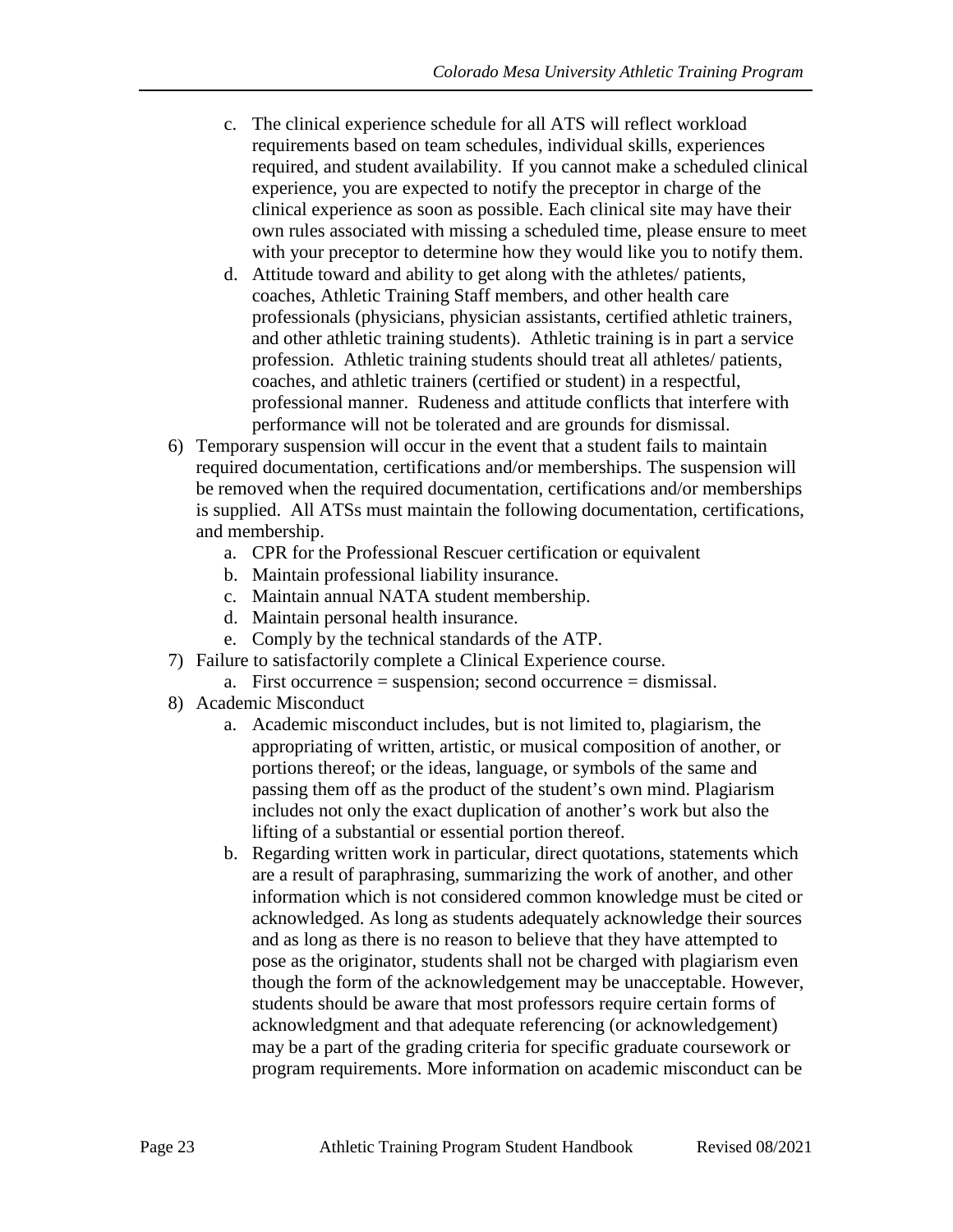found in the Maverick Guide (http://www.coloradomesa.edu/studentservices/documents/MaverickGuide.pdf )

#### <span id="page-23-0"></span>**Appeal Process**

Students who have been suspended or dismissed from the ATP may appeal the decision through the Athletic Training Student Grievance Process. If the suspended student is not satisfied with the decision of the Athletic Training Program Grievance Committee the student can proceed with the appeal to the Vice President of Student Affairs.

- 1) Process
	- a. Student appeals regarding occurrences related to policies or procedures instituted by their program or institutional policies for graduate programs should first be addressed in writing to the Graduate Program Director/Coordinator of the appropriate graduate program. This written appeal should be received by the Graduate Program Director/Coordinator within 10 business days of the occurrence of the event the student intends to appeal. The letter should state the particular complaint and the desired remedy. It should also contain adequate justification for the appeal. The burden of proof regarding evidence in the appeal rests with the student.
	- b. The Graduate Program Director/Coordinator should consult with the student's Graduate Committee before replying in writing to the student. The response to the student should be sent within 10 business days after receipt of the student's formal letter of appeal.
	- c. If the appeal is not successfully resolved, the student may direct the appeal to the Academic Department Head in which the program is housed. The student should present the appeal letter and the letter from the Graduate Program Director/Coordinator to the Academic Department Head within 10 working days of receipt of the Graduate Program Director/Coordinator's letter.
	- d. The Academic Department Head should reply in writing to the student within 10 business days after receipt of the student's formal letter of appeal.
	- e. If the appeal is not successfully resolved with the Department Head, the student may direct the appeal to the Director of Graduate Studies. The student should present the appeal letter, the letter from the Graduate Program Director/Coordinator, and the letter from the Department Head within 10 business days of receipt of the Department Head's letter.
	- f. The Director of Graduate Studies should reply in writing to the student within 10 business days of receipt of the student's formal letter of appeal.
	- g. If the appeal is not successfully resolved with the Director of Graduate Studies, the student may direct the appeal to the Vice President of Academic Affairs. The student should present the appeal letter and all materials/letters from previous appeal levels within 10 working days of receipt of the Director of Graduate Studies' letter.
	- h. The Vice President of Academic Affairs should reply in writing to the student within 10 business days of receipt of the student's formal letter of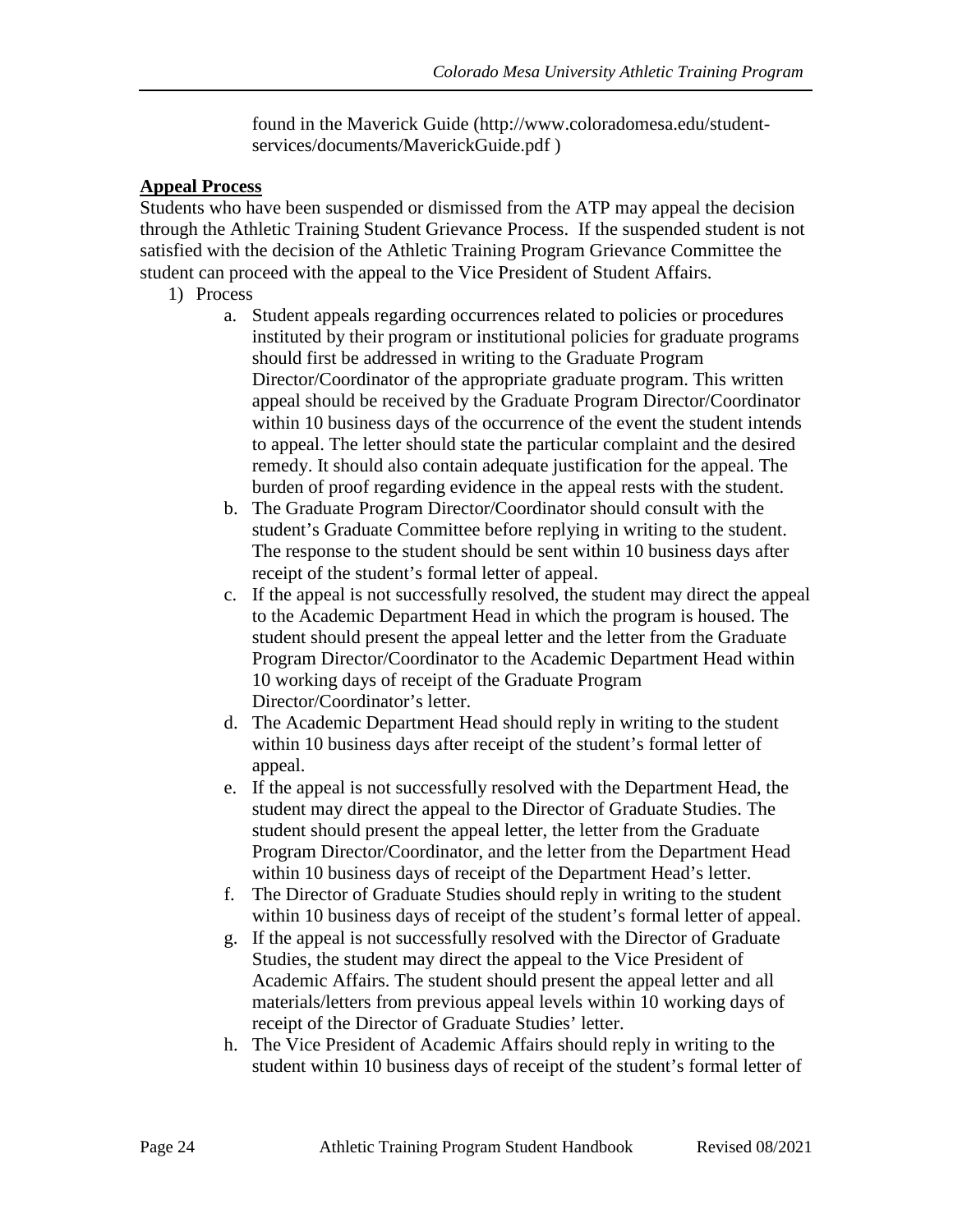appeal. The decision of the Vice President of Academic Affairs is final and cannot be appealed.

- 2) Grade Appeals
	- a. Students wishing to appeal an assigned grade should follow the academic appeals procedure, as outlined in the Maverick Guide (http://www.coloradomesa.edu/studentservices/documents/MaverickGuide.pdf)

#### <span id="page-24-0"></span>**Athletic Training Student Grievance Process**

Students in the ATP are encouraged to resolve conflicts informally in a respectful and professional manner. Should a student conflict arise that cannot be resolved informally, the following chain of command (grievance policy) shall be followed.

- 1) Assigned preceptor/ instructor
- 2) Athletic Training Program Director and/or Clinical Education Coordinator
- 3) Athletic Training Program Grievance Committee

The Athletic Training Program Grievance Committee will consist of the Department of Kinesiology Chair, two former Athletic Training Program students not involved with the conflict and two current non-Athletic Training Program students with no relationship to the student(s) involved in the conflict. The former and current student members of the committee will be determined based on the student(s) involved in the grievance.

In matters regarding academic suspension as the result of failure to complete the requirements of a course, the student may appeal the decision. The appeal must include a plan for the completion of the course requirements. If the student can justify that extenuating circumstances were a factor the suspension may be removed. The appeal process should begin with the instructor of record and progress through the following list.

- 1) Instructor of record
- 2) Athletic Training Program Director
- 3) Athletic Training Program Grievance Committee

### <span id="page-24-1"></span>**Work/Athletics Policy**

Athletic training students are permitted to work and participate in athletic activities with the approval of the PD and CCE. All work and athletic activities are expected to be secondary to the ATS's academic and clinical education requirements. The expectation is that students that are involved in either of these activities will ensure their work/athletic activity schedules do not interfere with class and clinical education experience schedules. Should there be any missing of class or clinical education time as a result of work/athletics, this needs to be communicated well in advance to the PD, CCE, and/or course instructor for approval and allow for adjustments to schedules, exams, course materials, etc. need to be established. Work and athletic activity schedules must be discussed with the CCE before any clinical education rotations for approval. The CCE, ATS, and assigned preceptor will need to all be in agreement with the scheduling of work or athletic activities.

### <span id="page-24-2"></span>**Becoming a Certified Athletic Trainer- Requirements to Sit for the**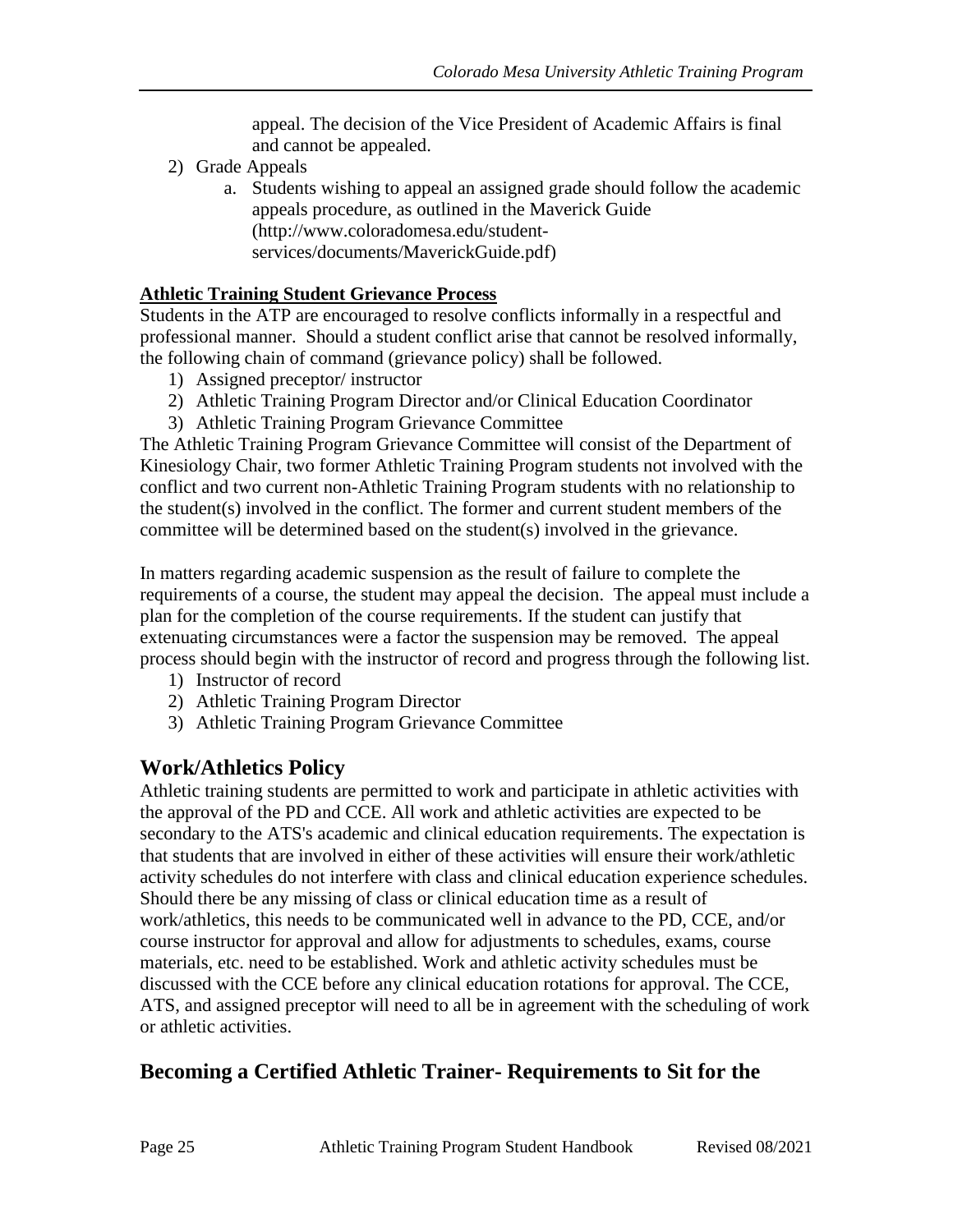### **Board of Certification Examination**

To become a certified athletic trainer (ATC), students must pass the Board of Certification (BOC) examination. A BOC examination candidate must be a graduate of (or be eligible in their final semester to graduate from) an Athletic Training Program accredited by the Commission on Accreditation of Athletic Training Education (CAATE). It is the responsibility of the Program Director, Clinical Education Coordinator, and other associated faculty/staff to determine the readiness of the student to take the exam. It is also the responsibility of the Program Director and Clinical Education Coordinator to ensure that students receive all requirements for eligibility (e.g., exposure to equipment intensive sport, etc.).

The BOC examination is a computer based examination compromised of multiple-choice and simulation questions. The tests is available to take at over 200 ACT testing sites every few months. More information about the certification exam can be found at [www.bocatc.org.](http://www.bocatc.org/) For more details, see the Athletic Training Program Director.

A majority of states, including Colorado, require athletic trainers to complete registration and/or licensure requirements. This typically involves providing evidence of certification from the BOC and passing a licensure exam on questions about the laws and policies of that state to practice as an athletic trainer. Canada has a separate application/certification process for certified athletic therapists. If a student anticipates working in a particular state after graduation, that student should review the laws for that particular state. A basic review of state requirements can be found at [www.nata.org.](http://www.nata.org/)

# **SECTION III- Clinical Education**

### <span id="page-25-1"></span><span id="page-25-0"></span>**Introduction**

Clinical education is an integral component of your education in the CMU ATP. The purpose of clinical education is to allow and aid in students' knowledge surrounding the facets in health care and the health care system. These experiences should be educational in nature and allow students to work with active athletic trainers to be able to work with patients throughout the continuum of care, to see and understand the multifaceted job of an athletic trainer, and to provide students with real patients and real cases to work with. Students also gain the experience of working with a variety of other health care professionals throughout their clinical education experiences.

Each clinical site varies as well as each preceptors approach and philosophy surrounding patient care, evaluations, rehabilitations, etc. These variations are imperative to a students' learning to be able to develop their own philosophy and learn from multiple individuals throughout their time in the Athletic Training Program. These clinical education experiences also offer the students the opportunity to apply what they have learned in class or in their labs to patients, to real situations, and allows students to become comfortable and competent in those skills. This then helps lead students to be successful Certified Athletic Trainers upon completion of the program and passing the BOC exam.

During these experiences, the students should NOT be taking the role of an athletic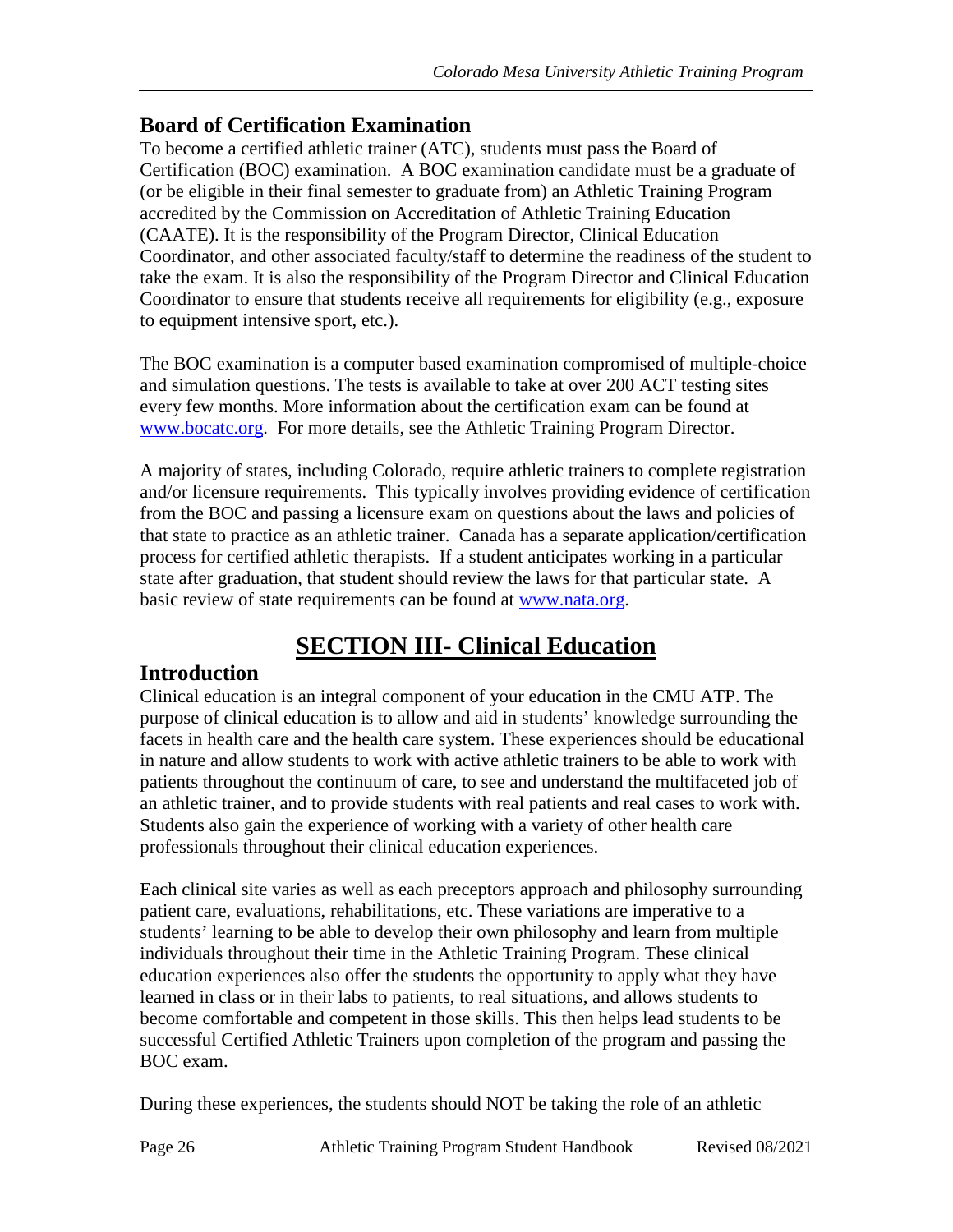training staff member. They should not be assigned to responsibility of covering or treating without preceptor supervision nor should they be compensated in any monetary manner. Students should also not engage in any examination or treatment that they have not been taught previously. This is to ensure safety to the patient at all times.

### <span id="page-26-0"></span>**Supervision**

The CAATE guidelines require that athletic training students have supervision during their clinical education (Standard 46). Preceptors must be on-site and have the ability to intervene on behalf of the athletic training student and the patient. Supervision occurs along a developmental continuum that allows a student to move from interdependence to independence based on the student's knowledge and skills as well as context of care. Supervision must also be in compliance with the state practice act where the clinical experience is occurring.

It is the goal of the ATP to develop the athletic training students' independence and confidence in their ability to act in an unsupervised setting after graduation. This can only be achieved by allowing the ATS to complete evaluations, develop treatment plans, and design rehabilitation programs with minimal influence from the supervising preceptor. After an ATS has demonstrated the cognitive knowledge and psychomotor skills to safely perform a task, they should be allowed to complete that task on their own. The preceptor should still oversee the activity in a way that allows the ATSs' confidence to grow and still be available to answer any questions the ATS may have and intervene if needed.

At no time should an ATS be allowed to perform athletic training duties involving the assessment, treatment or rehabilitation of an injured athlete without the supervision of a preceptor. It will be the responsibility of the preceptor and the ATS to insure that this compliance is met. The preceptor should make every attempt to not allow the ATS to be in the position of being unsupervised and it is the ATS's responsibility to refrain from performing any athletic training duties if a preceptor is not present. Preceptor supervision is not required for pre-practice/game and post-practice/game duties that do not involve direct interaction with a patient.

### <span id="page-26-1"></span>**Bloodborne Pathogens Policy and Biohazard Guidelines**

As an athletic training student, there is risk to come in contact with various types of bodily fluids. Formal instruction regarding safety and protecting oneself from bloodborne pathogens (BBP) and biohazard guidelines will be completed throughout their ATRN 511 course.

### <span id="page-26-2"></span>**Causative Factors and Health Consequences**

Diseases such as HIV, HBV, and HCV are transmitted through direct contact with infected blood or blood components, direct sexual contact, and prenatal mother to baby contact. These policies are in place to minimize contact with blood and bodily fluids, minimize likelihood of transmission of diseases, create safe and appropriate habits infection control procedures.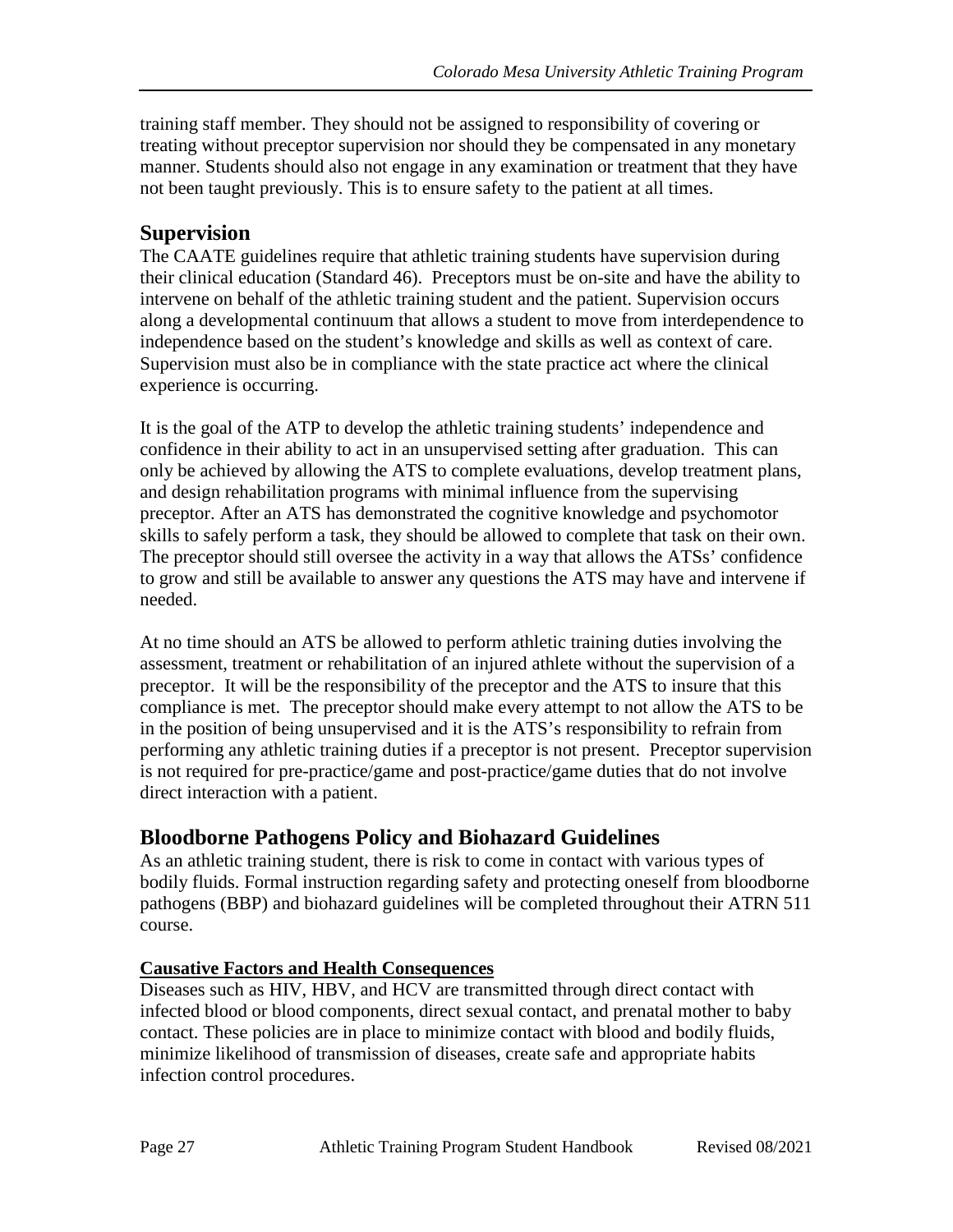#### <span id="page-27-0"></span>**Biohazard Guidelines**

Each clinical site must have appropriate biohazard receptacles and sharps containers in all clinical sites. Additionally, all clinical sites must have adequate personal protective equipment such as latex or vinyl gloves, safety glasses, mouth and nose mask, and oneway valve CPR mask.

Appropriate application, use and disposal of equipment will be formally discussed in ATRN 511. Students and preceptors will also be required to review the site's specific BBP policy at the beginning of each new clinical education experience. The students and preceptors will each sign the Policy Review Form as well as attach a copy of the BBP policy.

#### <span id="page-27-1"></span>**Sanitation Precautions**

- 1) Students should always wash hands before and after every patient encounter, after removal of gloves or other personal protective equipment, and after any encounter with bodily fluids. Hands should be washed with warm water and soap for at least 15 seconds or with hand-sanitizer.
- 2) Gloves must be available for use for all students and employees for use when there is potential for encounters with blood or other bodily fluids, cleaning areas that blood or bodily fluid may be present, or if the student has wounds or infections on themselves.
- 3) All equipment and surfaces should be cleaned frequently with appropriate cleaning materials.

### <span id="page-27-2"></span>**Clinical Experience Rotations**

The primary goal of clinical experience rotations is to expose the ATS to what occurs in various settings that athletic trainers may be employed and to fulfill the requirements for exposure to general medical conditions and diverse populations.

#### **Clinical Experience Rotation Goals**

Overall Goals:

- 1) Provide ATSs with the opportunities to interact with patients in the following areas:
	- a. Pediatric, adult, and elderly aged patients
	- b. Different sexes
	- c. Varying socioeconomic statuses
	- d. Varying levels of activity and athletic ability- i.e. competitive, recreational, individual sport, team sport, high-intensity and low intensity sports activities
	- e. Non-sport activities- i.e. military, industrial, occupational, performing arts.

*Collegiate Goals*

1) Observe and experience the demands and requirements of working in the collegiate Athletic Training Facility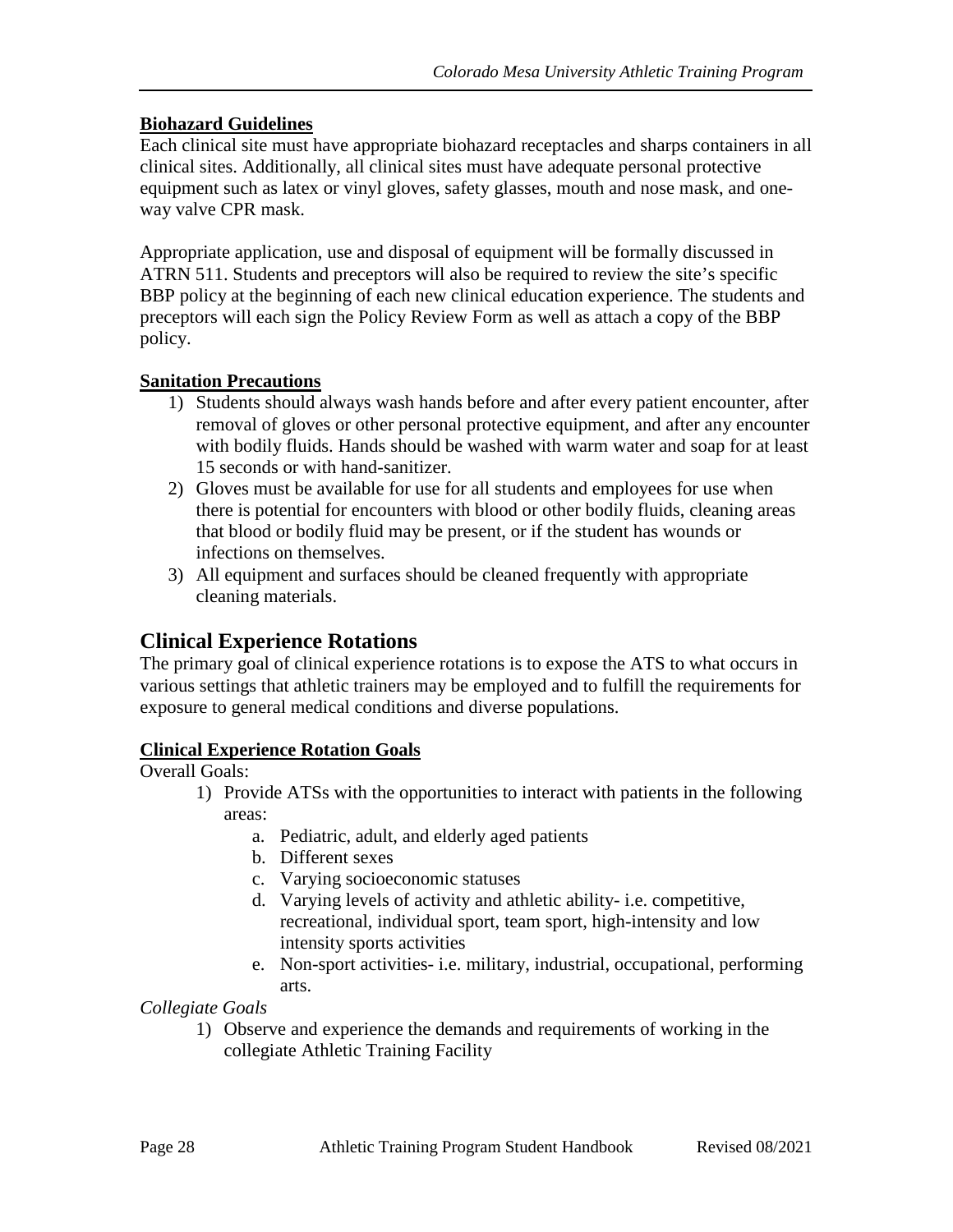- 2) Observe and experience working with adult, collegiate age patients to allow for a comparison to the pediatric or elderly athlete (physical and psychological differences, manner in which interaction is carried out).
- 3) Observe and experience the difference in the type, and severity of injuries sustained by the adult, collegiate age patients to allow for a comparison to pediatric or elderly athletes in the same sports.
- 4) Develop an understanding for and develop the ability to communicate with physicians and coaches.

#### *High School Goals*

- 1) Observe and experience the demands and requirements of working in the High School Athletic Training Facility.
- 2) Observe and experience working with high school age athletes to allow for a comparison to adult or elderly patients (physical and psychological differences, manner in which interaction is carried out).
- 3) Observe and experience the difference in the type, and severity of injuries sustained by the high school age patients to allow for a comparison to adult or elderly patients in the same sports.
- 4) Develop an understanding for and develop the ability to communicate with parents / guardians and coaches of the high school patients.

*Community Hospital Emergency Department Goals*

- 1) Observe treatment of a variety of emergency situations.
- 2) Observe one night and one early evening at the emergency department over the course of two semesters.
- 3) Observe treatment differences for the pediatric, adult, and elderly patient.

*Western Orthopedics and Sports Medicine AND Family Health West Goals*

- 1) Observe the difference in the approach to individualized patient care, periodic visits, insurance limitations in an Orthopedic Clinic setting as compared to the approach taken in the Athletic Training Facility (limited periodic visits, 1on 1 relationship, manner in which interaction is carried out).
- 2) Observe and appreciate the importance of the record keeping requirements needed to satisfy the guidelines for insurance billing.
- 3) Observe systematic evaluation and treatment of athletic related and non-athletic related injuries and medical conditions.
- 4) Assist in note taking, evaluation skills, rehabilitation techniques, brace fitting and cast construction when possible.
- 5) Observe orthopedic surgeons during different orthopedic surgical interventions.

### <span id="page-28-0"></span>**Athletic Training Program Clinical Rotation Guidelines**

Clinical Experiences Rotation Packet

A form with preceptor contact information and off campus dress code and conduct will be distributed by the CCE. Additional paperwork needed for off campus clinical sites will be provided to individual students two weeks prior to the start of the rotation. The following documentation must be provided to the CCE within one week of being at the clinical site. Failure to provide this documentation will result in the student being unable to participate in any clinical experiences.

1. Clinical Experience Contract- signed by the preceptor and student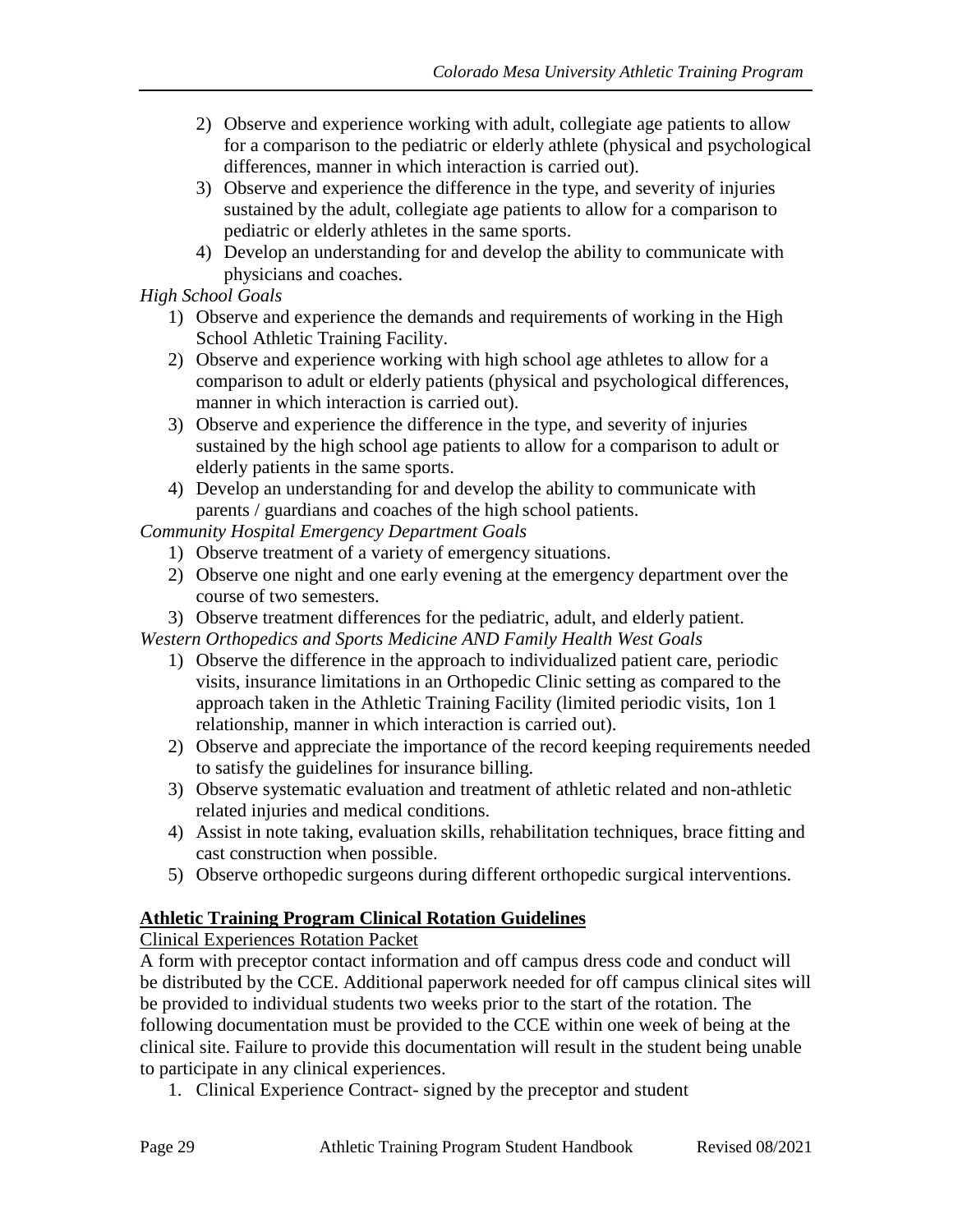- 2. Clinical Experience Goals- signed by the preceptor and student
- 3. Policy Review Form- signed by the preceptor and student
- 4. Documentation of Therapeutic Equipment Calibration/Maintenance

#### Contacting Your Preceptor

It is the responsibility of the ATS to contact the preceptor at least 1 week before the start of his/her scheduled rotation to let the preceptor know that all required paperwork has been submitted and to confirm start date of the rotation. There is a limited amount of time to complete the rotation and many of the preceptors are working with other students also, so understand that when making contacts.

#### Schedule

During the ATRN 511 and ATRN 522 courses, students will be given his/her schedules. If a scheduling conflict arises, it is the student's responsibility to contact the preceptor as soon as possible to discuss hours and expectations. The student may be required to make up any missed clinical hours.

#### Hour Requirements

Each clinical site will have varying requirements and schedules as to when the ATSs will be required to be at his/her clinical site. It is the responsibility of the ATS to communicate with his/her preceptor about scheduling and scheduling conflicts due to class. As a guideline, first year students should expect to spend an average of 20-25 hours per week at their clinical assignment. Second year students should expect to spend an average of 30-50 hours per week at their clinical assignment for the immersion experience. The hours per week are an average for the duration of the semester, so there may be some weeks that hours are higher than 25 hours and some weeks that might be lower than 20 hours per week (example of a first year student).

#### Claiming and Documenting Hours

When documenting clinical experience hours, students should be documenting quality hours that they are spending at their site.

- Quality hours would include times at practice, engaged in patient care, performing administrative tasks, documenting, reviewing material with preceptors or other students, field set-up and take-down, etc.
- Non-quality hours would include times of "just hanging out", eating lunch, sitting watching sports on TV, talking about miscellaneous things with others, etc. These non-quality hours should be logged within your total time for the day, but as "unengaged time" (explained below) and will be deducted from your total hours. The hours logged as unengaged time will be subtracted from your total hours for the semester.
- All hours spent at a clinical site before the first official day of the semester, as determined by Colorado Mesa University, during the students first year in the program are logged for ATRN 511 (Professionalism in Athletic Training/Healthcare Ethics I). These hours are not calculated into the fall semester clinical hours. Additionally, any hours that an ATS spends at their clinical site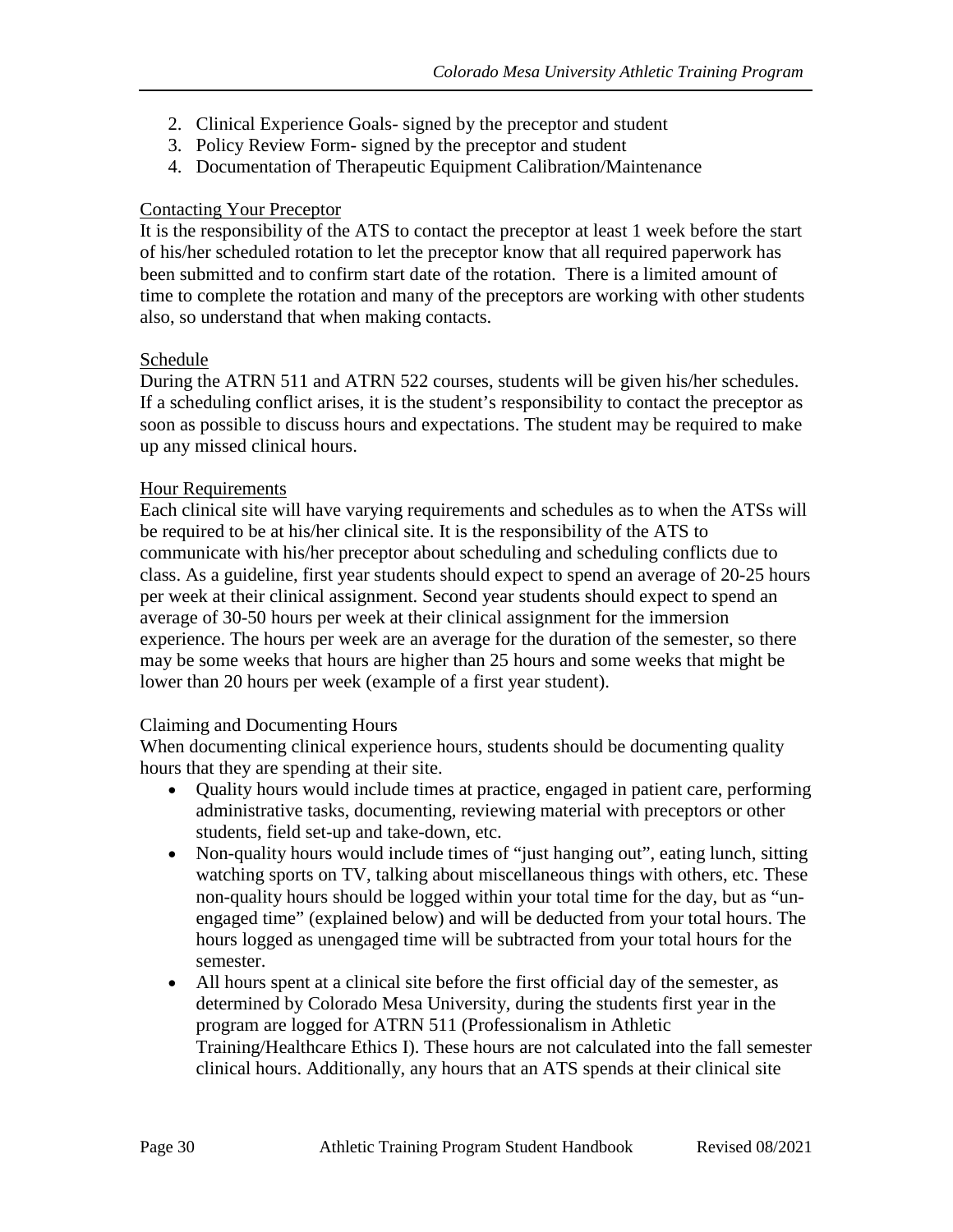prior to school starting during their second year (either spring or fall semester) should be logged, but will not be counted towards total hours for the semester.

• All hours spent at a clinical site during the semester are logged for either ATRN 531, ATRN 532, ATRN 533, or ATRN 534 (Clinical Education in Athletic Training I/II/III/IV).

All hours must be documented via Typhon and approved by the preceptor. Hours must be logged within 10 days and approved by preceptors regularly. Please see Appendix III for further detailed instructions about logging your hours.

- When logging hours in Typhon, you will break your total time into sections of time spent with "instructional time", "clinical time", "managerial time", and "unengaged time".
- Time spent traveling to a destination is not logged.
	- o "**Instructional time"** is time you spend with a preceptor, peer, or another individual discussing patient case, information learned in class, or other learning moments with another person but without a patient.
	- o **"Clinical time"** is time you spend working with a patient. This can be either in the form of an evaluation, rehabilitation, modality use, immediate care, taping, bracing, etc. The key difference here between "Instructional time" and "Clinical time" is the interaction with a patient.
	- o **"Managerial time"** is time you spend with administrative or other tasks that do not involved a patient. Tasks may include field/practice set up and take down, documentation, cleaning, etc.
	- o **"Un-engaged time**" is time that you are spending not engaged in anything related to athletic training or athletic training education. This time may be time you spend chatting, going to lunch, waiting for patient, watching TV, etc.

Roles of the Preceptor

- 1) Provide instruction and assessment of current knowledge, skills, and clinical abilities
- 2) Supervise students during clinical education
- 3) Be able to intervene at any time on behalf of the patient and/or student
- 4) Provide opportunities for the students to complete clinical competencies
- 5) Provide feedback to students regarding competency, communication, professionalism, patient care, and clinical decision-making feedback to the students during actual patient care opportunities
- 6) Demonstrate understanding of and compliance with the program's policies and procedures
- 7) Be credentialed by the state they are working in either as an athletic trainer or physician
- 8) Received planning and education from the program designed to promote a constructive learning environment

Roles of the Athletic Training Student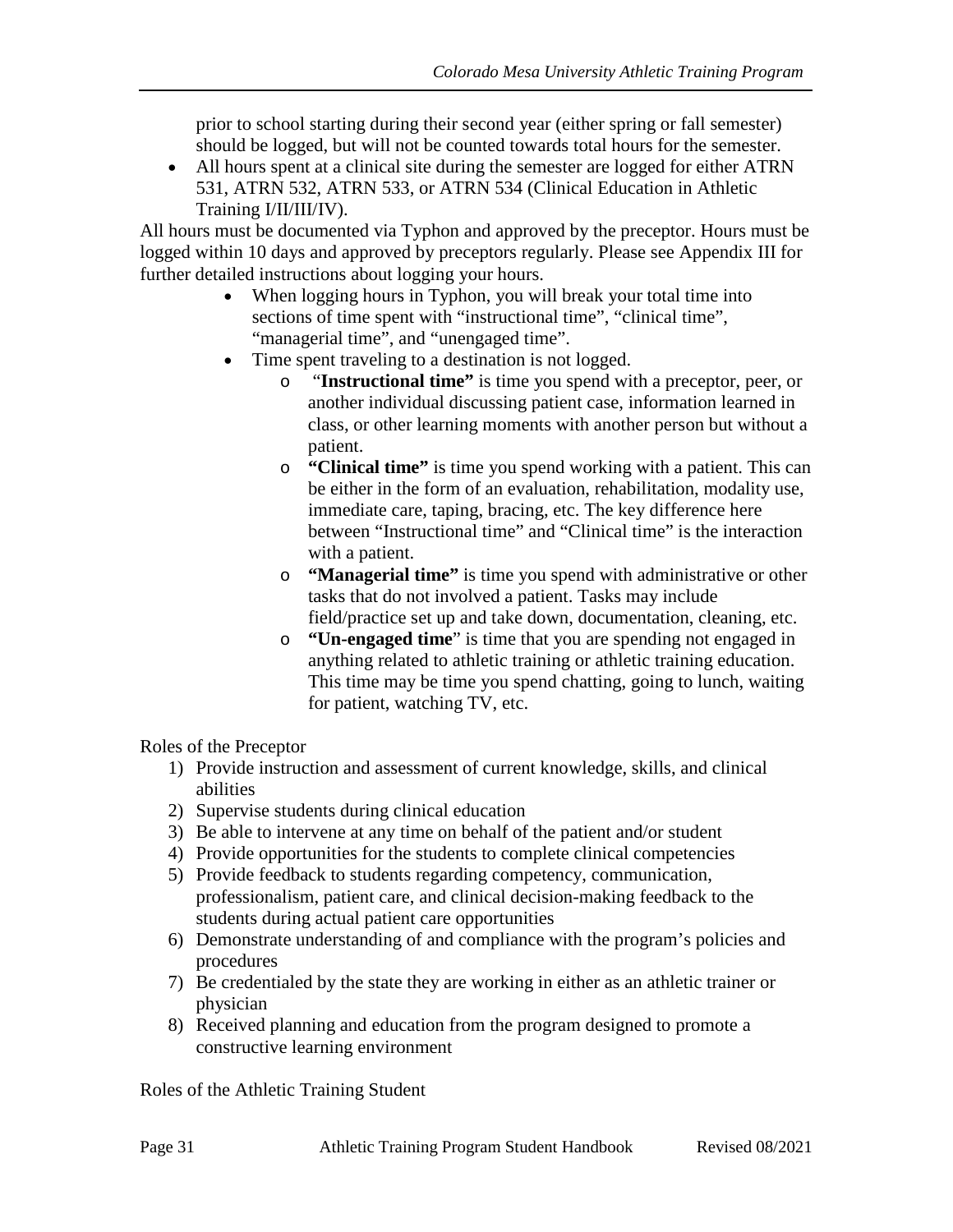- 1) Roles while working with a preceptor
	- a. Follow the ATP's supervision and clinical education policies at all times
	- b. Consult with the preceptor on all patient care and inform the preceptor or another athletic trainer about any injury or illness that is brought to your attention
	- c. Assist the preceptor with documentation, injury reports, patient care and other duties asked to perform by the preceptor
	- d. Never get into a confrontation with a coach, administrator, teammate, or other health care professionals. Inform your preceptor of the situation and let them take care of it
	- e. Have all required paperwork and certification required to be at your clinical site
	- f. Be in good standing in the ATP
- 2) Roles while working with patients
	- a. Identify yourself as an Athletic Training Student through your introduction and ALWAYS wear your name tag
	- b. Maintain a professional relationship with your patient at all times
	- c. Keep all medical and school related information confidential at all times
	- d. Treat everyone equally and with respect
	- e. Communicate effectively with all whom you are working with (i.e. the patient, preceptor, other health care professionals)

#### <span id="page-31-0"></span>**Evaluations**

Evaluations will be completed at the mid-point and end of each academic semester via Typhon.

#### *Student Evaluation*

The student evaluation is an evaluation regarding the athletic training students' performance, skillset, and professionalism. The goal of these evaluations is to give the students a time to receive structured feedback regarding their progression and areas of improvement. This evaluation is completed by the preceptor that the athletic training student was assigned to. The evaluation may be completed by the preceptor independently, but must be reviewed with the student. It is the responsibility of the athletic training student to set up at time with his/her preceptor to complete the Student Evaluation on Typhon.

#### *Clinical Supervisor Evaluation*

The preceptor evaluation is an evaluation regarding the preceptor. The athletic training student will be completing these evaluations regarding their assigned preceptor. The goal of these evaluations is to provide feedback regarding their preceptors. This information is confidential, but utilized to provide feedback to preceptors and clinical sites. It is the responsibility of the athletic training student to complete a preceptor evaluation on his/her preceptor at the mid-point and end of the semester. This form can be found on Typhon.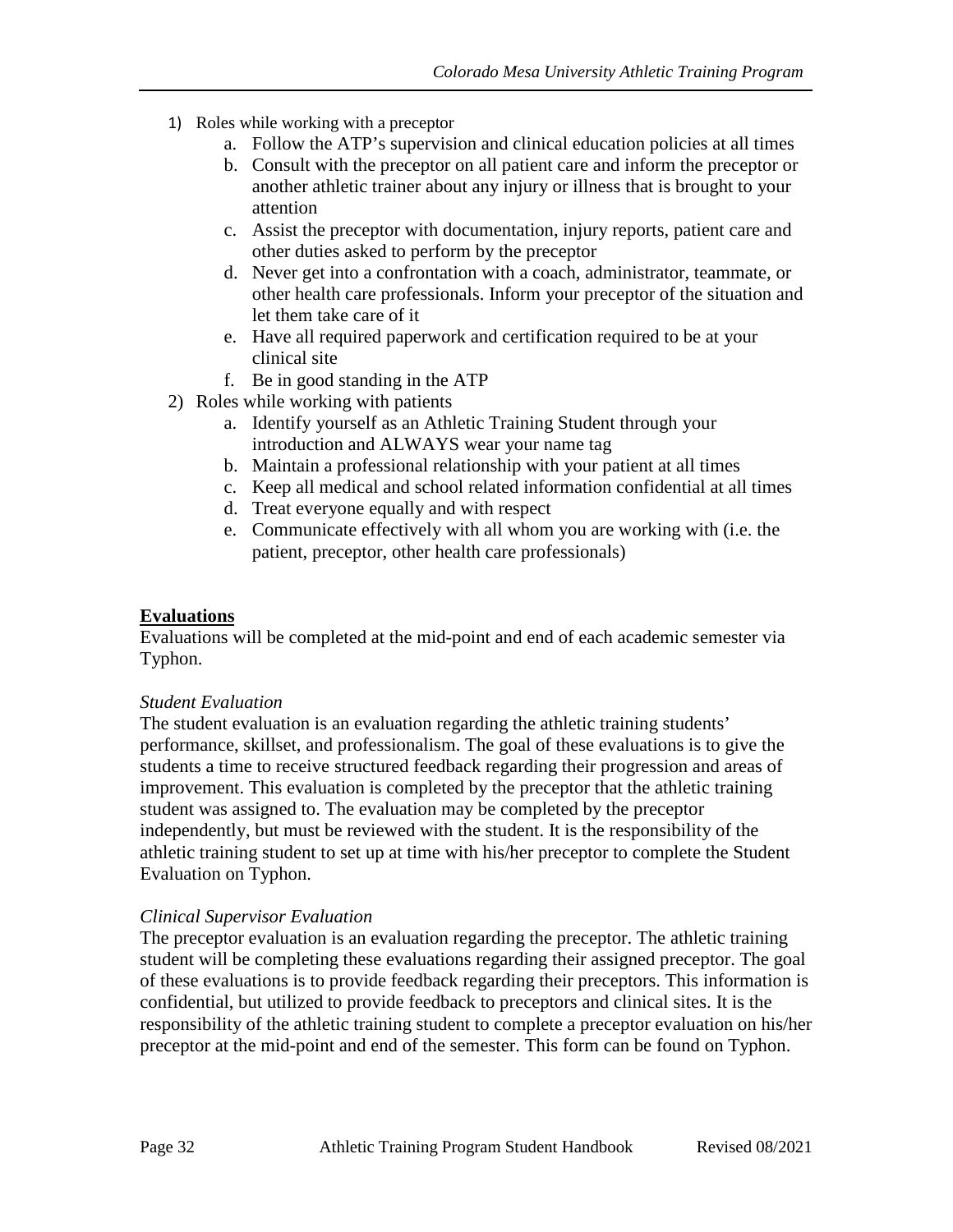### <span id="page-32-0"></span>**Travel**

It is the goal of the Athletic Training Program that each student will have the opportunity to accompany a preceptor during team travel at least once while in the clinical program. Traveling with a preceptor and a team is not guaranteed. Being asked to travel is a privilege. The preceptor is the one to make the determination whether the athletic training student may travel with them. The supervision policy will still be enforced during the travel setting.

#### <span id="page-32-1"></span>**Affiliated Clinical Site Therapeutic Equipment Policy**

All affiliated clinical sites must have the appropriate inspections and/or calibrations completed on all electrical modalities per the manufacturer's recommendations or federal, state or local ordinance. During the annual initial site visit, the CCE will verify equipment safety via inspections and/or calibration documentation. Sites accredited by the Joint Commission, AAHC, or other recognized external accrediting agencies are exempt from this specific policy.

Students will also assist with the verification and are required to submit modality calibrations and safety check information at the start of each new rotation. These will be submitted via Typhon. If there are any safety concerns, these must be presented to the program. The site will be notified of the problem and will have a discussion regarding the timeline of rectification of the issue. Should any electrical modalities not be up to date with calibrations and/or safety inspections, the student prohibited from using that/those machines until calibrations and/or safety checks have been completed, documented and images submitted to the program.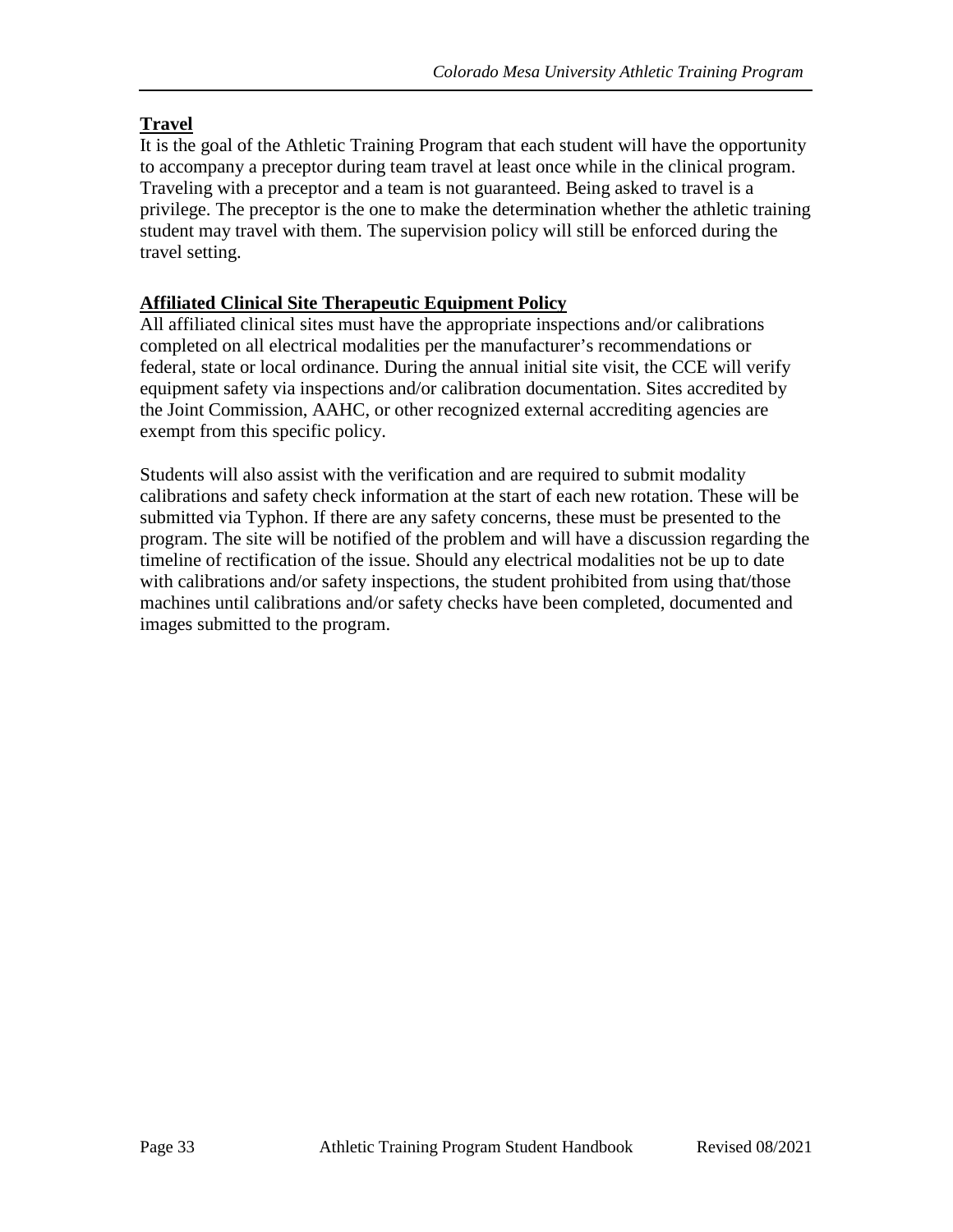# <span id="page-33-0"></span>**SECTION III – Athletic Training Student Rights and Privileges**

### <span id="page-33-1"></span>**Volunteer Status of Athletic Training Students**

All ATSs associated with the CMU ATP will be considered as students volunteering their time while they are gaining experience toward a career goal or fulfilling requirements toward graduation.

In the event that certain students may be entitled to financial aid (either in the form of student assistance or scholarship) in conjunction with their clinical experiences in the Athletic Training Facility, the individual will still be considered a volunteer student and not an employee of the clinical site's Athletic Department. Such aid or assistance is governed by the administrative rules and regulations administered by the CMU Office of Financial Aid. In the event that a student receives a salary or stipend for their clinical experience as an athletic trainer at an athletic event not hosted by their clinical site's Athletic Department, he/she will be considered an employee of the event host during that period of time.

The clinical experience schedule for all ATSs will reflect clinical experience load requirements based on team schedules, individual skills, and the amount of time you can dedicate to the ATP.

### <span id="page-33-2"></span>**Non-Discriminatory and Diversity Statements**

The Colorado Mesa University Athletic Training Program and affiliated sites believe in and uphold the university's non-discriminatory and diversity statement which appears as:

"Colorado Mesa University does not discriminate on the basis of sex in its education programs and activities, as required by Title IX of the Education Amendments of 1972. Inquiries concerning the application of Title IX may be referred to Colorado Mesa University's Title IX Coordinator, or to the U.S. Department of Education's Office of Civil Rights."

### <span id="page-33-3"></span>**Health Policy Statement**

- 1. Before students begin the clinical experiences in athletic training courses and the off-campus clinical rotations they must sign an official technical standards for admission document stating that they possess: 1) The mental capacity to assimilate, analyze, synthesize, and integrate athletic training concepts into clinical practice, 2) Sufficient postural and neuromuscular control, sensory function, and coordination to perform appropriate physical examinations, 3) The ability to communicate effectively and sensitively with patients and colleagues, and 4) The capacity to maintain composure and continue to function well during periods of high stress.
- 2. Prior to beginning the clinical experiences in athletic training courses and the offcampus clinical rotations, students must provide documentation of MMR vaccines, a completed Tuberculosis test, a completed Hepatitis B vaccination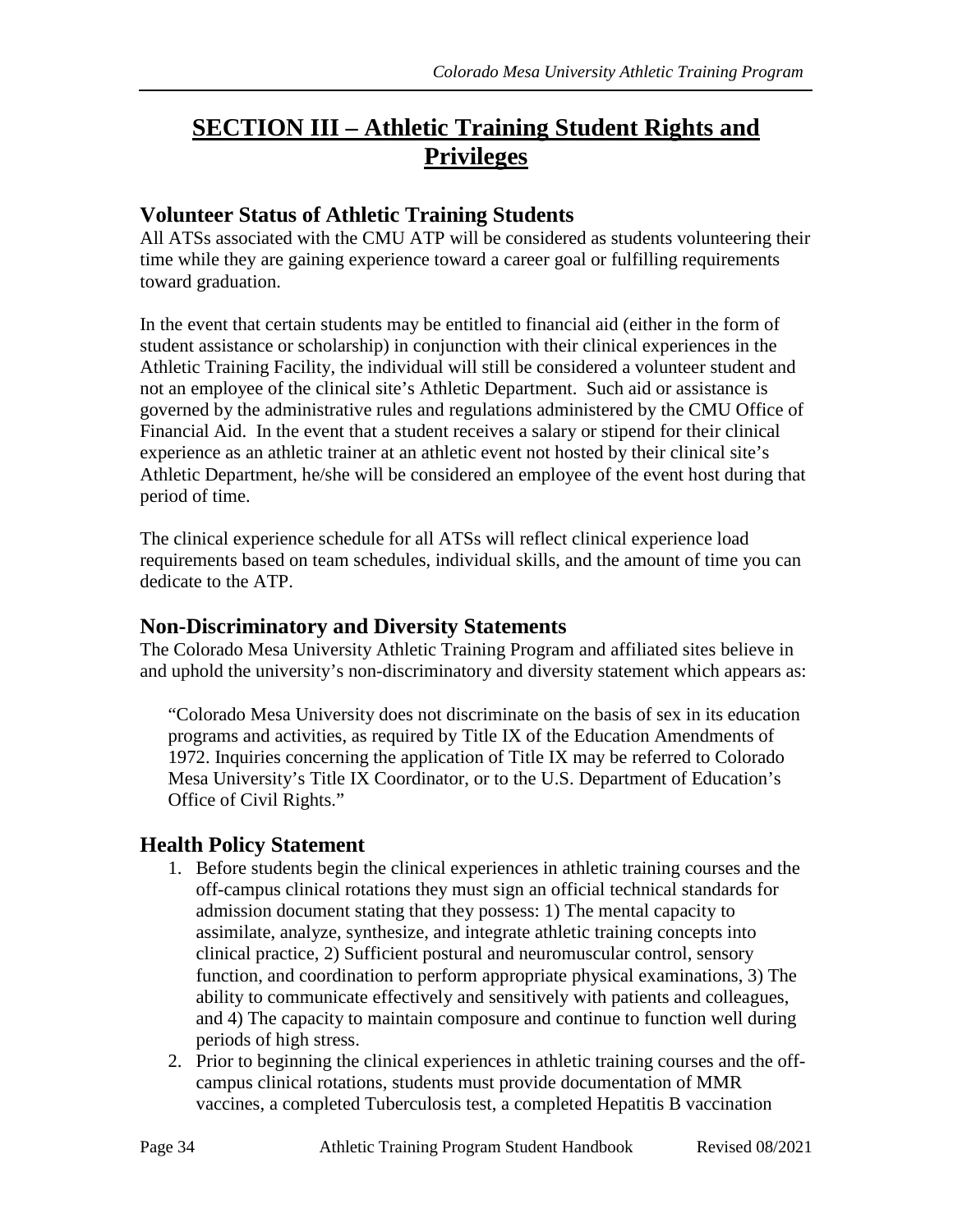series, or documentation that the series has been started, and a completed medical history questionnaire and pre-participation physical examination performed by a qualified physician. The above-mentioned documentation is kept secure in the student's file, which is located in the PD's office.

- 3. Athletic training students have access to the various health care services afforded to all students on campus. These services include the CMU Student Health Services Center, and six free mental health counseling sessions with a mental health center affiliated with the university, should such services be required.
- 4. All ATS are required to maintain a current health insurance policy. Injuries received while completing clinical rotations at Colorado Mesa University are the responsibility of the student, however, the University's liability insurance may be available.
- 5. The ATP has committed to making reasonable accommodations to qualified applicants should the need arise. For example, should a qualified applicant have a medical or physical disability which requires them to use a wheelchair, accommodations such as wider treatment stations or lower taping tables will be made.
- 6. Should an ATS have an active communicable disease, the student shall be excused from all course and clinical experience requirements, with a physician's note, until a qualified physician has deemed the individual to be in a noncontagious state. See Appendix IV – Communicable Disease Policy

### <span id="page-34-0"></span>**Risk of Injury While Completing Clinical Experiences and Insurance Coverage**

As with any activity, there is a chance that you might become injured or exposed to blood borne pathogens while completing your clinical experiences as a student in the CMU ATP. These injuries or exposures may occur when moving supplies or equipment, assisting injured players, evaluating injured players, or by inadvertent involvement in a play or drill. Injuries received while completing clinical rotations at Colorado Mesa University are the responsibility of the student, however, the University's liability insurance may be available. In the event that an injury or exposure occurs as a direct involvement of your activities as a student in the CMU ATP, certain medical expenses for your injury may be covered by the athletic insurance. Except for situations of a true medical emergency, the preceptor must be notified.

## **All athletic training students are required to maintain a current health insurance policy and liability insurance.**

### <span id="page-34-1"></span>**Student Services**

The following student services at CMU are available for your utilization. The ATP encourages ATSs to take advantage of these services should the academic, personal, or professional need arise.

- 1. Academic Success Department
- 2. Educational Access Services- 970-248-1856
- 3. Career Services- 970-248-1404
- 4. Office of Student Success- 970-248-1340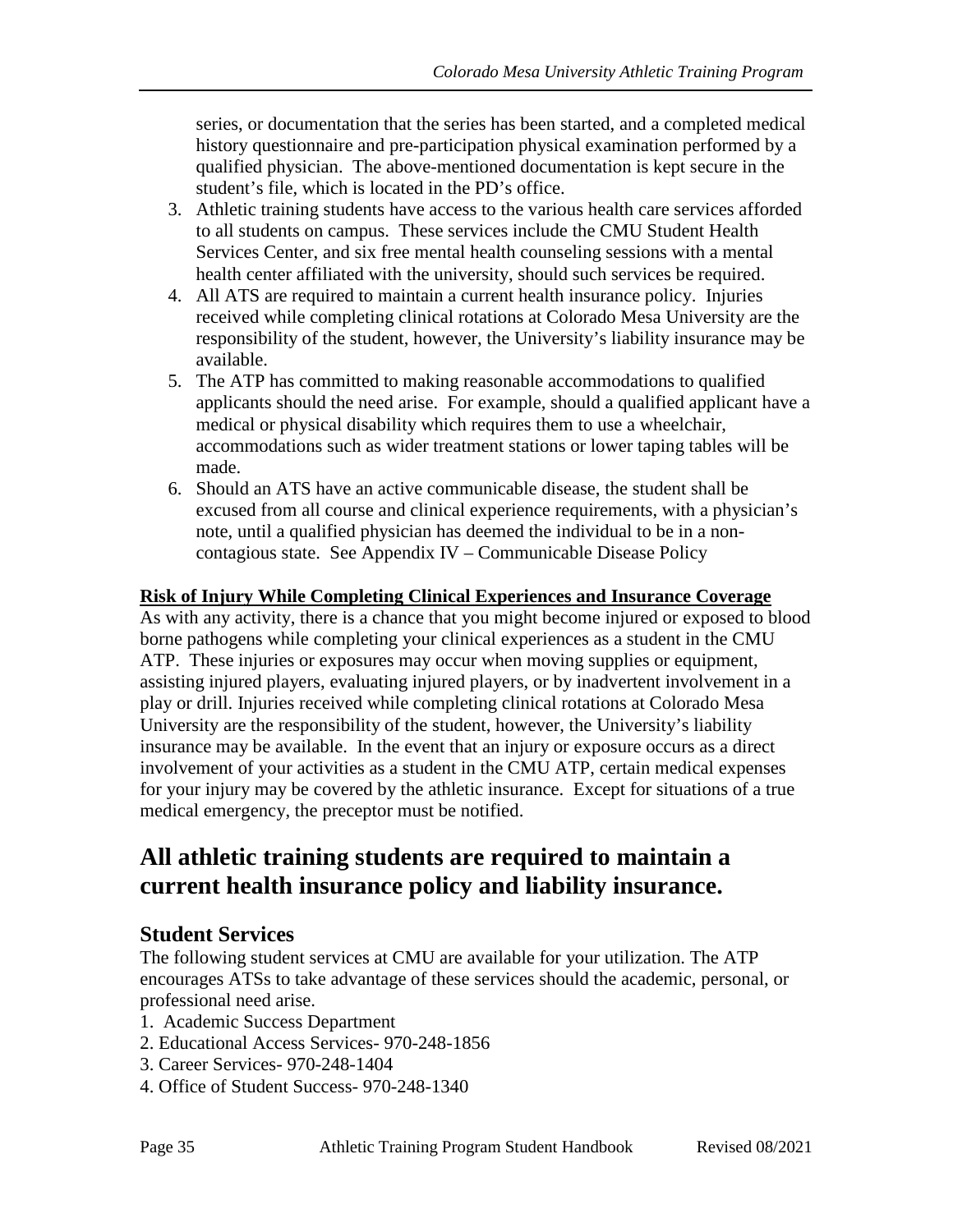5. Testing Center- 970-248-1260

- 6. Tutorial Learning Center- 970-248-1392
- 7. Writing Center- 970-248-2208
- 8. Vice President of Student Services (John Marshall)- 970-248-1366

9. Grand Junction Alcohol Awareness Classes, Drug Education, MIP and DUI classes[https://www.alcoholdrugclass.com/Alcohol-Awareness-Class/Colorado-Grand-](https://www.alcoholdrugclass.com/Alcohol-Awareness-Class/Colorado-Grand-Junction.aspx)

[Junction.aspx](https://www.alcoholdrugclass.com/Alcohol-Awareness-Class/Colorado-Grand-Junction.aspx)

- 10. Student Wellness Center- 970-644-3740 Ext. #4
- 11. Behavioral Health Services-
	- 24/7 Emergency-888-207-4004
	- Appointments-970-644-3740
- 12. National Suicide Prevention Lifeline- 800-273-255
- 13. Mentoring a CMU
	- Fran Morales- 970-248-1441
	- Jesse Scott- 970-248-1257
	- Rose Willett- 970-248-1718
- 14. Sexual Assault Response Team (SART)- 709-270-5895
- 15. Grand Junction Police Department- Non-Emergent Number- 970-242-6707

# <span id="page-35-0"></span>**Financial Aid**

### <span id="page-35-1"></span>**Scholarships**

The Colorado Athletic Trainers' Association (CATA), Rocky Mountain Athletic Trainers' Association (RMATA) and the National Athletic Trainers Association (NATA) have scholarships available to athletic training students. Please visit the respective organizations website for more information. Additionally, Colorado Mesa University and the Department of Kinesiology have annual scholarships available to qualified students. Please see the Colorado Mesa University Financial Aid Office or Scholarships website for more details.

Should funds be available thru the Department of Kinesiology or the Athletic Training Facility, scholarships may be awarded to athletic training students based on need and seniority in the program.

### <span id="page-35-2"></span>**Symposium/Conference Opportunities**

Students may have opportunities to attend symposiums and/or conferences; however, it is the student's responsibility to register themselves. Students are required to check registration deadlines and register for any and all conferences/symposiums before late fees are imposed otherwise students may be required to pay for all late fees. If students have raised other money, they may apply that to their registration fees.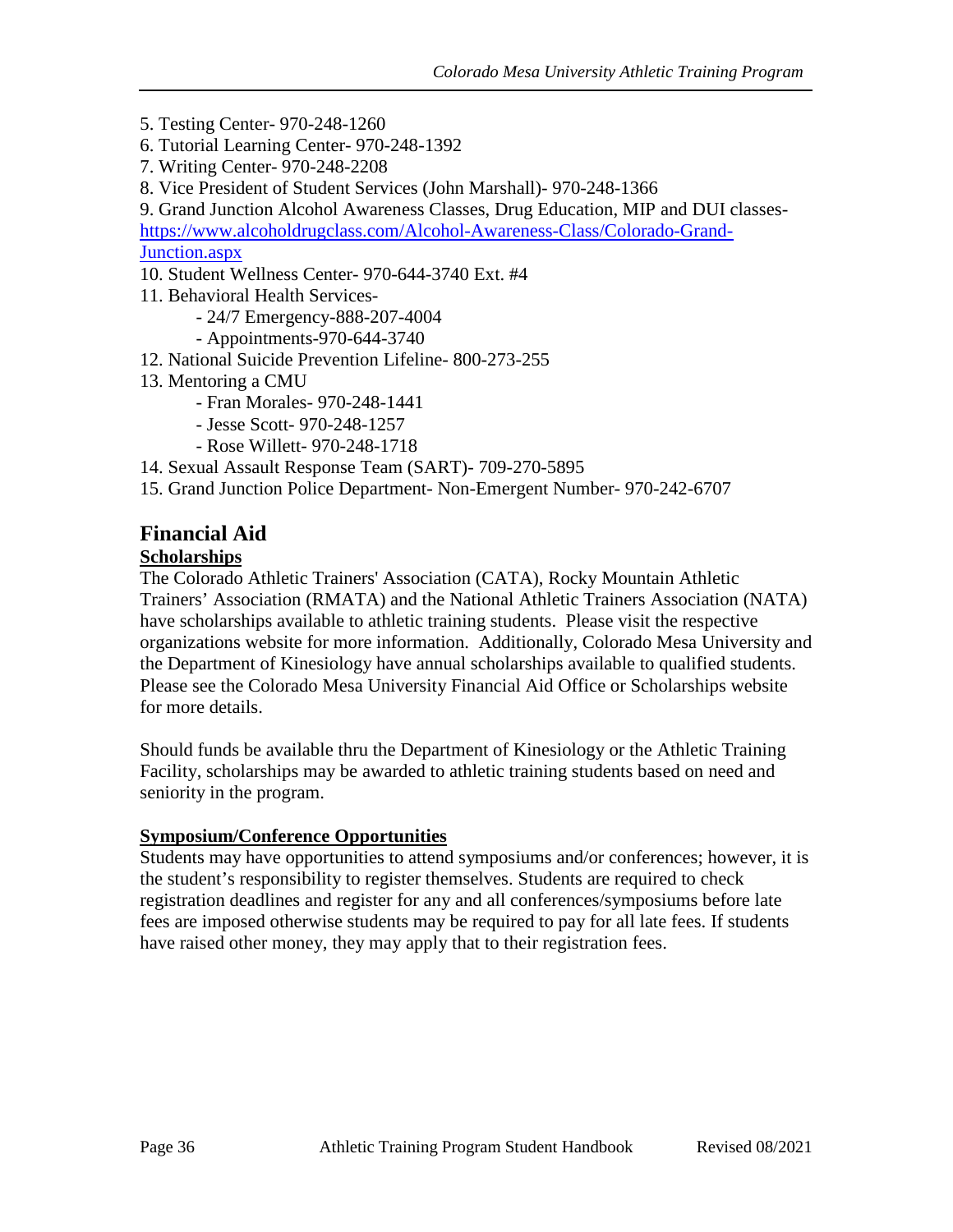# **SECTION IV – Guidelines for Professional Practice**

### <span id="page-36-1"></span><span id="page-36-0"></span>**General Expectations of Athletic Training Students Desire to Learn**

<span id="page-36-2"></span>The collective goal of the faculty and preceptors at CMU is to teach the ATSs' as much as possible while in the program. The ATSs' job is to be proactive about his/her education. There is an expectation that the students come prepared to classes, meaning completing all out of class assignments and reading prior to class time. There is also an expectation for students to take control of their learning by reading textbooks, asking questions, and initiating dialog with the faculty and preceptors. By learning to find information without assistance, one will develop the habits necessary to continually learn throughout his/her career. Time at practices should be spent increasing knowledge, improving skills, and developing a better understanding of the physical demands of that sport.

#### <span id="page-36-3"></span>**Commitment**

Commitments to your education and to your profession are imperative to being successful. There will be many times when you will be assigned to a clinical experience with athletes/patients, coaches, or sports that you do not enjoy. Other times, you may not feel good or would rather be somewhere else. During these times, we hold you to a continual standard of possessing and exhibiting the self-pride, focus, and determination to complete the job that you have been asked to do to the best of your ability.

For a person to succeed in life, he/she must have a list of priorities and values (both personal and professional). At any time in life your priorities should include your family in a time of need and your religious beliefs. A high priority at this point in your life needs to be your education. Your position as an ATS is part of your education. While we would never ask you to desert your family in a time of need, there will be times when you will need to miss a holiday or event with your loved ones, miss a church function, or miss a class to complete your duties during your assigned clinical experiences.

The clinical experience schedule for all ATS will reflect workload requirements based on team schedules, individual skills, experiences required, and student availability. If you cannot make a scheduled clinical experience, you are expected to notify the preceptor in charge of the field experience as soon as possible.

### <span id="page-36-4"></span>**Professional Conduct**

Professional conduct refers to the way that you act and interact with and around others while you are completing your clinical experiences. Gossiping, flirtatious acts between staff members and athletes/patients and discriminating against any athlete/ patient or staff member for any reason will not be tolerated. In summary:

- Be on time, dressed appropriately and ready to be an ATS
- Represent the ATP and CMU, in class, the Athletic Training Facility, while traveling, and in your personal life, in a positive way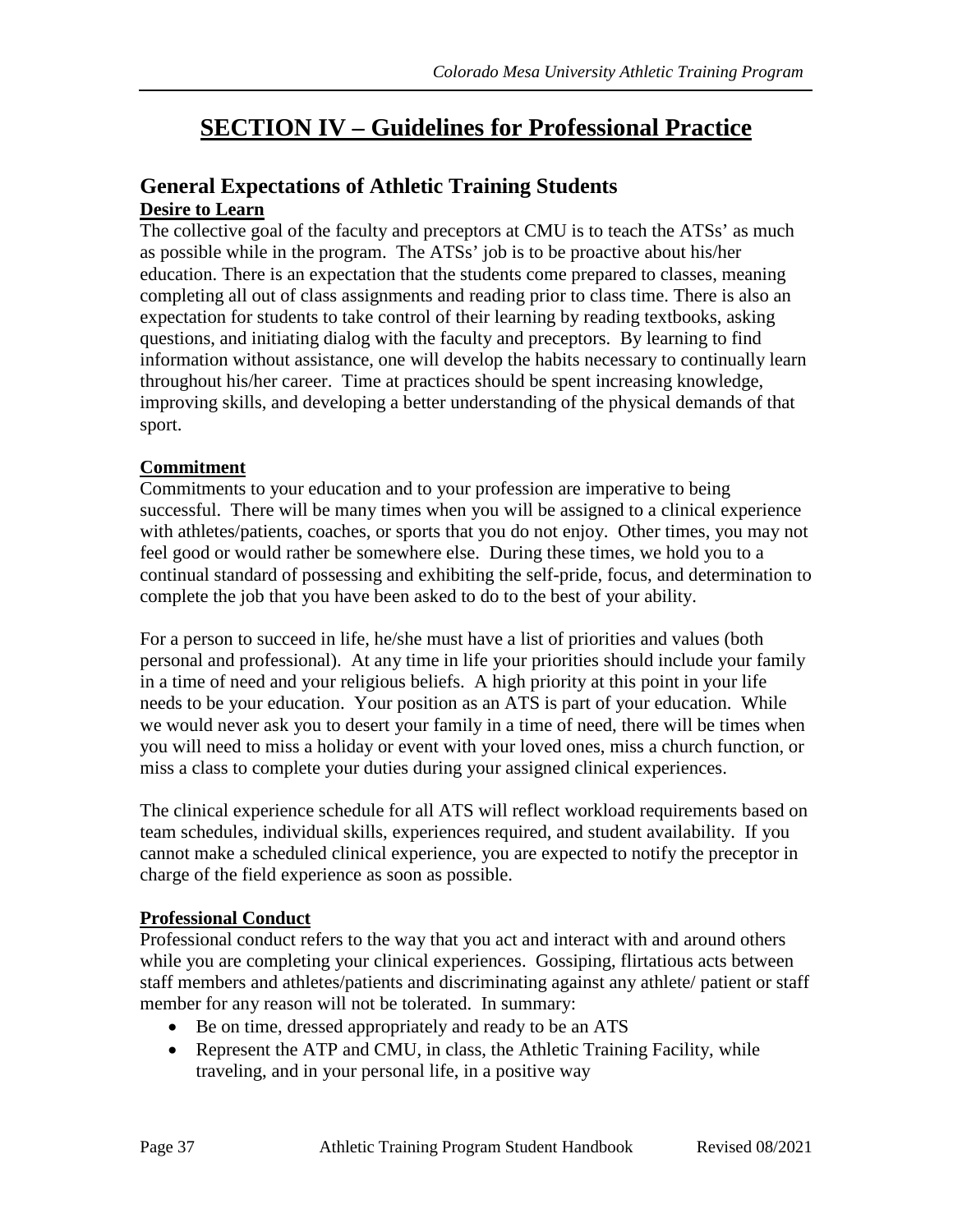- Show a desire to learn by asking questions, seeking out opportunities, and dedicating the appropriate amount of hours outside the classroom to your studies.
- Communicate to the ATP faculty in the event of difficulty with class work. Do not let yourself get behind.
- Be respectful of each other, including your preceptors, course instructors, fellow students and the patients/athletes.
- Practice effective time management skills.
- Use professional behavior when interacting with preceptors, fellow ATS, observation students, work study students and patients.

### <span id="page-37-0"></span>**Code of Conduct**

#### <span id="page-37-1"></span>**Attendance**

You are expected to arrive on time to all meetings, clinical experiences, and practices/games/competitions as assigned by the CCE. Absences will be penalized in the clinical experience courses and/or may result in the student being placed on probation. Unexcused absences at the student's clinical rotation will result in a 5% deduction of his/her clinical grade.

#### <span id="page-37-2"></span>**Dating and other social interactions**

Dating of student athletes is strongly discouraged and partying, hanging out, or other synonyms of these words and associated activities with student athletes must be in accordance with the NATA Code of Ethics (See [https://www.nata.org/membership/about](https://www.nata.org/membership/about-membership/member-resources/code-of-ethics)[membership/member-resources/code-of-ethics\)](https://www.nata.org/membership/about-membership/member-resources/code-of-ethics). You are a graduate student enrolled into a professional program. If the relationships you develop outside of Athletic Training Facility affect the delivery of health care to patients, you will be removed from that clinical experience and/or placed on probation. Athletic training students at CMU may not date high school students during or after their assignment to that high school.

#### <span id="page-37-3"></span>**Substance Use and Abuse**

Use, possession, or distribution of any narcotic or other controlled substance by ATS on college premises or during college activities (e.g., off-campus field experience, team travel, etc.) except as expressly permitted by law and college regulations is strictly prohibited.

#### <span id="page-37-4"></span>**Use of Alcohol**

Athletic training students should never consume alcohol prior to or during a clinical experience. Athletic training students traveling with a team are prohibited from consuming alcohol while on the trip.

### <span id="page-37-5"></span>**Confidentiality of Medical Information (Patient Privacy)**

Federal laws restrict the release of an individual's personal and medical records. Members of the CMU Athletic Training Staff cannot release personal or medical records for any patient without the written consent of the patient. The release of personal and medical records will only be to involved coaches, physicians and medical facilities. At no time will any member of the Athletic Training Staff release information to those that are not on a need to know basis.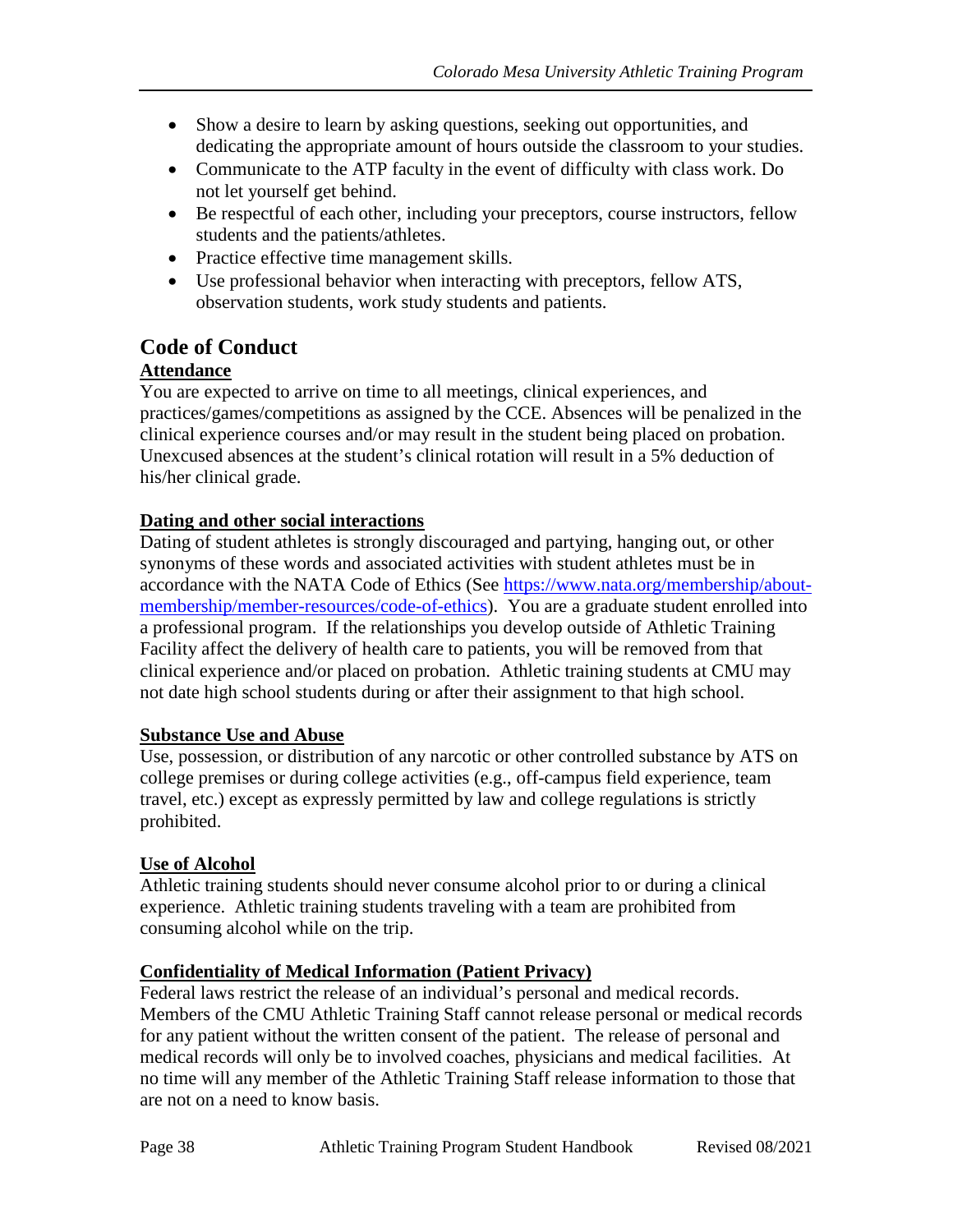#### <span id="page-38-0"></span>**Telephone/Computer Use**

Telephones and computers in the Athletic Training Facility are for official college business. No personal use during business hours (i.e. Facebook, Instagram, Snapchat, etc.)

#### <span id="page-38-1"></span>**Respectability**

We are a staff of individuals working toward the same goal. Work together and do not embarrass a staff member or fellow student in front of a patient or coach. Be positive and constructive in your dealings with each other. Do not critique any coaches in front of patients.

### <span id="page-38-2"></span>**Dress Code and Professional Appearance**

The CMU ATP is a visible resource on campus. Professionalism is reflected in the appearance of the people in the program. We expect our staff and ATSs to be clean, neat, and groomed. The following represent appropriate and inappropriate attire. When in doubt, always err on the side of professionalism.

#### <span id="page-38-3"></span>**Appropriate Attire**

#### **Clinic and practice coverage**

Athletic training staff and students will be required to dress in a more professional manner consistent with other medical care facilities (PT clinics/doctors' offices) and Athletic Training Facility across the nation.

#### **Acceptable attire includes:**

A CMU t-shirt, polo, collared shirt or a blouse

- No clothes with ANOTHER university/school's name on them, unless it is the name of the school that the student is assigned to for their clinical rotation.
- Shirts that are designed to be tucked in should always be tucked in.
- Shirts should be long enough to cover the entire back and stomach while performing all daily tasks
- Shirts must be high enough on the chest to cover cleavage

- This includes black, green, tan, or any other subdued color
- No bright or flashy colors
- No yoga pants, tightly fitting pants, legging material shorts, jeans or sweats (i.e. "jeggings", any pant in jean material-regardless of color)

Khaki shorts of appropriate length  $(55"$ in.) without holes, tears, any sign of distressing, or distracting patterns

- Appropriate length means the tip of your middle finger must touch the bottom of the shorts with the elbows fully extended.
- This includes nice black, green, tan, or any other subdued color

<sup>•</sup> Shirts must be professional enough to wear at a clinic or professional conference Long or capri length khakis or dress pants without holes, tears, distressing, or distracting patterns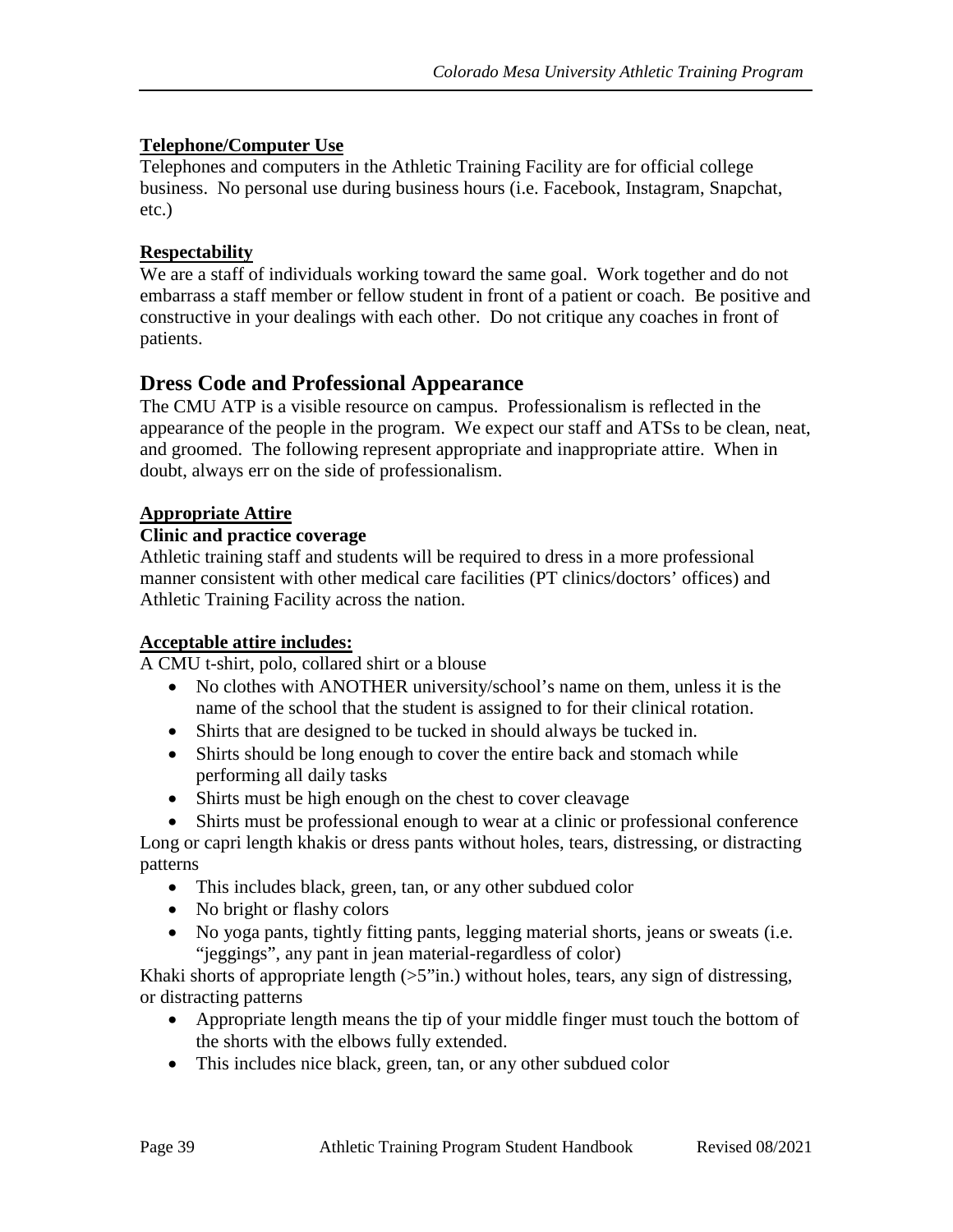• No jean shorts, jean material shorts, tightly fitting shorts or legging material shorts

Closed toe, closed heel shoes

- They must have the heel covered (no slippers or "Birkenstock type" open heel clogs)
- Must be able to run in them effectively

General appearance must look appropriate

- Hair combed and not interfering with your daily tasks and activities (i.e. pulled or pinned back if necessary to perform daily tasks)
- Proper oral and body hygiene

Note: During outdoor events, wind pants, sweatpants and other warm clothes are acceptable to wear during adverse weather. Keep yourself warm!

#### **Competition coverage**

- Polo shirt with an emblem that distinguishes you as part of the CMU ATP
	- o The polo must be appropriately tucked in to pants or shorts the entire time you are working
	- o Females wearing female polo's may choose to keep the polo's untucked IF the design and style of female polo's is to be untucked
- Pants or shorts (without holes)
	- o No jeans, yoga pants, tightly fitting pants, legging material shorts, jean or sweats (i.e. "jeggings", any pant in jean material-regardless of color)
	- o No shorts for inside events
- Shoes: closed toe that you can run in such as tennis/athletic, shoes/dress shoes (for inside events)
- During indoor competitions the preceptor/ATS may be required to dress up more formally
	- o Remember you still have to be functional and appropriate

#### **Caps and Sunglasses**

- Caps may only be worn outdoors
- Caps worn at games should either represent CMU or have no affiliation and only and be worn with the bill facing forward
- Sunglasses are permitted during outside events only

### **Grooming and Appearance**

Your professional appearance will have an impact on how you are received by the patients, athletes, coaches, physicians, and fans. We expect ATSs to present themselves in a professional manner with respect to hairstyles and hair color, jewelry, makeup, tattoos, and body odor. Avoid clothing and jewelry that draws attention.

### **If you arrive with inappropriate attire you will be asked to leave and return with the appropriate clothing.**

**\*\***Inappropriate clothing and attire may be up to the discretion of your preceptor and they have the right and ability to send you home or correct your attire\*\*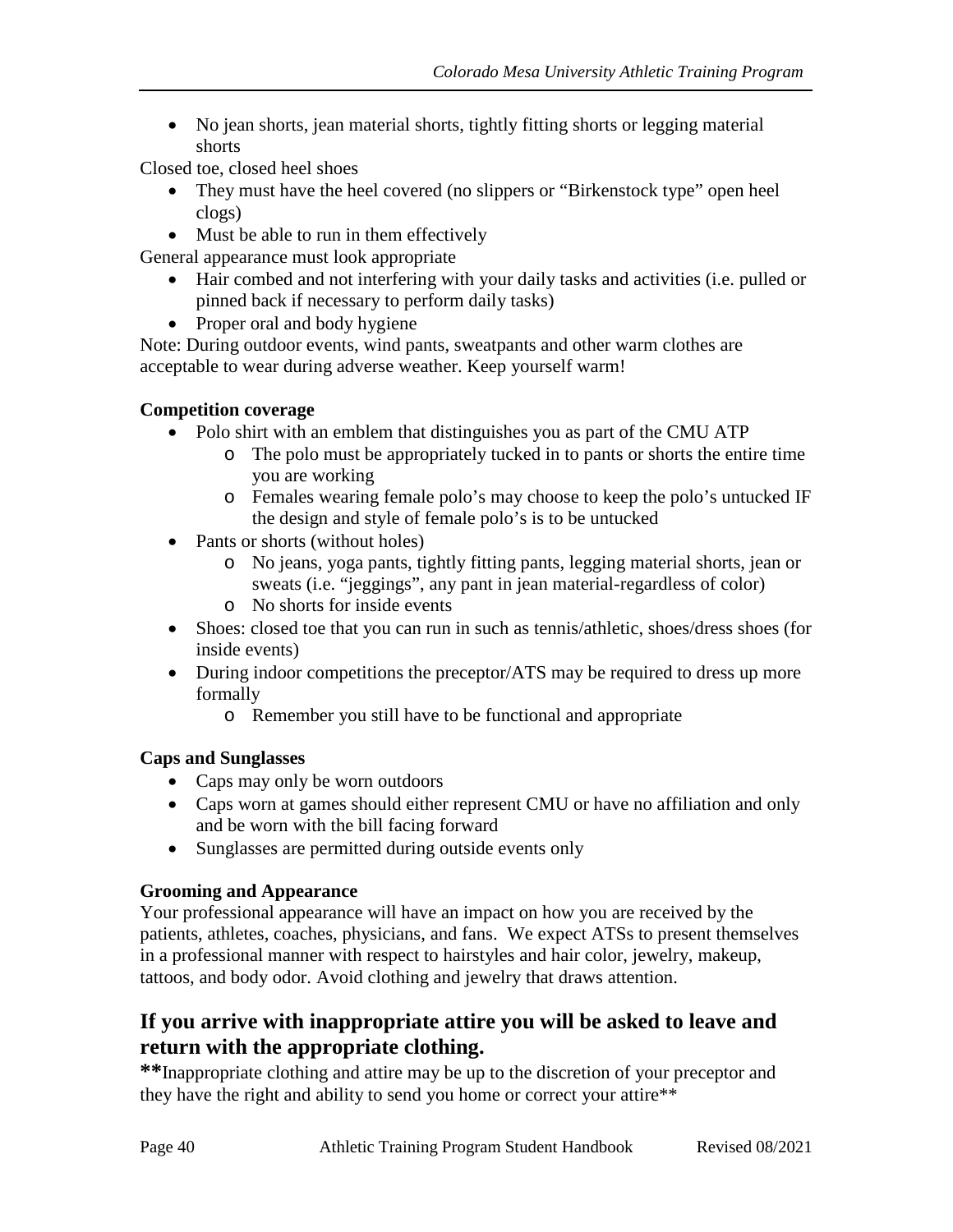#### **Clothing Stains/Damage**

One thing to keep in mind is the possibility of your clothes being exposed to sweat, blood, or cleaning fluids. They may be damaged. Colorado Mesa University will not assume responsibility for the cleaning or replacement of any garment damaged while completing a clinical experience as a member of the CMU ATP. You should consider the sport you will be assisting and current weather conditions when deciding what to wear.

#### **Name Tags**

Students are required to wear their CMU ATS name tag to all clinical assignments as well as in the Athletic Training Facility during clinical hours to allow for patients, coaches, other health care providers, etc. to be able to differentiate you as a student from the certified athletic trainers.

#### **Body Piercing**

Only small earrings and small facial piercings may be worn. Studs are recommended. No tongue rings are allowed during clinical experience hours (including on and off campus hours). These restrictions are for professional and safety issues!

#### <span id="page-40-0"></span>**Consequences of not following dress code/body piercings rules**

1<sup>st</sup> offense – the ATS will receive a warning and will have the opportunity to correct the non-compliance. If not able to do so, the ATS will be sent home and five percentage points will be deducted from their clinical course grade.

With each additional offense the ATS will be sent home and five percentage points will be deducted from their clinical course grade.

### <span id="page-40-1"></span>**Athletic Training Facility Responsibilities**

#### <span id="page-40-2"></span>**Hours**

The ATSs' schedule will depend on their preceptor and the clinical assignment. Students should expect to spend on average  $20 - 25$  hours per week at their clinical assignment during their first year in the program. During their second year, the students should expect to spend on average 30 to 50 clinical hours a week. Further, athletic training students are encouraged to receive one day off in every seven days during his/her clinical assignment.

#### <span id="page-40-3"></span>**Clinical Experience Contact Hours Policy**

- Scheduling of clinical experience hours will vary due to exposure requirements and planned activities/events.
- In general
	- o Students will work with the preceptor and other students on the same rotation to develop their own schedule based on the demands of the rotation and focus on time that will be most educational for the student.
	- o Students will be assigned weekend (Friday, Saturday, Sunday) events based on exposure requirements and planned activities/events. Events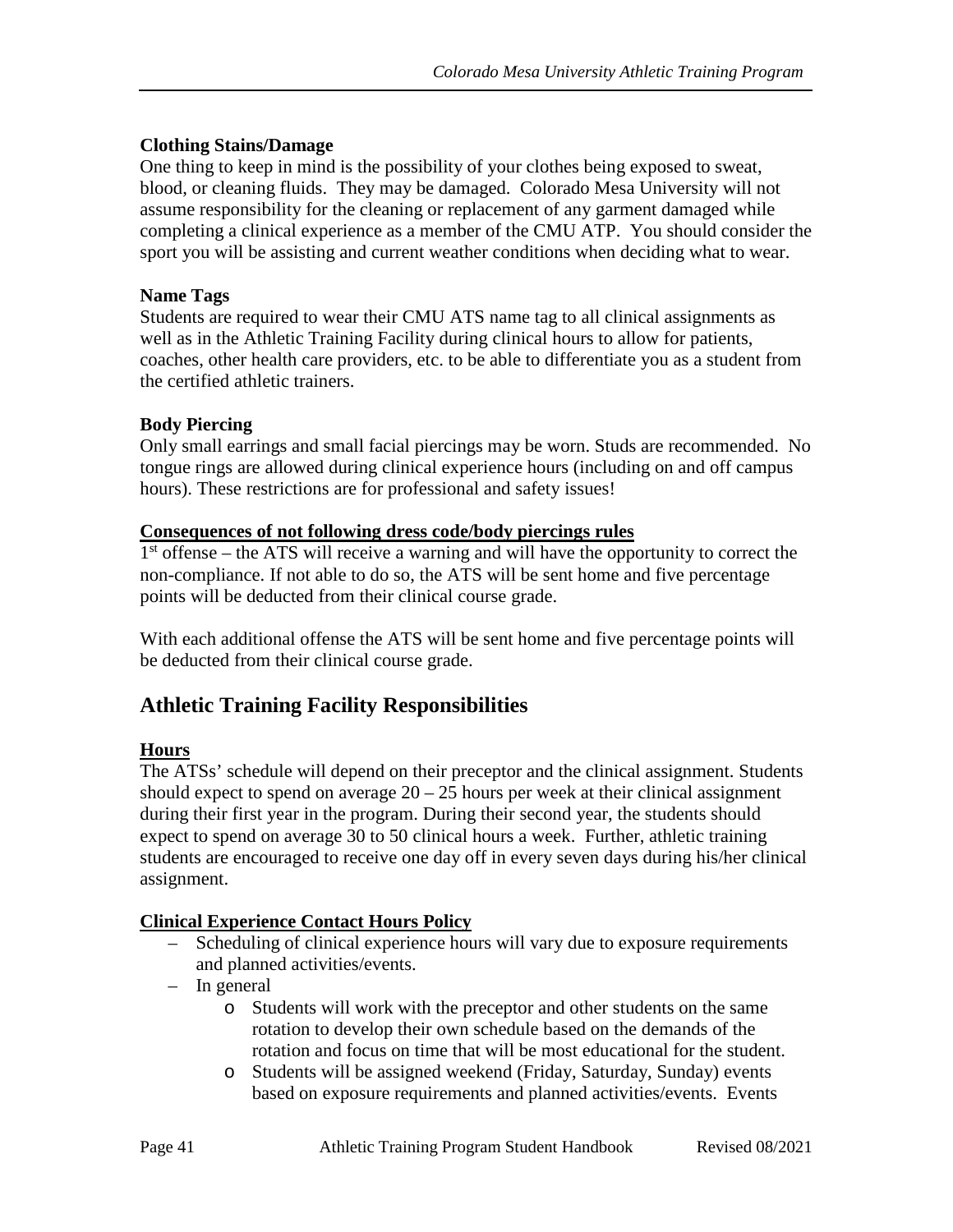may require more or less time depending on the sport. In general, the student working an event is expected to be present in the Athletic Training Facility or at the event site from the time pre-event preparation begins until after post event treatments and cleanup is complete. Pre-event arrival times and anticipated post event duty completion times will be posted with the schedule.

o Every athletic training student is encouraged to have one day off per week during every clinical rotation.

#### **Immunizations and Health Screening**

All athletic training students must verify that they do not have conditions that endanger the health and well-being of other students and patients. Colorado state regulations require that all university students have two (2) valid doses of Measles, Mumps, and Rubella vaccine, unless the student was born before July 1, 1957, or the student can provide acceptable laboratory evidence (blood test) showing immunity to Measles, Mumps, and Rubella. 6 CCR § 1009-2:IX. If the student completes an exemption form and an outbreak occurs, the student will be subject to exclusion from the school. Students are required to show either documentation of receiving these immunizations, or a titer showing immunity. Due to the requirements of our program clinical partners, students may also be required to receive the annual flu shot in the fall and the COVID-19 vaccination. Students who have medical contraindications or qualify for an exemption to receiving these vaccinations must provide documentation from a medical provider. Any athletic training student that chooses not to meet the immunization and health screening requirements or does not complete an exemption, may be unable to complete their required clinical experiences and risk delay in graduation.

Screening requirements are subject to change as mandated by clinical sites or changes in the laws regulating occupational exposure.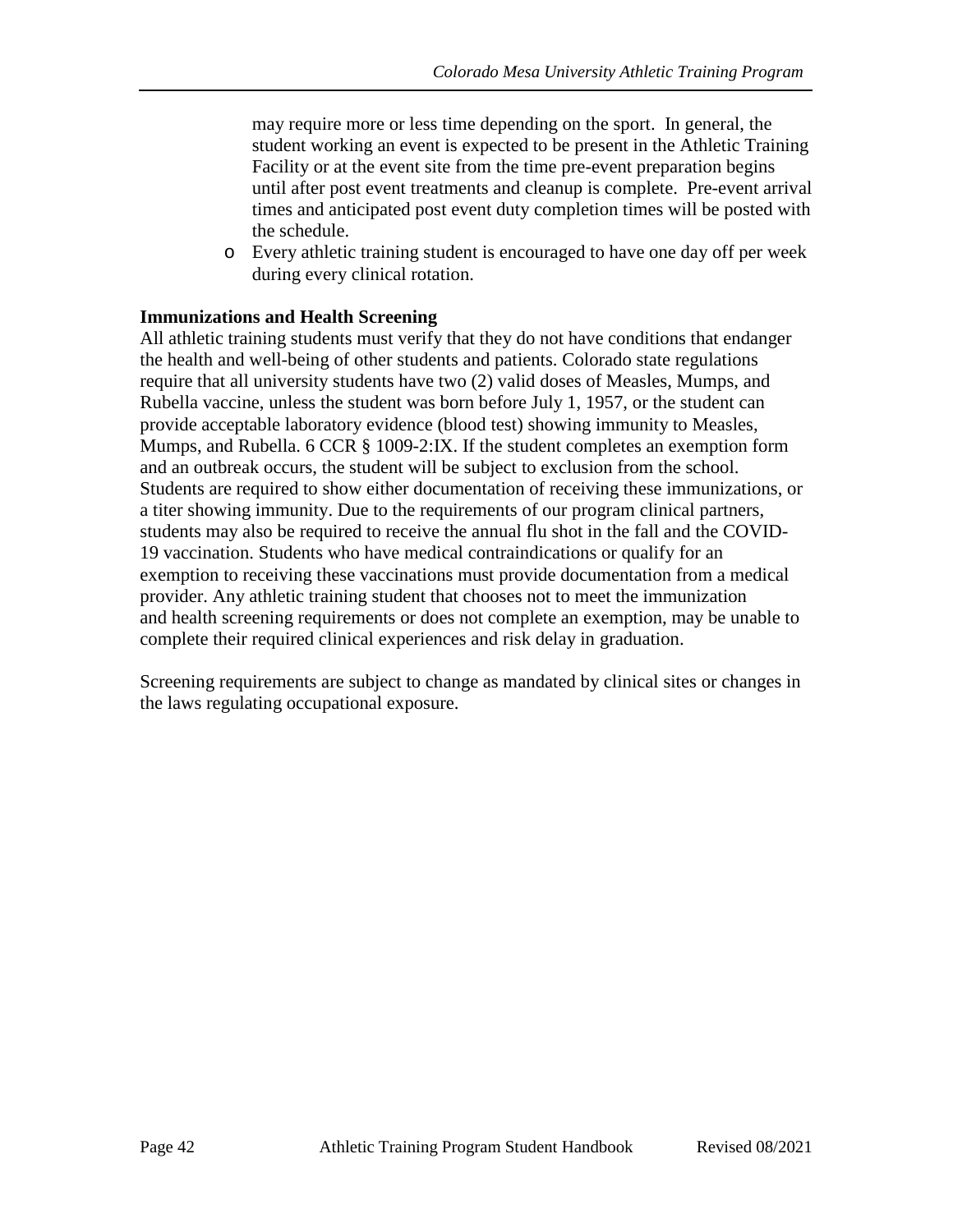# <span id="page-42-0"></span>**APPENDIX I – National Athletic Trainers' Association Code of Ethics**

#### **Preamble**

The National Athletic Trainers' Association Code of Ethics states the principles of ethical behavior that should be followed in the practice of athletic training. It is intended to establish and maintain high standards and professionalism for the athletic training profession. The principles do not cover every situation encountered by the practicing athletic trainer, but are representative of the spirit with which athletic trainers should make decisions. The principles are written generally; the circumstances of a situation will determine the interpretation and application of a given principle and of the Code as a whole. When a conflict exists between the Code and the law, the law prevails.

#### 1. MEMBERS SHALL PRACTICE WITH COMPASSION, RESPECTING THE RIGHTS, WELL-BEING, AND DIGNITY OF OTHERS

1.1 Members shall render quality patient care regardless of the patient's race, religion, age, sex, ethnic or national origin, disability, health status, socioeconomic status, sexual orientation, or gender identity.

1.2. Member's duty to the patient is the first concern, and therefore members are obligated to place the well-being and long-term well-being of their patient above other groups and their own self-interest, to provide competent care in all decisions, and advocate for the best medical interest and safety of their patient at all times as delineated by professional statements and best practices.

1.3. Members shall preserve the confidentiality of privileged information and shall not release or otherwise publish in any form, including social media, such information to a third party not involved in the patient's care without a release unless required by law.

#### 2. MEMBERS SHALL COMPLY WITH THE LAWS AND REGULATIONS GOVERNING THE PRACTICE OF ATHLETIC TRAINING, NATIONAL ATHLETIC TRAINERS' ASSOCIATION (NATA) MEMBERSHIP STANDARDS, AND THE NATA CODE OF ETHICS

2.1. Members shall comply with applicable local, state, federal laws, and any state athletic training practice acts.

2.2. Members shall understand and uphold all NATA Standards and the Code of Ethics.

2.3. Members shall refrain from, and report illegal or unethical practices related to athletic training.

2.4. Members shall cooperate in ethics investigations by the NATA, state professional licensing/regulatory boards, or other professional agencies governing the athletic training profession. Failure to fully cooperate in an ethics investigation is an ethical violation.

2.5. Members must not file, or encourage others to file, a frivolous ethics complaint with any organization or entity governing the athletic training profession such that the complaint is unfounded or willfully ignore facts that would disprove the allegation(s) in the complaint.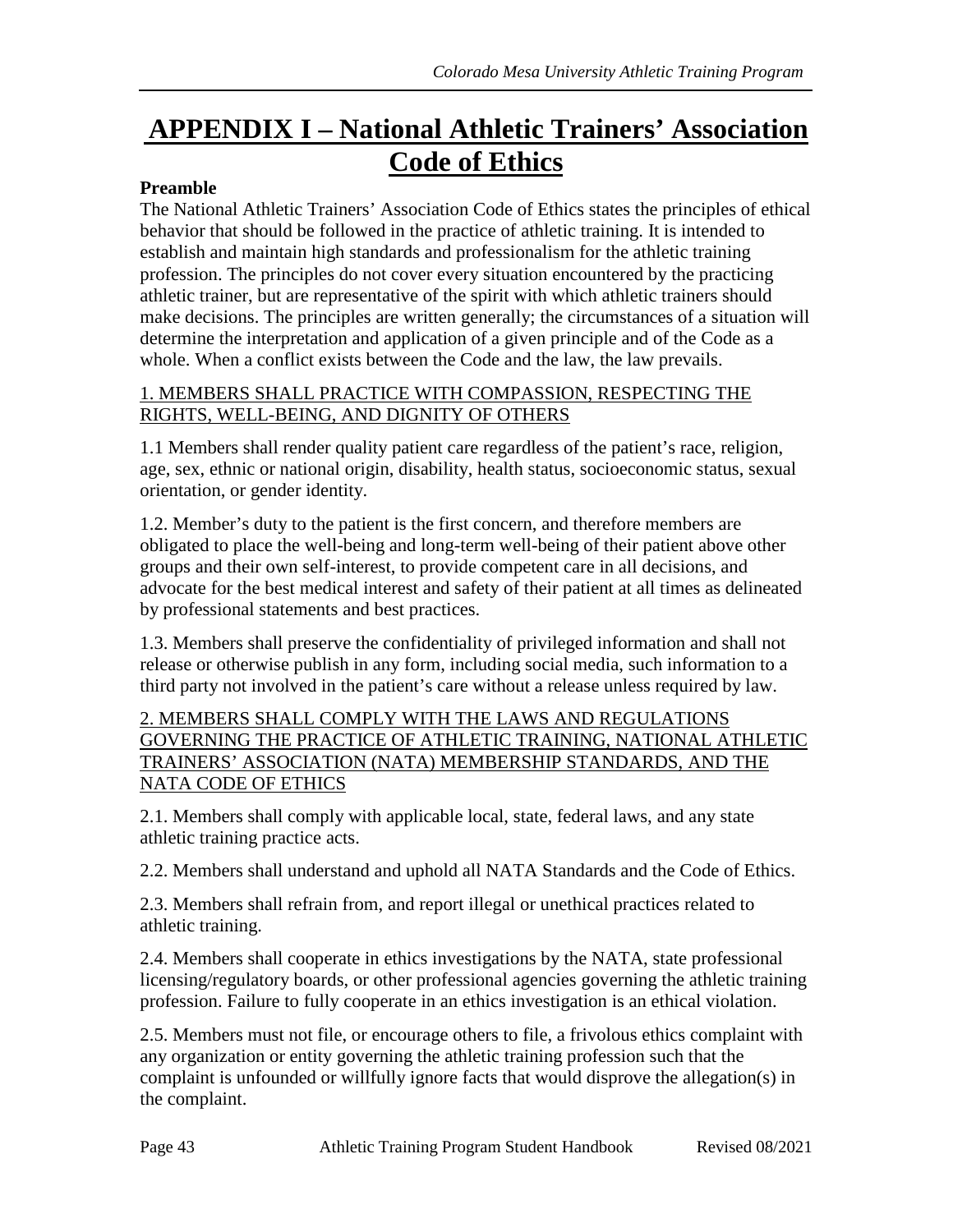2.6. Members shall refrain from substance and alcohol abuse. For any member involved in an ethics proceeding with NATA and who, as part of that proceeding is seeking rehabilitation for substance or alcohol dependency, documentation of the completion of rehabilitation must be provided to the NATA Committee on Professional Ethics as a requisite to complete a NATA membership reinstatement or suspension process.

#### 3. MEMBERS SHALL MAINTAIN AND PROMOTE HIGH STANDARDS IN THEIR PROVISION OF SERVICES

3.1. Members shall not misrepresent, either directly or indirectly, their skills, training, professional credentials, identity, or services.

3.2. Members shall provide only those services for which they are qualified through education or experience and which are allowed by the applicable state athletic training practice acts and other applicable regulations for athletic trainers.

3.3. Members shall provide services, make referrals, and seek compensation only for those services that are necessary and are in the best interest of the patient as delineated by professional statements and best practices.

3.4. Members shall recognize the need for continuing education and participate in educational activities that enhance their skills and knowledge and shall complete such educational requirements necessary to continue to qualify as athletic trainers under the applicable state athletic training practice acts.

3.5. Members shall educate those whom they supervise in the practice of athletic training about the Code of Ethics and stress the importance of adherence.

3.6. Members who are researchers or educators must maintain and promote ethical conduct in research and educational activities.

#### 4. MEMBERS SHALL NOT ENGAGE IN CONDUCT THAT COULD BE CONSTRUED AS A CONFLICT OF INTEREST, REFLECTS NEGATIVELY ON THE ATHLETIC TRAINING PROFESSION, OR JEOPARDIZES A PATIENT'S HEALTH AND WELL-BEING.

4.1. Members should conduct themselves personally and professionally in a manner that does not compromise their professional responsibilities or the practice of athletic training.

4.2. All NATA members, whether current or past, shall not use the NATA logo or AT logo in the endorsement of products or services, or exploit their affiliation with the NATA in a manner that reflects badly upon the profession.

4.3. Members shall not place financial gain above the patient's well-being and shall not participate in any arrangement that exploits the patient.

4.4. Members shall not, through direct or indirect means, use information obtained in the course of the practice of athletic training to try and influence the score or outcome of an athletic event, or attempt to induce financial gain through gambling.

4.5. Members shall not provide or publish false or misleading information, photography, or any other communications in any media format, including on any social media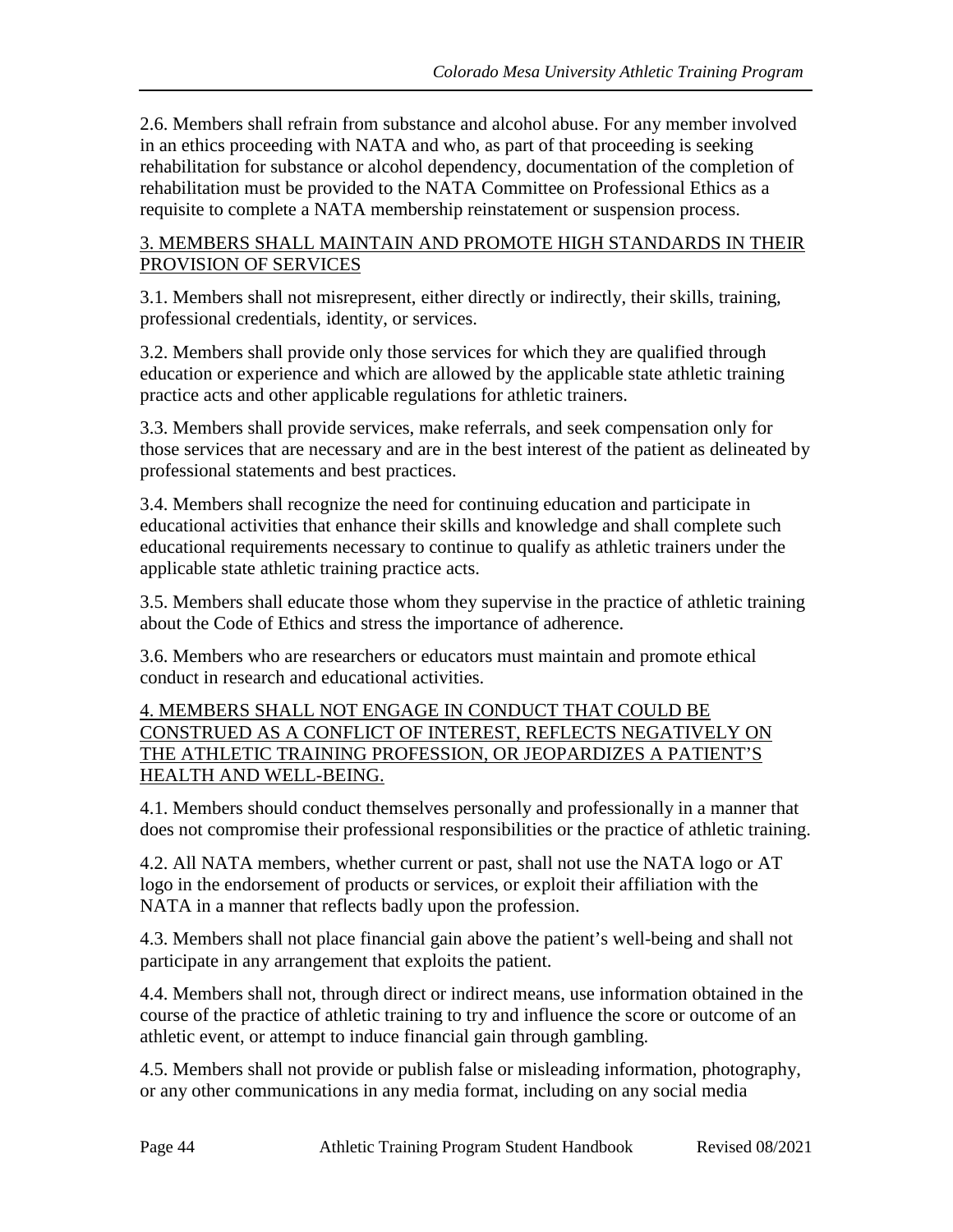platform, related to athletic training that negatively reflects the profession, other members of the NATA, NATA officers, and the NATA office.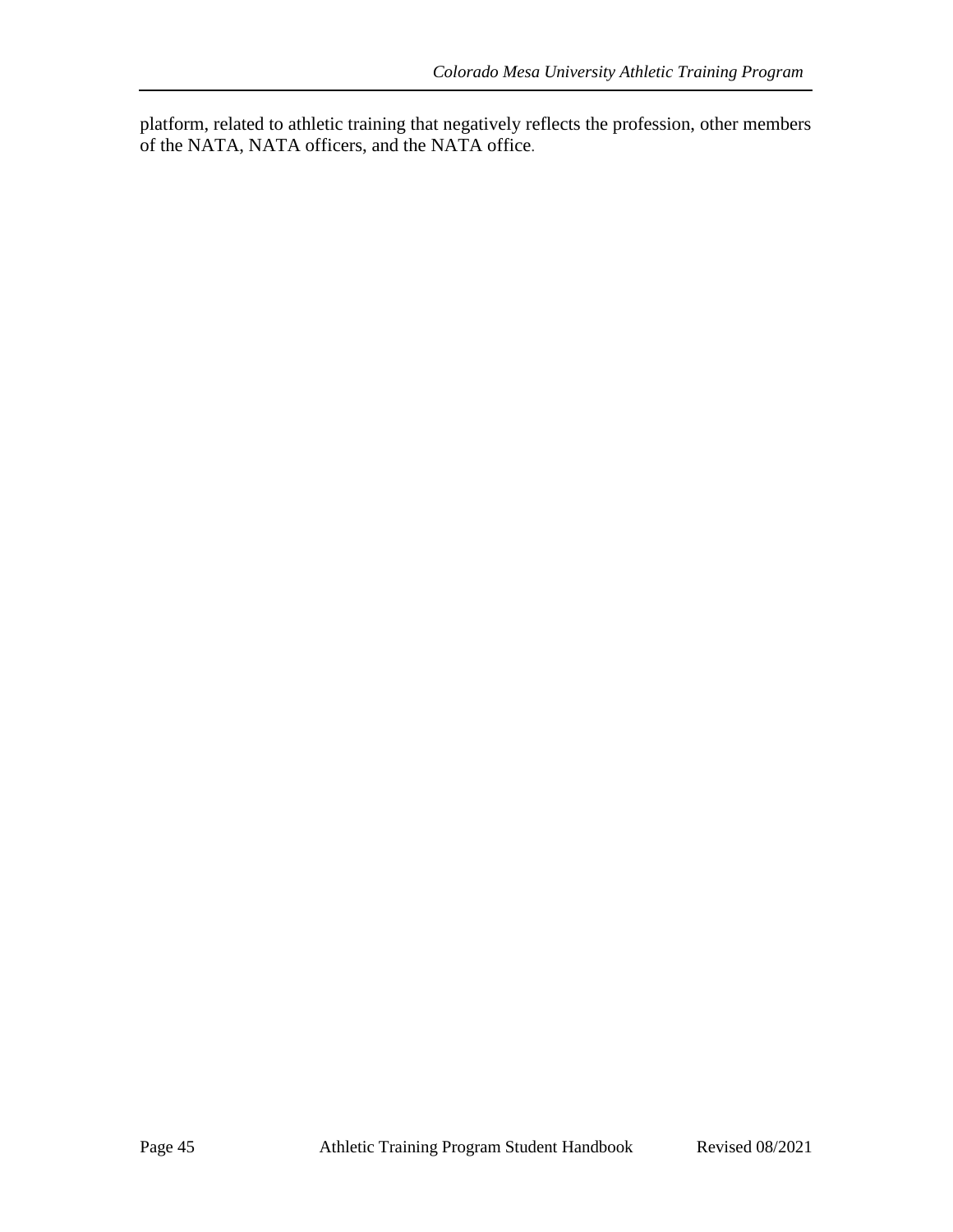# <span id="page-45-0"></span>**APPENDIX II – Board of Certification Standards of Professional Practice**

The Board of Certification has a Standards of Professional Practice which Athletic Trainers must comply.

"The primary purpose of the Practice Standards is to establish essential duties and obligations imposed by virtue of hold the ATC ® credential. Compliance with the Practice Standards is mandatory."

The full document of the BOC Standards of Professional Practice can be found here: [https://www.bocatc.org/system/document\\_versions/versions/154/original/boc-standards](https://www.bocatc.org/system/document_versions/versions/154/original/boc-standards-of-professional-practice-2018-20180619.pdf?1529433022)[of-professional-practice-2018-20180619.pdf?1529433022](https://www.bocatc.org/system/document_versions/versions/154/original/boc-standards-of-professional-practice-2018-20180619.pdf?1529433022)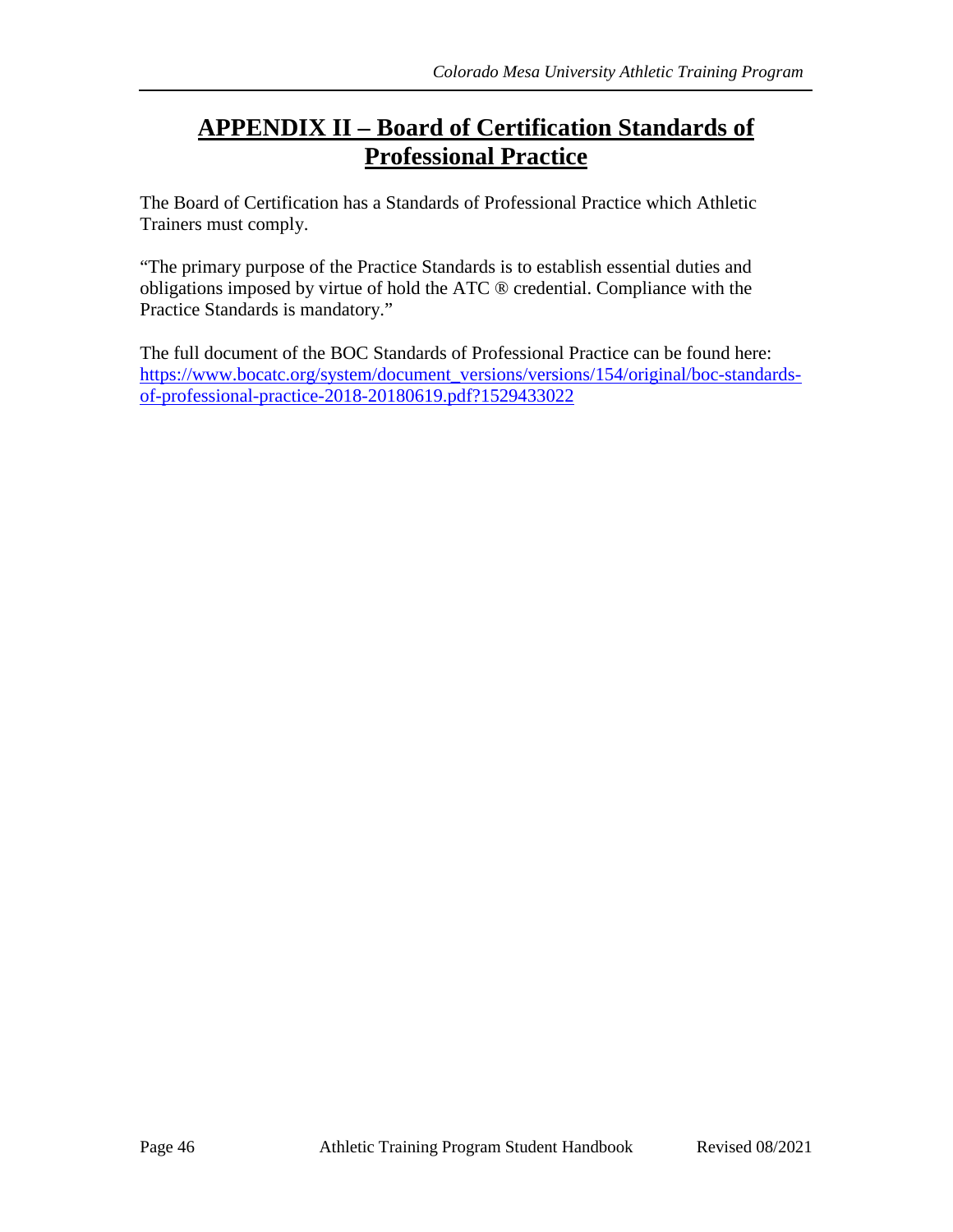# <span id="page-46-0"></span>**APPENDIX III- Instructions for Completing Clinical Experience Log**

All clinical hours will be recorded via Typhon. Each record of hours corresponds to an ATRN - Course Number of Clinical Experience Class currently enrolled in - (ATRN 531, 532, 533, 534). The Typhon system will only allow students to track hours within a 10- day timeframe. Therefore, it is expected to perform weekly logs of hours.

Procedure for daily completion of log.

- 1) Course: The current Clinical Education course that you are enrolled in for that semester. a. Ex. ATRN 531- Clinical Education in AT I
- 2) Clinical Site: The site that you spent time at and logging hours for.
- 3) Preceptor-The preceptor that supervised you during your time at the clinical site. Most times should be your assigned preceptor, but may be another preceptor for various reasons.
- 4) Shift Time: the time in and out recorded should be recorded as the nearest quarter hour.
	- a. Ex: 1:20=1:15, 1:38=1:45, 1:40=1:45
- 5) TOTAL total time worked recorded to quarter hour. Ex.:  $1:30-4:45 = 3-1/4$ .<br>This should be auto calculated for you.
- 6) Other activities: Break your total time into the four categories as described below:
	- a. "**Instructional time"** is time you spend with a preceptor, peer, or another individual discussing patient case, information learned in class, or other learning moments with another person but without a patient.
	- b. **"Clinical time"** is time you spend working with a patient. This can be either in the form of an evaluation, rehabilitation, modality use, immediate care, taping, bracing, etc. The key difference here between "Instructional time" and "Clinical time" is the interaction with a patient.
	- c. **"Managerial time"** is time you spend with administrative or other tasks that do not involved a patient. Tasks may include field/practice set up and take down, documentation, cleaning, etc.
	- d. **"Un-engaged time**" is time that you are spending not engaged in anything related to athletic training or athletic training education. This time may be time you spend chatting, going to lunch, waiting for patient, watching TV, etc.
- 7) "No patients seen"- Please only select this box if you did not spend any time with patients throughout your time at your clinical site.
- 8) NOTES list comments regarding the day's activities unusual injury that occurred, new knowledge or insight gained. These comments should be in regards to your patient care, not about the game or practice you watched.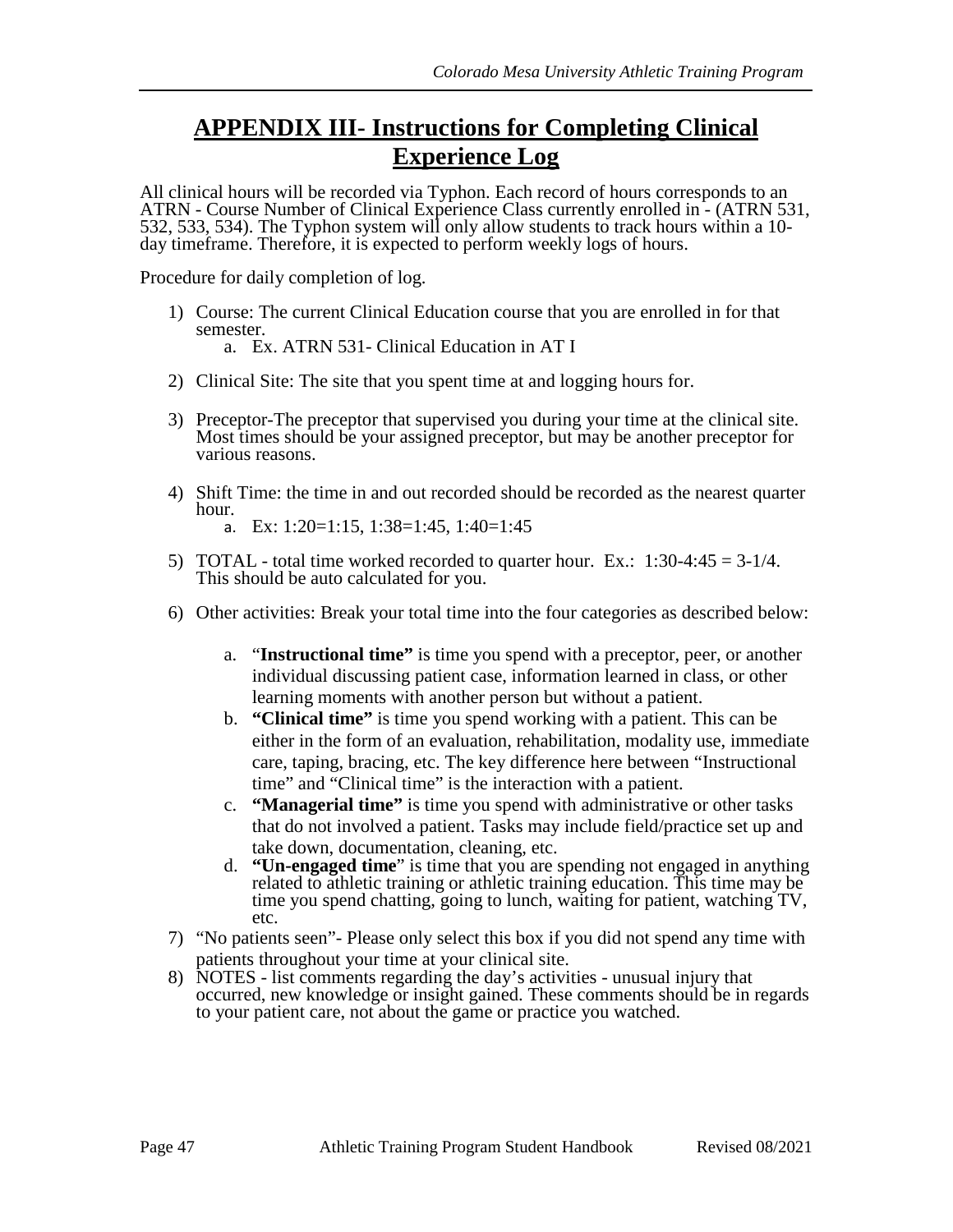## <span id="page-47-0"></span>**Appendix IV – Communicable Disease Policy**

Any student suspected of or diagnosed with any of the following contagious diseases will be referred to the Student Health Center for further diagnosis and treatment. The student will be allowed to return to their assigned rotation when released by the Student Health Center or attending physician. A written copy of a Release to Return to Work/Activity must be presented to the Athletic Training Program Director, Clinical Education Coordinator, and the preceptor supervising the rotation.

- [Chickenpox](http://www.health.state.ny.us/diseases/communicable/chickenpox/fact_sheet.htm) [\(Varicella](http://www.health.state.ny.us/diseases/communicable/chickenpox/fact_sheet.htm))
- [Coxsackie Virus](http://www.health.state.ny.us/diseases/communicable/hand_foot_mouth/fact_sheet.htm) [\(Hand, Foot and Mouth Disease](http://www.health.state.ny.us/diseases/communicable/hand_foot_mouth/fact_sheet.htm) )
- [Diphtheria](http://www.health.state.ny.us/diseases/communicable/diphtheria/fact_sheet.htm)
- [Fifth Disease](http://www.health.state.ny.us/diseases/communicable/fifth/fact_sheet.htm) [\(Parvovirus\)](http://www.health.state.ny.us/diseases/communicable/fifth/fact_sheet.htm)
- [Haemophilus Influenza Type b](http://www.health.state.ny.us/diseases/communicable/haemophilus_influenzae/fact_sheet.htm)
- [Hepatitis](http://www.health.state.ny.us/diseases/communicable/hepatitis/hepatitis_a/fact_sheet.htm)  $(A,B,C)$
- [Impetigo](http://www.health.state.ny.us/diseases/communicable/impetigo/fact_sheet.htm)
- [Infectious Mononucleosis](http://www.health.state.ny.us/diseases/communicable/mononucleosis/fact_sheet.htm) [\(Epstein-Barr Virus\)](http://www.health.state.ny.us/diseases/communicable/mononucleosis/fact_sheet.htm)
- [Measles](http://www.health.state.ny.us/diseases/communicable/measles/fact_sheet.htm)
- Meningitis (Bacterial or Viral)
- [Mumps](http://www.health.state.ny.us/diseases/communicable/mumps/fact_sheet.htm)
- [Pediculosis \(Lice\)](http://www.health.state.ny.us/diseases/communicable/pediculosis/fact_sheet.htm)
- [Pertussis](http://www.health.state.ny.us/diseases/communicable/pertussis/fact_sheet.htm) [\(Whooping Cough](http://www.health.state.ny.us/diseases/communicable/pertussis/fact_sheet.htm))
- Pneumonia
- [Respiratory Syncytial Virus Infection \(RSV\)](http://www.health.state.ny.us/diseases/communicable/respiratory_syncytial_virus/fact_sheet.htm)
- [Ringworm](http://www.health.state.ny.us/diseases/communicable/ringworm/fact_sheet.htm)
- [Rubella](http://www.health.state.ny.us/diseases/communicable/rubella/fact_sheet.htm) [\(German Measles](http://www.health.state.ny.us/diseases/communicable/rubella/fact_sheet.htm) )
- [Scabies](http://www.health.state.ny.us/diseases/communicable/scabies/fact_sheet.htm)
- Staphylococcus Infections (including MRSA)
- [Streptococcal Infections](http://www.health.state.ny.us/diseases/communicable/streptococcal/group_a/fact_sheet.htm)
- [Tuberculosis](http://www.health.state.ny.us/diseases/communicable/tuberculosis/fact_sheet.htm)

Additional information regarding the individual diseases is available at

<http://health.mesacounty.us/disease/index.cfm> http://www.cdphe.state.co.us/dc/index.html http://www.health.state.ny.us/diseases/communicable/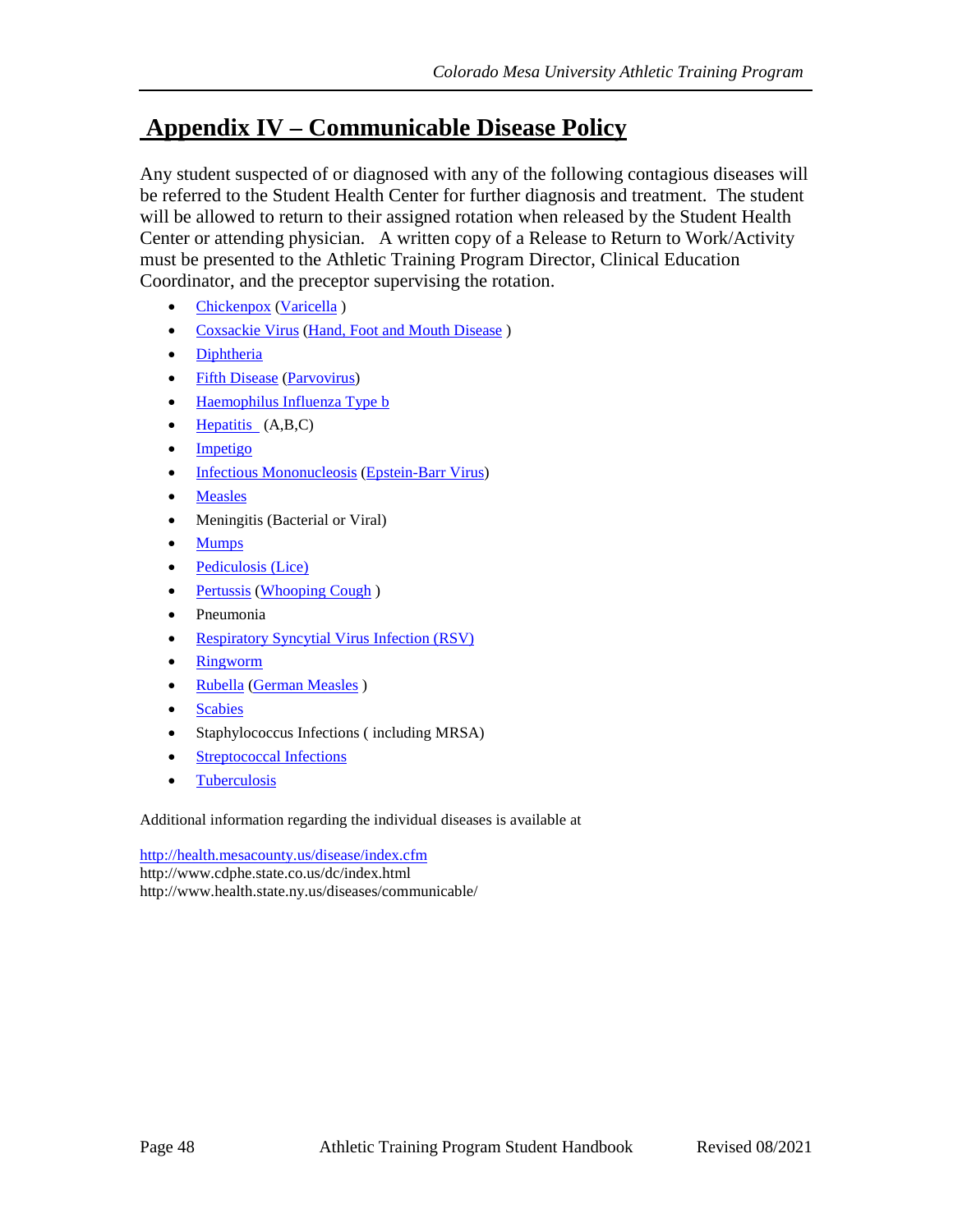## <span id="page-48-0"></span>**APPENDIX V: Student Handbook Informed Consent Form**

### Colorado Mesa University

### Athletic Training Program

### Student Handbook Informed Consent

I hereby attest my understanding that the Colorado Mesa University Athletic Training Program Student Handbook is an on-line document located on the Athletic Training Program website. I agree to abide by the Student Handbook and further understand that this Student Handbook may be revised. I acknowledge my responsibility to review the Student Handbook prior to beginning each semester so that I may learn of recent revisions. I understand that revisions will be posted on the internet for my review and furthermore, I am subject to adhere to any verbal or revised written policies and procedures that are communicated to me by a program faculty member or preceptor. Failure to adhere to any and all verbal or written policies and procedures will result in disciplinary action that may include a reprimand, suspension, or dismissal from the Colorado Mesa University Athletic Training Program.

Student Printed Name:

Student Signature Date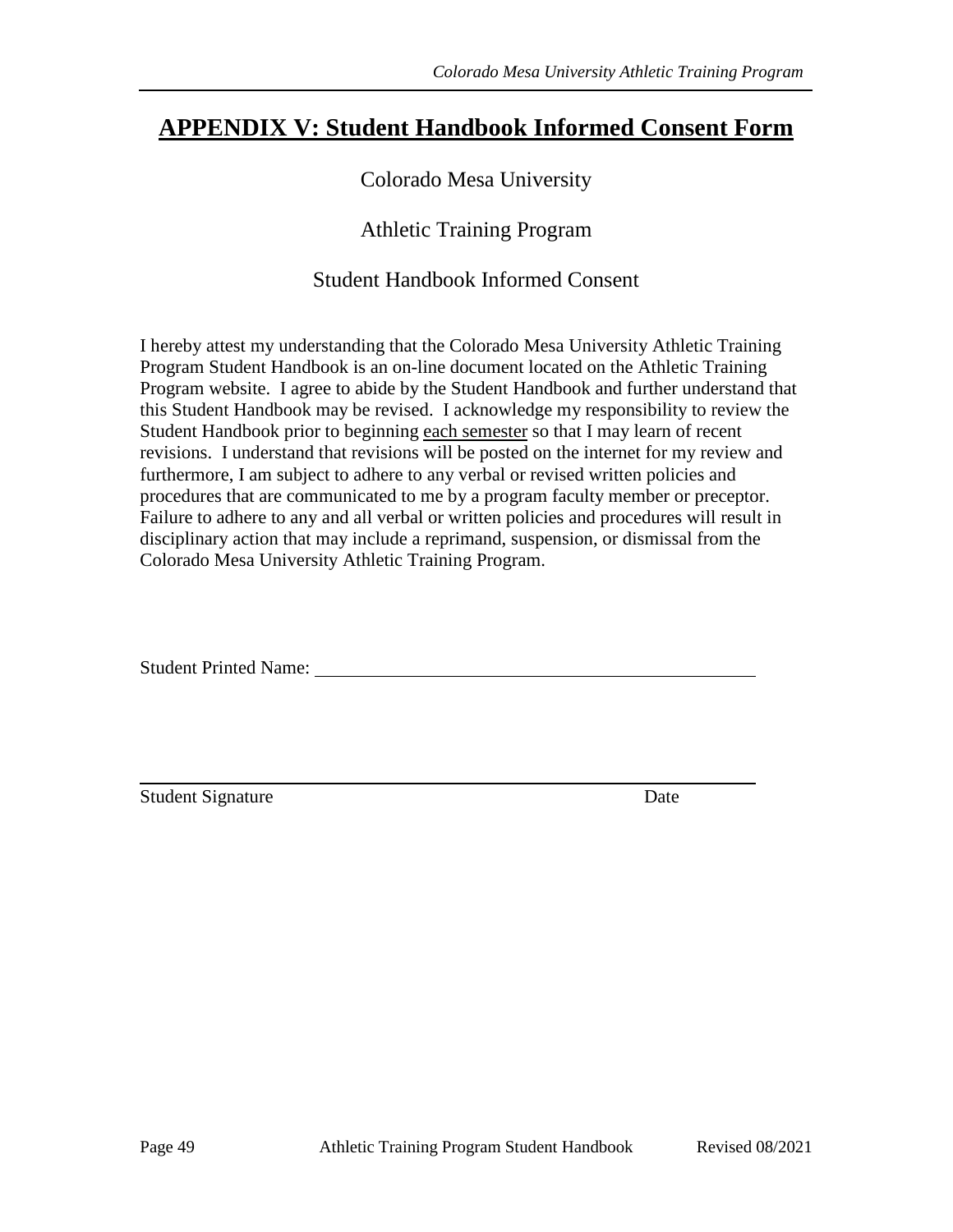# <span id="page-49-0"></span>**APPENDIX VI: Approved Clinical Hours Informed Consent Form**

Colorado Mesa University

Athletic Training Program

Approved Clinical Hours Informed Consent

I understand that only clinical hours completed at Colorado Mesa University or a site approved by the program are acceptable and must be endorsed by a preceptor, the clinical education coordinator, or the program director. The expectation exists for students to average 20 – 25 hours per week their first year and an average of 30-50 hours per week their second year at their clinical assignments. This expectation may include clinical experiences that occur prior to 8 am, after 5 pm, on the weekends, and occasionally during university holidays or breaks. It is not an expectation, nor is it a requirement, that an athletic training student be present at all practices and games. It is the expectation that an athletic training student is present enough to demonstrate the necessary competencies and proficiencies required of the given clinical assignment.

By signing this document, I hereby acknowledge that I have read this policy and have had all questions regarding clinical hours answered to my satisfaction. I agree to follow the policies and procedures of the athletic training program including policies related to clinical hours.

Student Printed Name:

Student Signature Date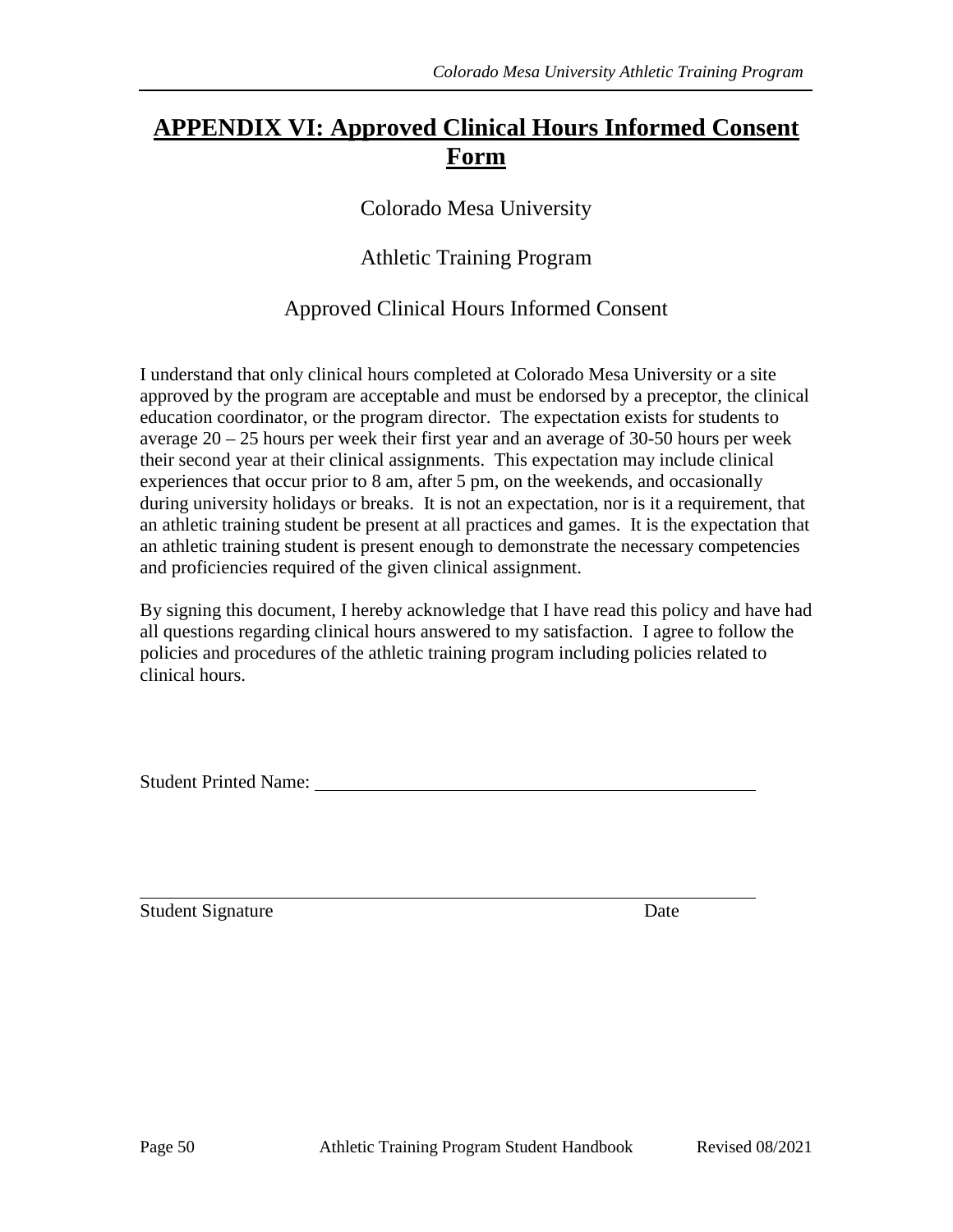## <span id="page-50-0"></span>**APPENDIX VII: Blood Borne Pathogens Informed Consent Form**

## Colorado Mesa University Athletic Training Program Blood Borne Pathogens Informed Consent

Due to the potential for exposure of athletic trainers and athletic training students to blood and other potentially infectious materials in the performance of their responsibilities, there is a risk of acquiring Hepatitis and/or Human Immuno-deficiency Virus (HIV) infection. A vaccination is available for Hepatitis B (HBV). HBV is a serious and potentially life-threatening disease. Athletic training students are strongly advised to be vaccinated against HBV. Vaccination requires a series of three injections over a six-month period. As with all such procedures, there is a cost involved. The vaccination series is available through Colorado Mesa University Health Services for a nominal fee or may be obtained from the student's family physician or county health department. Some insurers may cover the cost of the vaccination. Because maximum protection requires all three injections, students should begin injections upon acceptance to the Athletic Training Program and clinical instruction practicum.

There is no vaccination against HIV at this time. Universal precautions have been developed to protect health care workers from HIV. You will receive training in these procedures annually. The physicians and athletic training staff have also received training in universal precautions and are available to assist should you have any questions or need assistance. The necessary supplies for universal precautions are available in all athletic training facilities and should be taken to all athletic practices and competitions.

If you have any questions regarding HBV, the HBV vaccine, HIV, or universal precautions, please contact your family physician, the Colorado Mesa University team physician, or a member of the athletic training faculty or staff.

Please indicate by your signature below that you understand the risks described herein and that you have either 1) received or initiated the series of vaccinations for HBV, or 2) understand the risk of HBV transmission and infection and the seriousness of the disease but have elected not to receive the vaccinations. **Please sign in only one space below indicating your informed choice.**

1) I have completed or initiated the vaccination series for Hepatitis B.

Please Print Name Signature Date

2) I have received and understand the information contained on this form and instructed by the athletic training faculty and staff and have elected not to receive the vaccination for Hepatitis B.

Please Print Name Signature Date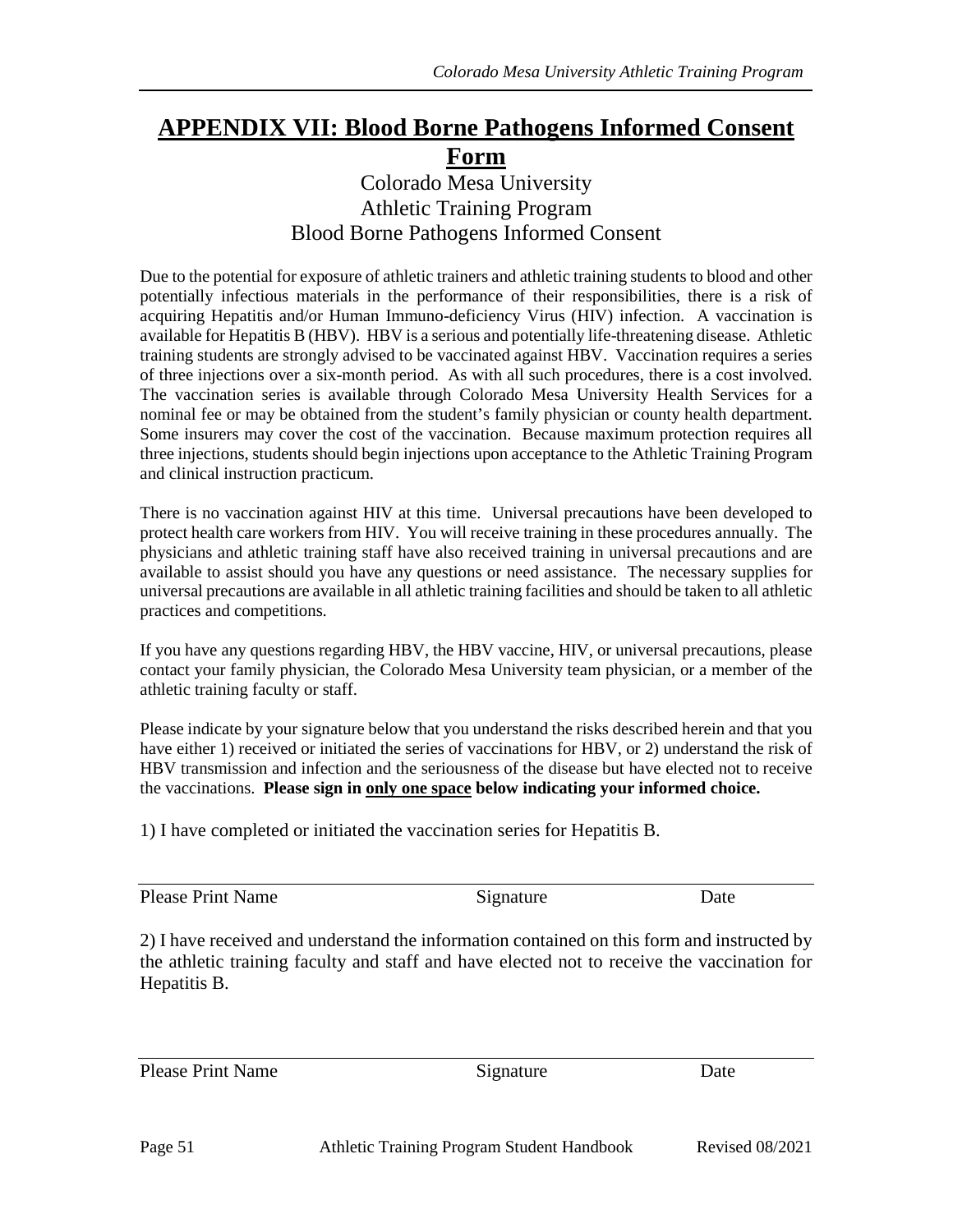## <span id="page-51-0"></span>**APPENDIX VIII: Release of Information Informed Consent Form**

Colorado Mesa University

Athletic Training Program

Release of Information Informed Consent

I give my consent to release in writing or verbally, any academic or clinical performance information related to my progress as an athletic training student. This information will be held in strict confidence among the preceptors, supervisors, advisors, and faculty of the Colorado Mesa University Athletic Training Program. I understand that no information can be released without this signed consent. This consent form is valid from the date signed until consent is withdrawn in writing.

Student Printed Name: Name: Name: Name: Name: Name: Name: Name: Name: Name: Name: Name: Name: Name: Name: Name: Name: Name: Name: Name: Name: Name: Name: Name: Name: Name: Name: Name: Name: Name: Name: Name: Name: Name: Na

Student Signature Date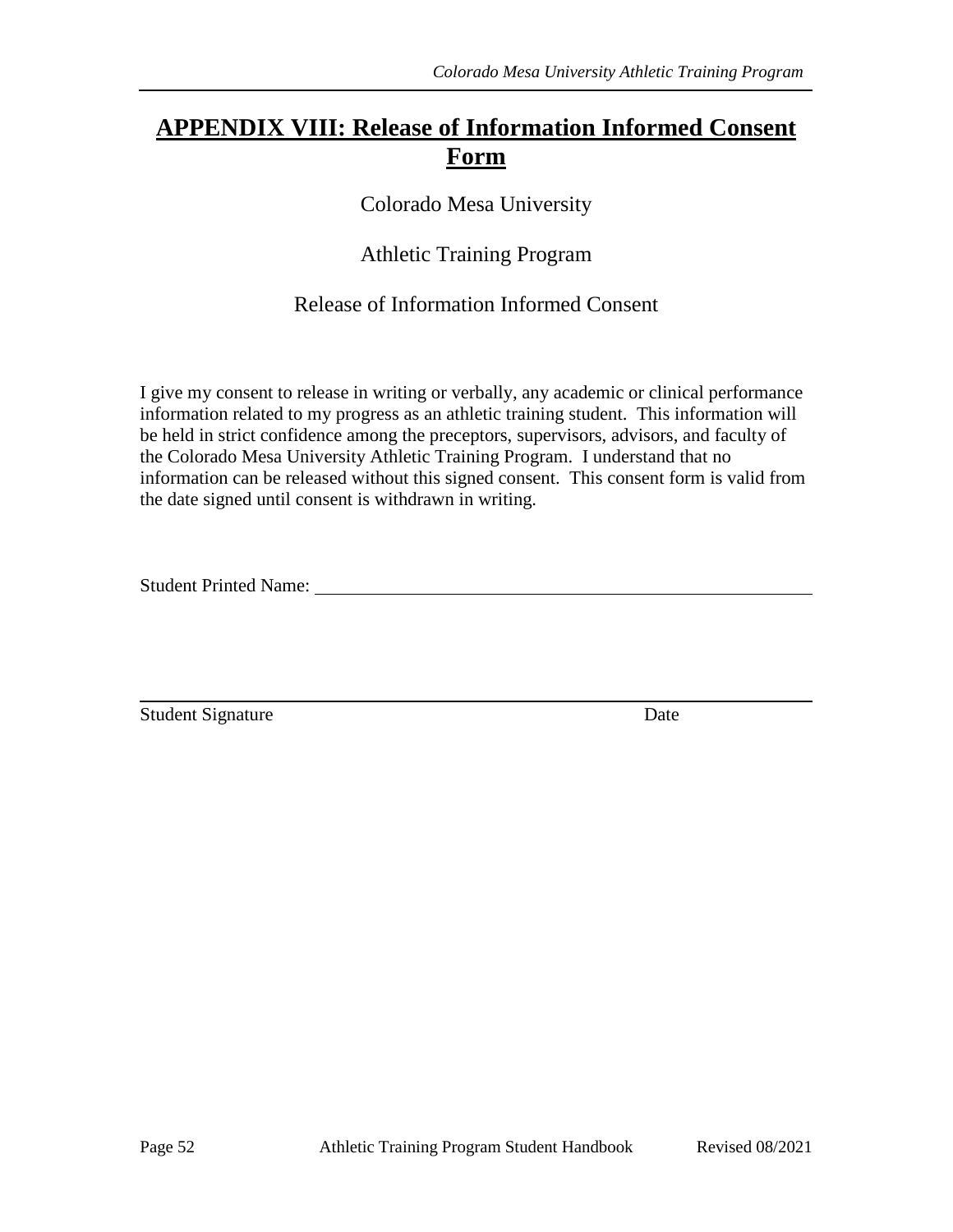# <span id="page-52-0"></span>**APPENDIX IX: Travel Informed Consent Form**

### Colorado Mesa University

Athletic Training Program

Travel Informed Consent

I hereby agree to accept clinical assignments through the Clinical Instruction Practicum at Colorado Mesa University, and I agree to the following terms:

I understand that this agreement will involve travel to off-campus clinical sites. I understand that acceptance of this off-campus assignment is optional and that the responsibilities to travel to the site are my own. I hereby give my informed consent and agree to release and hold harmless Colorado Mesa University, its trustees, officers, and employees for any liability for any travel-related incidents. Such incidents include but are not limited to accidents, moving violations, parking tickets, or automobile insurance premium increases or policy cancellation from any other losses, claims, damages, or injuries incurred as a part of travel to and from the clinical site. Further, I am solely responsible for transportation to and from the off campus sites that may include bus fare or ride sharing.

I understand that I am never obligated to transport athletes (injured or uninjured) in my personal vehicle or otherwise use my personal vehicle in the performance of my clinical responsibilities. I acknowledge that I assume responsibility for events should I choose to use my personal vehicle. This practice is strongly discouraged by the Athletic Training Program Director and Clinical Education Coordinator.

By signing below, I hereby accept full responsibility for program-related travel.

Student Printed Name:

Student Signature Date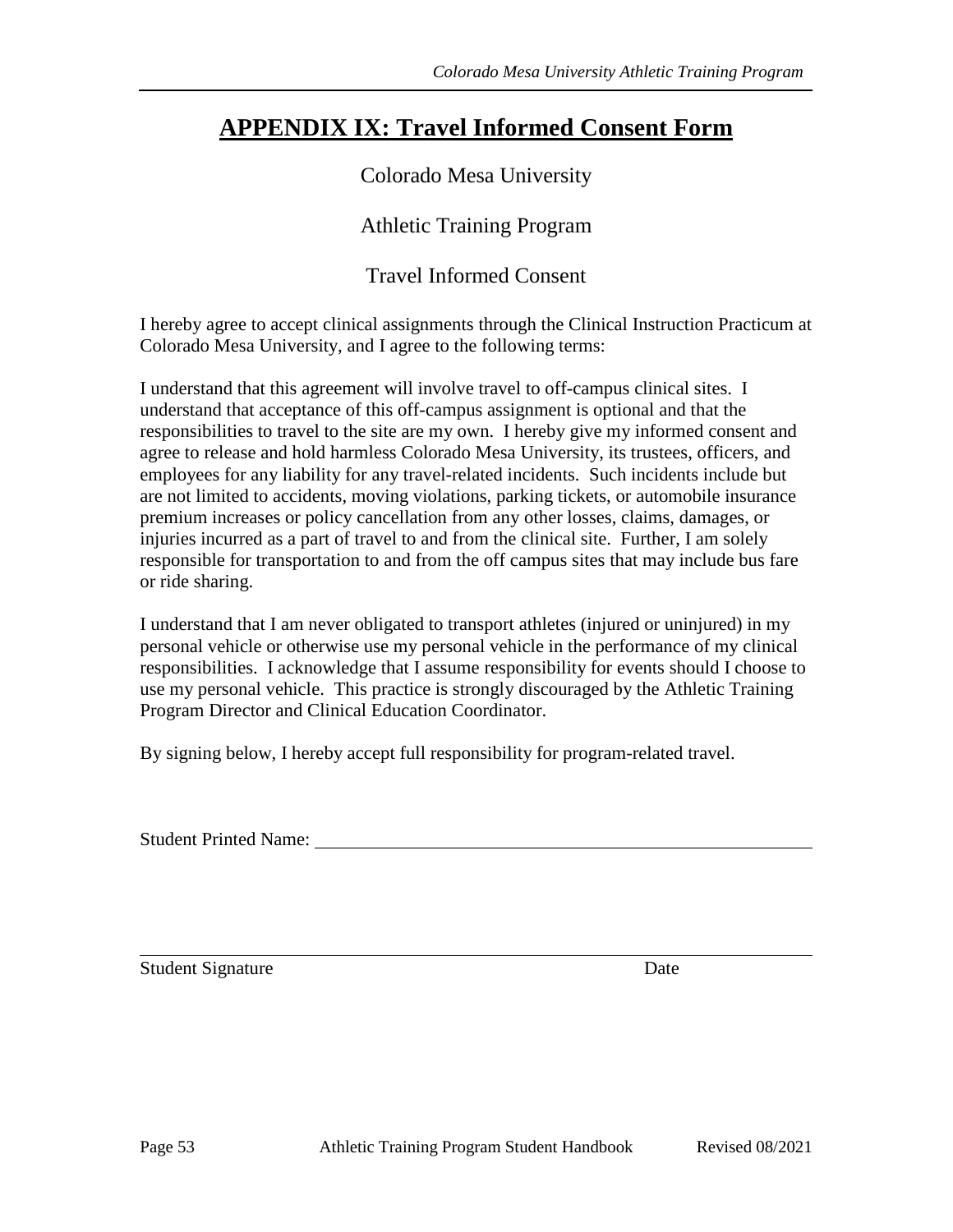## <span id="page-53-0"></span>**APPENDIX X: Athletic Training Student Physical Informed Consent Form**

### Colorado Mesa University

Athletic Training Program

Procedures for Determining that the Health Status of an Athletic Training Student will permit him or her to meet the Established Technical Standards of the Program

As an athletic training student, you will be providing athletic training services at a variety of clinical sites. The Athletic Training Program at Colorado Mesa University has developed guidelines to safeguard the well-being of the athletic training students and the athletes.

- 1. Upon acceptance into the Clinical Instruction Practicum of the Athletic Training Program, all newly admitted students are required to complete and submit a physical examination performed by a licensed physician. As a portion of this physical examination, the physician must complete the accompanying document to verify vaccination records and the ability of the student to pursue unrestricted performance of athletic training skills and responsibilities or to identify conditions that would place the student at increased risk of injury or illness. The physical examination may be completed by your own personal physician or at the Colorado Mesa University Student Health Center.
	- a. Students must comply with the University Health Services Policy on required immunizations and screenings. This should include a tuberculin (TB) skin test. In addition, vaccinations against Hepatitis B (HBV) and tetanus are strongly advised as is the varicella vaccine against chicken pox for those who have not had the disease.
	- b. Athletic training students should be physically capable of performing cardiopulmonary resuscitation (CPR) and basic emergency care procedures.
	- c. Athletic trainers frequently lift and carry loads (coolers, ice chests, spine boards) in the performance of their duties. Students with medical conditions that contraindicate or restrict these activities should notify the Athletic Training Program Director. The program director will work with the athletic training student and his or her physician to establish a reasonable, medically prudent plan to protect the health of the student. The athletic training student is responsible for advising the preceptors regarding medically imposed limitations related to the student's performance of restricted athletic training related duties.

Colorado Mesa University does not discriminate against persons with disabilities in its admissions process or the selective admissions process for individual programs. Students with documented disabilities who anticipate special needs with any aspect of the Athletic Training Program including the clinical instruction practicum are urged to contact Educational Access Services. The faculty of the athletic training program will cooperate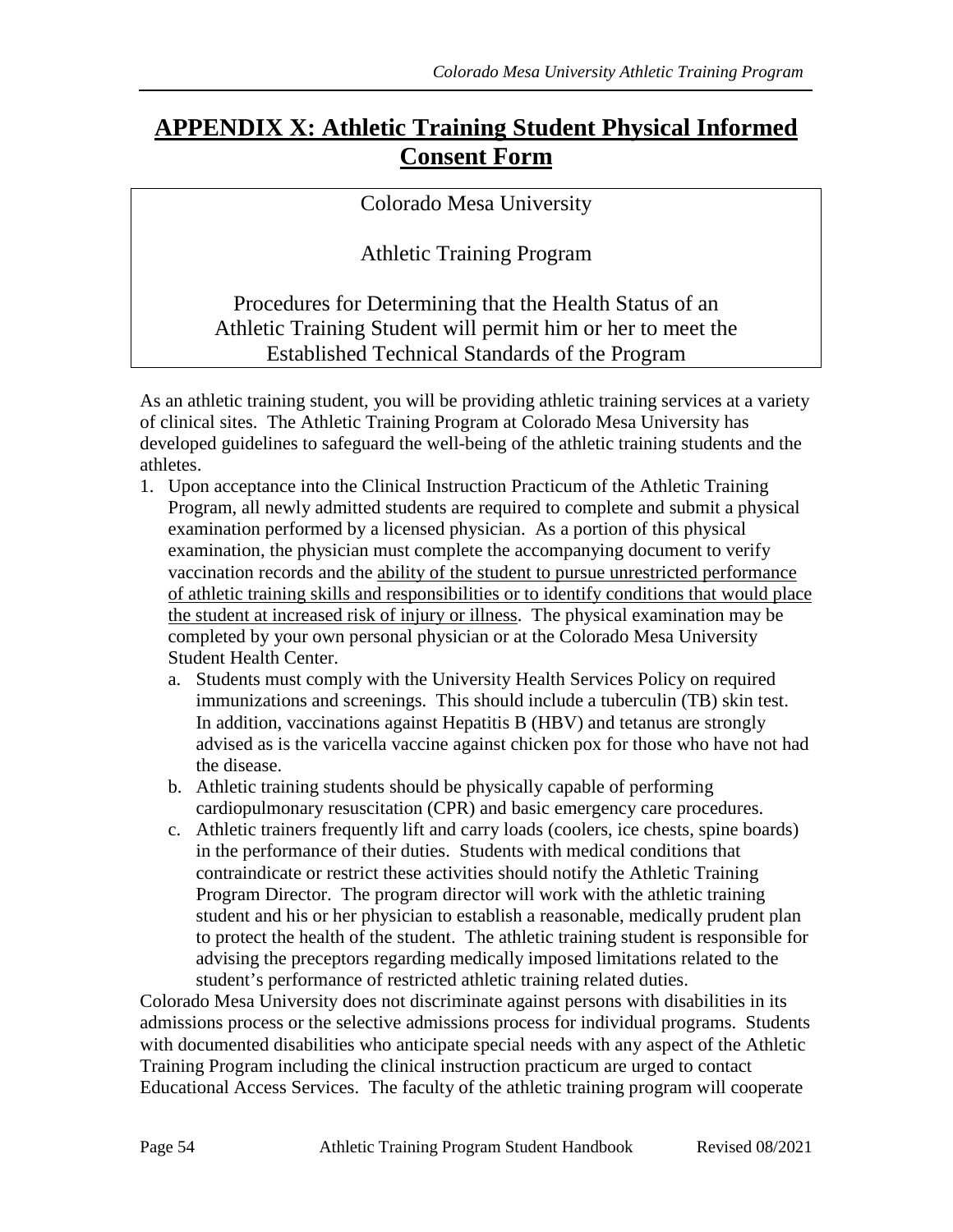with Educational Access Services to make reasonable accommodations for students with documented disabilities admitted to the program.

The attached form, the medical history form, and the physical examination form are to be completed by the attending physician who completes the physical examination on behalf of the student.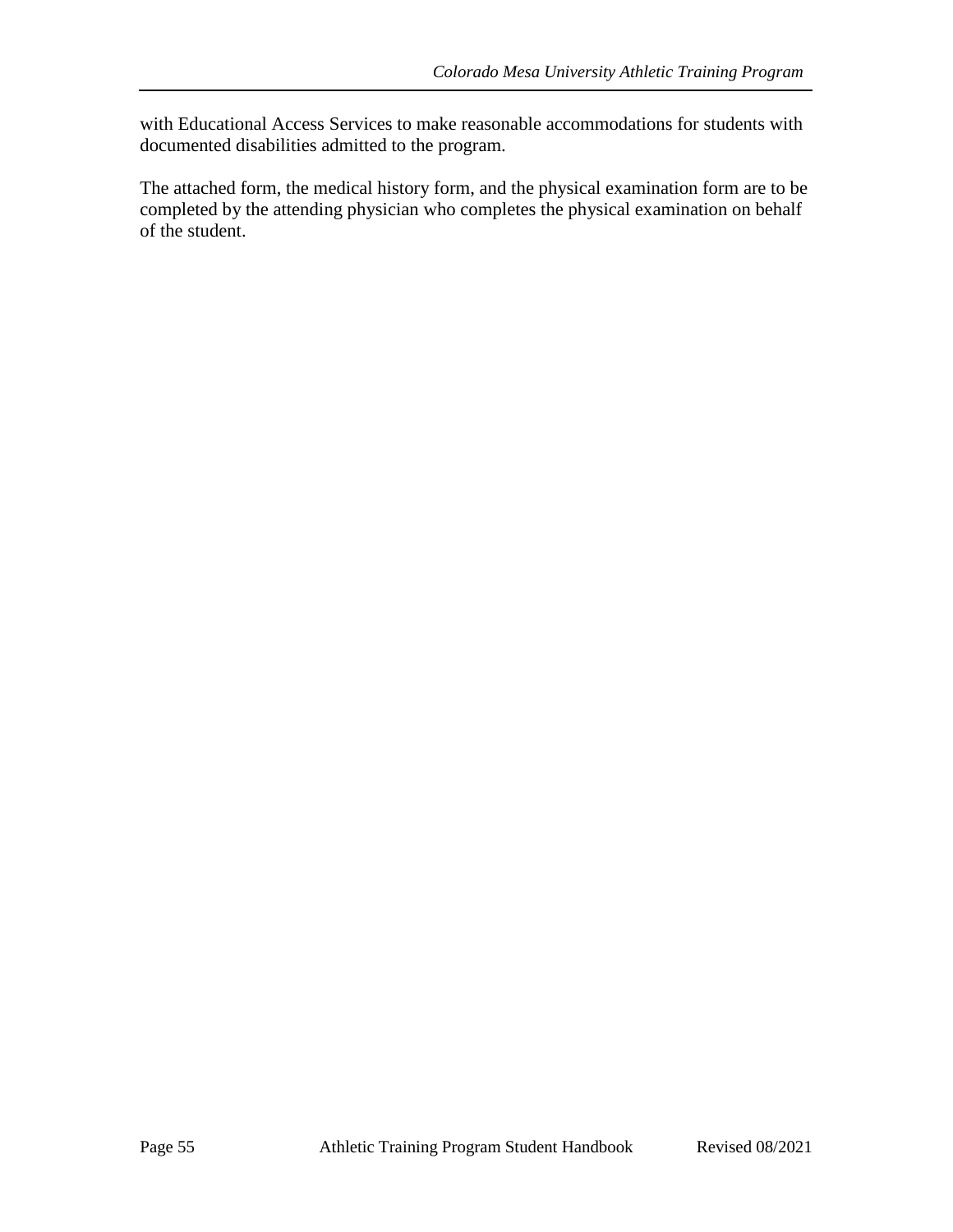### Technical Standards to be completed by Attending Physician

|                                     | completed a physical health examination of |
|-------------------------------------|--------------------------------------------|
| Printed name of examining physician |                                            |

 $\qquad \qquad \text{on}$   $\qquad \qquad \qquad \qquad \qquad \qquad \text{on}$   $\qquad \qquad \qquad \qquad \qquad \qquad \text{on}$ Printed name of athletic training student Date

**I.** Based upon my examination and the athletic training student's record of immunizations:



**II.** Based upon my examination today and the TB skin test, the athletic training student is free of communicable diseases:



**III.**Based upon my examination of this individual:



#### **\_\_\_\_\_\_\_\_\_\_\_\_\_\_\_\_\_\_\_\_\_\_\_\_\_\_\_\_\_\_\_\_\_\_\_\_\_\_\_\_\_\_\_ Signature of Examining Physician** Colorado Mesa University

Page 56 Athletic Training Program Student Handbook Revised 08/2021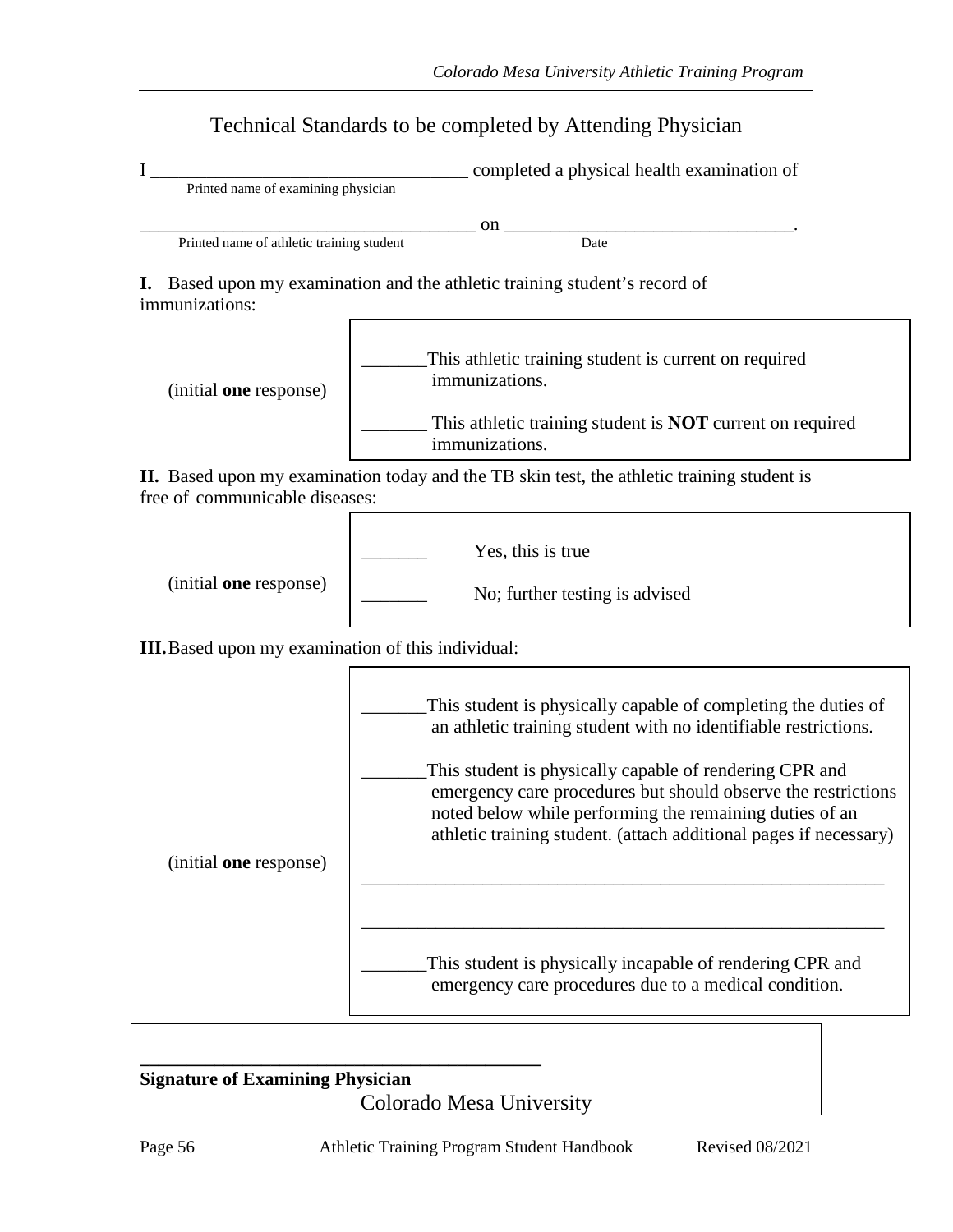*Colorado Mesa University Athletic Training Program*

|                                                               | <b>Athletic Training Program</b>                                                     |                        |                                                                                      |  |  |
|---------------------------------------------------------------|--------------------------------------------------------------------------------------|------------------------|--------------------------------------------------------------------------------------|--|--|
|                                                               |                                                                                      |                        | Athletic Training Student Medical History and                                        |  |  |
|                                                               |                                                                                      |                        | <b>Physical Health Appraisal Form</b>                                                |  |  |
|                                                               |                                                                                      |                        |                                                                                      |  |  |
|                                                               |                                                                                      |                        |                                                                                      |  |  |
|                                                               |                                                                                      |                        |                                                                                      |  |  |
|                                                               |                                                                                      |                        |                                                                                      |  |  |
|                                                               |                                                                                      |                        |                                                                                      |  |  |
|                                                               |                                                                                      |                        | To be completed by student:                                                          |  |  |
|                                                               |                                                                                      |                        | Briefly explain "yes" answers on accompanying sheet                                  |  |  |
|                                                               |                                                                                      |                        |                                                                                      |  |  |
| 1.                                                            |                                                                                      |                        | Yes ______ No ________ Have you ever been hospitalized?                              |  |  |
| 2.                                                            |                                                                                      |                        | Yes ______ No ________ Have you ever had surgery?                                    |  |  |
| 3.                                                            |                                                                                      |                        | Yes ______ No _______ Are you presently taking any medications?                      |  |  |
| 4.                                                            |                                                                                      |                        | Yes ______ No _______ Do you have any known allergies?                               |  |  |
| 5.                                                            |                                                                                      |                        | Yes ______ No _______ Have you ever had a seizure?                                   |  |  |
| 6.                                                            |                                                                                      |                        | When was the date of your last tetanus shot?                                         |  |  |
| 7.                                                            |                                                                                      | Have you ever had:     |                                                                                      |  |  |
|                                                               |                                                                                      | $\equiv$ Mononucleosis | __ Diabetes                                                                          |  |  |
| __ Hepatitis<br>__ Asthma                                     |                                                                                      |                        |                                                                                      |  |  |
| $\sqrt{\frac{1}{1}}$ Tuberculosis<br>__ Ulcers                |                                                                                      |                        |                                                                                      |  |  |
| <b>Rheumatic Fever</b><br>$\equiv$ Hernia<br><b>Migraines</b> |                                                                                      |                        |                                                                                      |  |  |
|                                                               |                                                                                      |                        | $\_\_\$ Anemia                                                                       |  |  |
|                                                               |                                                                                      |                        | Other acute or chronic illnesses not otherwise listed:                               |  |  |
| 8.                                                            |                                                                                      |                        | Yes ______ No _______ Have you ever had a neck injury that persisted a week or more? |  |  |
| 9.                                                            | Yes $\_$                                                                             |                        | No _____ Have you ever had a shoulder sprain, separation, dislocation?               |  |  |
| 10.                                                           | Yes ______ No ________ Have you ever had a wrist sprain, fracture, or other problem? |                        |                                                                                      |  |  |
| 11.                                                           | Yes ______ No ________ Have you ever had a back injury or do you suffer from         |                        |                                                                                      |  |  |
|                                                               | recurrent back pain?                                                                 |                        |                                                                                      |  |  |
|                                                               |                                                                                      |                        | 12. Yes ___ No ___ Have you ever had a knee sprain or knee surgery?                  |  |  |
|                                                               |                                                                                      |                        | Any other orthopedic condition not previously mentioned?                             |  |  |
|                                                               |                                                                                      |                        |                                                                                      |  |  |
|                                                               |                                                                                      |                        |                                                                                      |  |  |

**Student Signature \_\_\_\_\_\_\_\_\_\_\_\_\_\_\_\_\_\_\_\_\_\_\_\_\_\_\_\_\_\_\_\_\_ Date \_\_\_\_\_\_\_\_\_\_\_\_\_\_\_\_\_**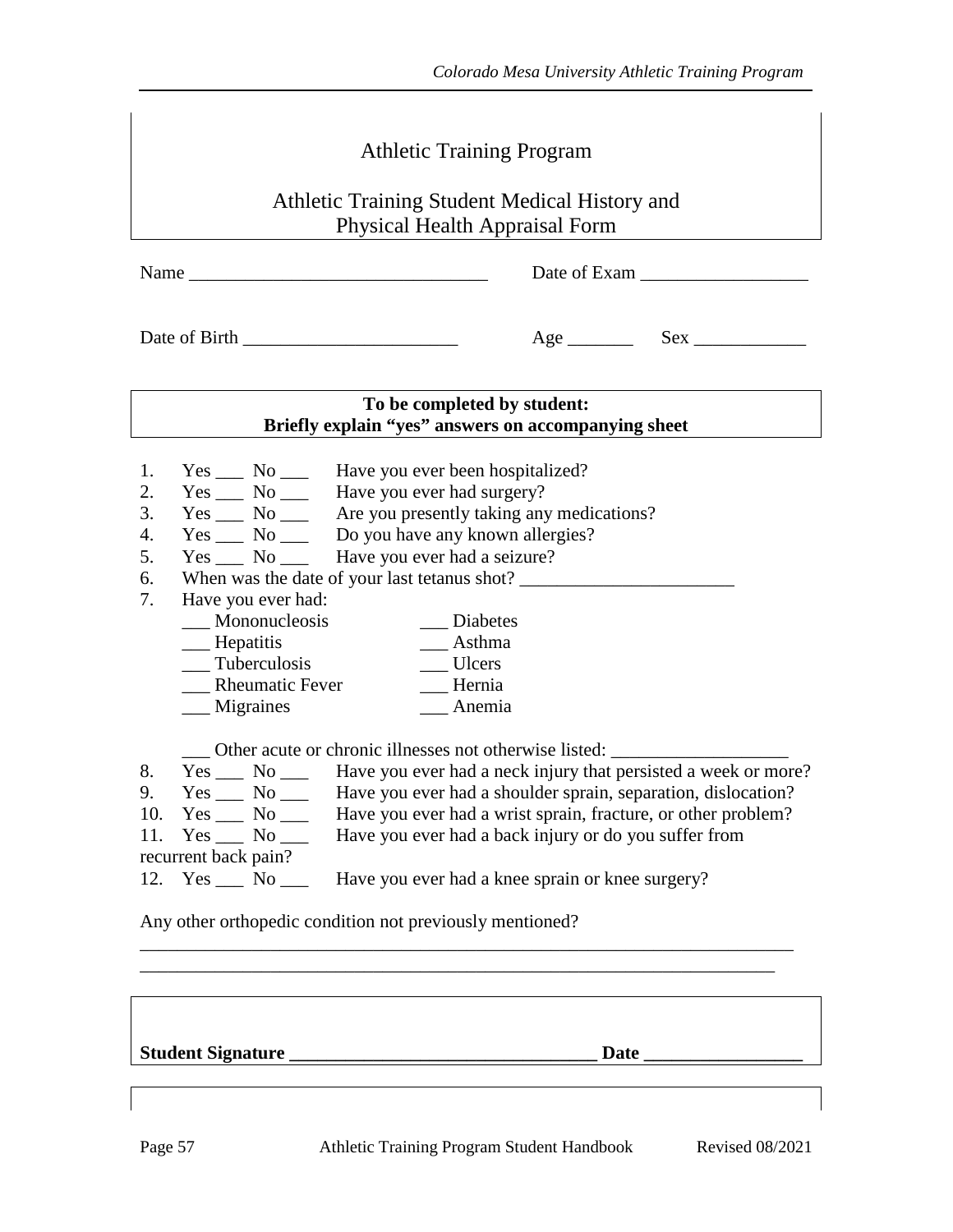### **To be completed by attending physician or qualified health care provider:**

Height \_\_\_\_\_\_\_\_\_\_\_\_ Weight \_\_\_\_\_\_\_\_\_\_\_\_

BP \_\_\_\_\_\_\_\_\_\_\_\_ Resting Pulse\_\_\_\_\_\_\_\_\_\_\_\_

TB Skin Test Performed on: \_\_\_\_\_\_\_\_\_\_\_\_\_\_\_\_\_\_\_\_\_\_

TB Results: \_\_\_\_\_\_\_\_\_\_\_\_\_\_\_\_\_\_\_\_\_\_\_\_\_ Observed on: \_\_\_\_\_\_\_\_\_\_\_\_\_\_\_\_\_\_\_\_\_\_\_\_\_\_\_\_\_

#### **Clinical Assessment:**

|                          | Normal | Abnormal | <b>Notes</b> |
|--------------------------|--------|----------|--------------|
| Eyes                     |        |          |              |
|                          |        |          |              |
|                          |        |          |              |
|                          |        |          |              |
| Ears                     |        |          |              |
|                          |        |          |              |
|                          |        |          |              |
|                          |        |          |              |
| Nose $\&$<br>Throat/Oral |        |          |              |
|                          |        |          |              |
|                          |        |          |              |
|                          |        |          |              |
| Chest                    |        |          |              |
|                          |        |          |              |
|                          |        |          |              |
|                          |        |          |              |
| Heart                    |        |          |              |
|                          |        |          |              |
|                          |        |          |              |
|                          |        |          |              |
| Abdomen                  |        |          |              |
|                          |        |          |              |
|                          |        |          |              |
| Skin                     |        |          |              |
|                          |        |          |              |
|                          |        |          |              |
|                          |        |          |              |
| Molog Only:              |        |          |              |

#### **Males Only:**

Hernia Check: Negative: \_\_\_\_\_\_\_\_\_\_\_\_ Positive: \_\_\_\_\_\_\_\_\_\_

**Orthopedic Assessment:** (gross abnormalities or previous history noted)

Page 58 Athletic Training Program Student Handbook Revised 08/2021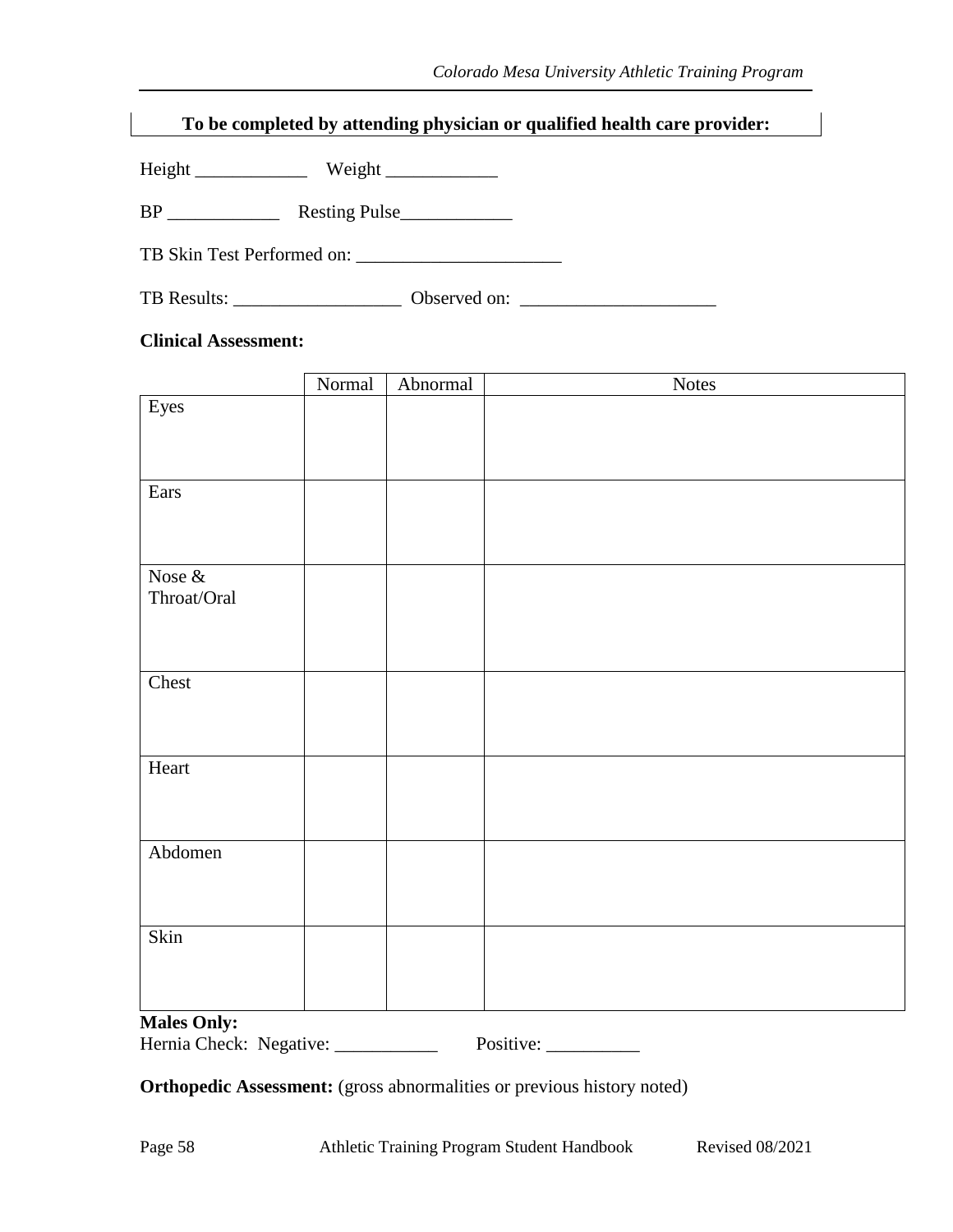|             | Normal | Abnormal | <b>Notes</b> |
|-------------|--------|----------|--------------|
| Cervical    |        |          |              |
|             |        |          |              |
|             |        |          |              |
| Shoulders   |        |          |              |
|             |        |          |              |
|             |        |          |              |
|             |        |          |              |
| Elbow       |        |          |              |
|             |        |          |              |
|             |        |          |              |
| Wrist/Hand  |        |          |              |
|             |        |          |              |
|             |        |          |              |
| <b>Back</b> |        |          |              |
|             |        |          |              |
|             |        |          |              |
| Hips        |        |          |              |
|             |        |          |              |
|             |        |          |              |
|             |        |          |              |
| Knees       |        |          |              |
|             |        |          |              |
|             |        |          |              |
| Ankle/Foot  |        |          |              |
|             |        |          |              |
|             |        |          |              |
|             |        |          |              |

#### General Comments:

### **Physician Signature \_\_\_\_\_\_\_\_\_\_\_\_\_\_\_\_\_\_\_\_\_\_\_\_\_\_\_\_\_\_\_\_\_ Date \_\_\_\_\_\_\_\_\_\_\_\_\_\_\_**

Thank you for your assistance in assessing this student for the Colorado Mesa University Athletic Training Program.

\_\_\_\_\_\_\_\_\_\_\_\_\_\_\_\_\_\_\_\_\_\_\_\_\_\_\_\_\_\_\_\_\_\_\_\_\_\_\_\_\_\_\_\_\_\_\_\_\_\_\_\_\_\_\_\_\_\_\_\_\_\_\_\_\_\_\_\_\_\_\_\_ \_\_\_\_\_\_\_\_\_\_\_\_\_\_\_\_\_\_\_\_\_\_\_\_\_\_\_\_\_\_\_\_\_\_\_\_\_\_\_\_\_\_\_\_\_\_\_\_\_\_\_\_\_\_\_\_\_\_\_\_\_\_\_\_\_\_\_\_\_\_\_\_ \_\_\_\_\_\_\_\_\_\_\_\_\_\_\_\_\_\_\_\_\_\_\_\_\_\_\_\_\_\_\_\_\_\_\_\_\_\_\_\_\_\_\_\_\_\_\_\_\_\_\_\_\_\_\_\_\_\_\_\_\_\_\_\_\_\_\_\_\_\_\_\_